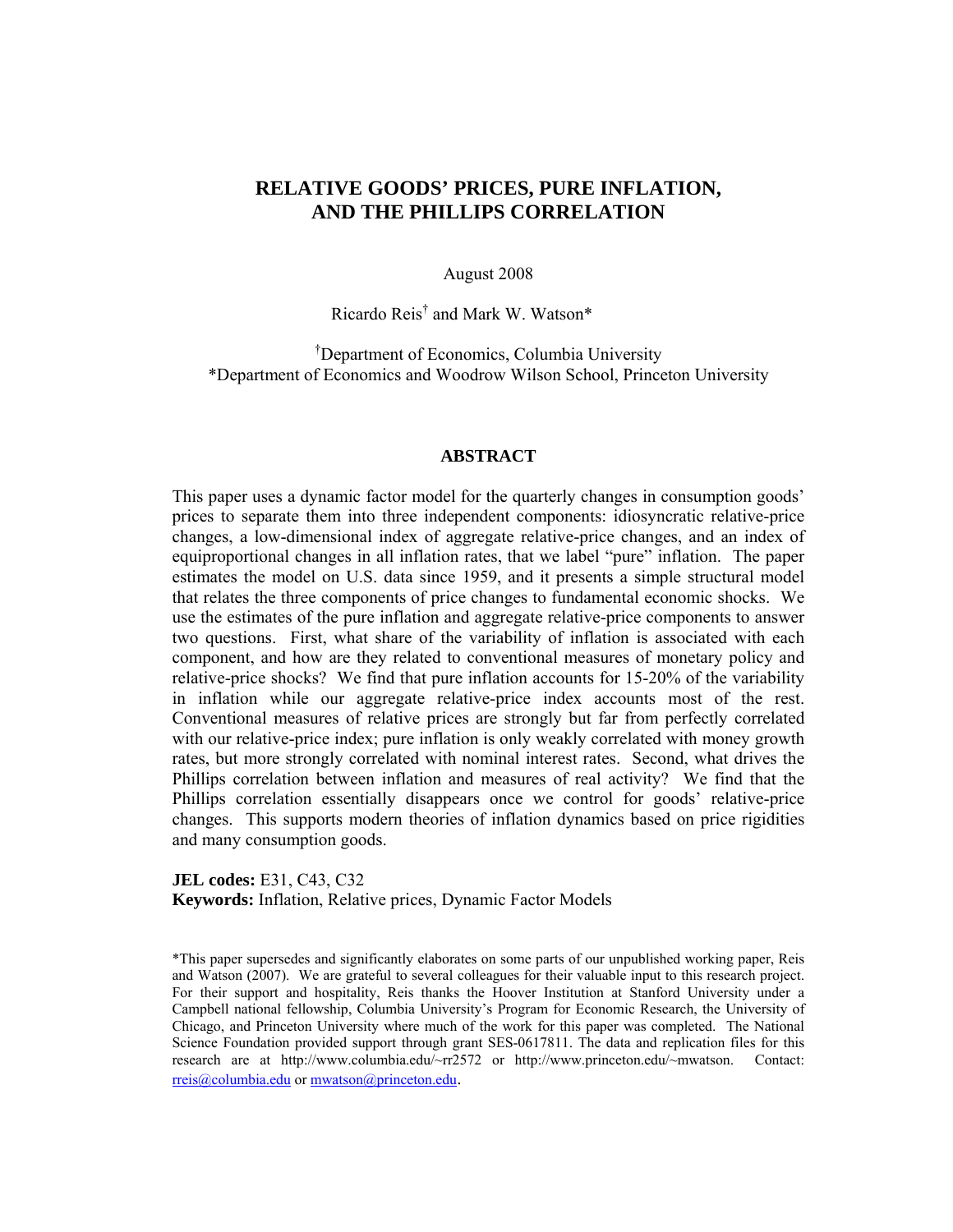#### **1. Introduction**

One of the goals of macroeconomics is to explain the aggregate sources of changes in goods' prices. If there was a single consumption good in the world, as is often assumed in models, describing the price changes of consumption would be a trivial matter. But, in reality, there are many goods and prices, and there is an important distinction between price changes that are equiproportional across all goods (absoluteprice changes) and changes in the cost of some goods relative to others (relative-price changes). The goal of this paper is to empirically separate these sources of price changes and to investigate their relative size, their determinants, and their role in the macroeconomic Phillips relation between inflation and output.

Our data are the quarterly price changes in each of 187 sectors in the U.S. personal consumption expenditures (PCE) category of the national income and product accounts from 1959:1 to 2006:2. Denoting the rate of price change for the *i*'th good between dates  $t-1$  and  $t$  by  $\pi_{it}$ , and letting  $\pi_t$  be the *N*x1 vector that collects these goods' price changes, we model their co-movement using a linear factor model:

$$
\pi_t = \Lambda F_t + u_t \tag{1}
$$

The  $k$  factors in the  $kx1$  vector  $F_t$  capture common sources of variation in prices. These might be due to aggregate shocks affecting all sectors, like changes in aggregate productivity, government spending, or monetary policy, or they might be due to shocks that affect many but not all sectors, like changes in energy prices, weather events in agriculture, or exchange rate fluctuations and the price of tradables. The *N*×*k* matrix Λ contains coefficients ("factor loadings") that determine how each individual good's price responds to these shocks. The  $Nx1$  vector  $u_t$  is a remainder that captures good-specific relative-price variability associated with idiosyncratic sectoral events or measurement error.

We see the empirical model in (1) as a useful way to capture the main features of the covariance matrix of changes in good's prices. To the extent that the factors in  $F_t$ explain a significant share of the variation in the data, then changes in goods prices provide information on the aggregate shocks that macroeconomists care about. We separate this aggregate component of price changes into an absolute-price component and possibly several relative-price components. Denoting these by the scalar  $a_t$  and the  $R_t$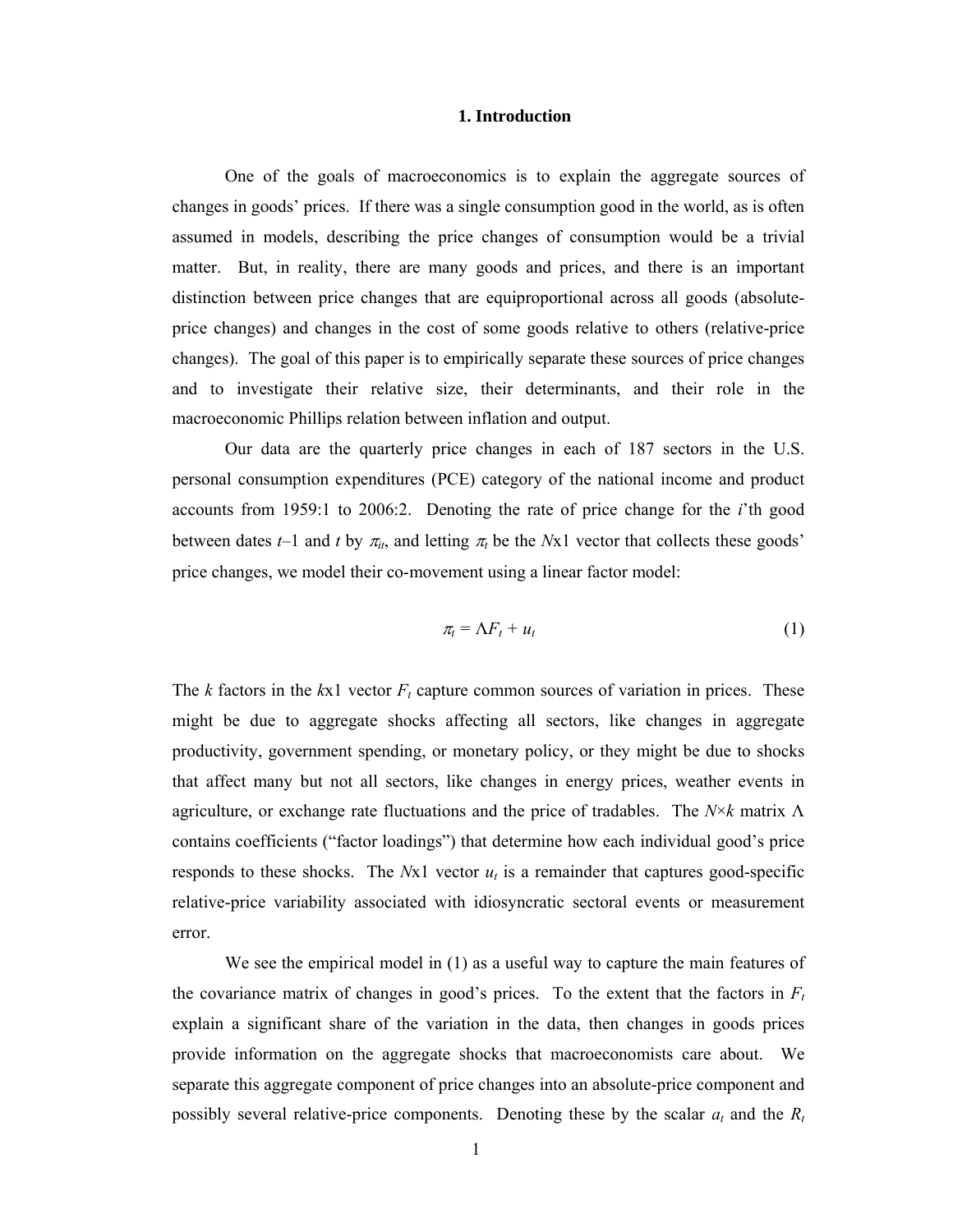vector of size *k*−1 respectively, this decomposition can be written as:

$$
\Delta F_t = Ia_t + \Gamma R_t \tag{2}
$$

Absolute price changes affect all prices equiproportionately, so *l* is an *N*×1 vector of ones, while relative price changes affect prices in different proportions according to the *N*×(*k*−1) matrix Γ. The first question this paper asks is whether the common sources of variation,  $\Delta F_t$ , can be decomposed in this way.

One issue is that *l* may not be in the column space of  $\Lambda$ ; that is, there may no absolute-price changes in the data. Given estimates of the factor model, we can investigate this empirically using statistical tests and measures of fit. Another issue is that the decomposition in (2) is not unique; that is,  $a_t$  and  $R_t$  are not separately identified. The key source of the identification problem is easy to see: for any arbitrary (*k*−1)×1 vector  $\alpha$ , we have that  $la_t + \Gamma R_t = l(a_t + \alpha' R_t) + (\Gamma - l\alpha')R_t$ , so that  $(a_t, R_t)$  cannot be distinguished from  $(a_t + a'R_t, R_t)$ . The intuition is that the absolute change in prices cannot be distinguished from a change in "average relative prices"  $\alpha' R_t$ , but there are many ways to define what this average means.<sup>1</sup>

We overcome this identification problem by focusing instead on two independent components: "pure" inflation  $v_t$ , and a low-dimensional relative price index  $\rho_t$  defined as:

$$
v_t = a_t - E[a_t \mid \{R_{\tau}\}_{\tau=1}^T]
$$
\n(3)

$$
\rho_t = E[F_t \mid \{R_{\tau}\}_{\tau=1}^T] \tag{4}
$$

Pure inflation is identified, and it has a simple interpretation: it is the common component in price changes that has an equiproportional effect on all prices and is uncorrelated with changes in relative prices at all dates. We label it "pure" because, by construction, its changes are uncorrelated with relative-price changes at any point in time, and because it corresponds to the famous thought experiment that economists have used since Hume (1752): "imagine that all prices increase in the same proportion, but no relative price changes." The relative-price index captures all of the aggregate movements in goods'

l

<sup>1</sup> One natural way is to assume that relative price changes must add up to zero across all goods. Reis and Watson (2007) use this restriction to define a numeraire price index that measures absolute price changes. A further identification issue in the model is that  $\Gamma R_t = \Gamma A A^{-1} R_t$  for arbitrary non-singular matrix *A*. For our purposes we will not need to separately identify the elements of  $R_t$  so this final issue is not important.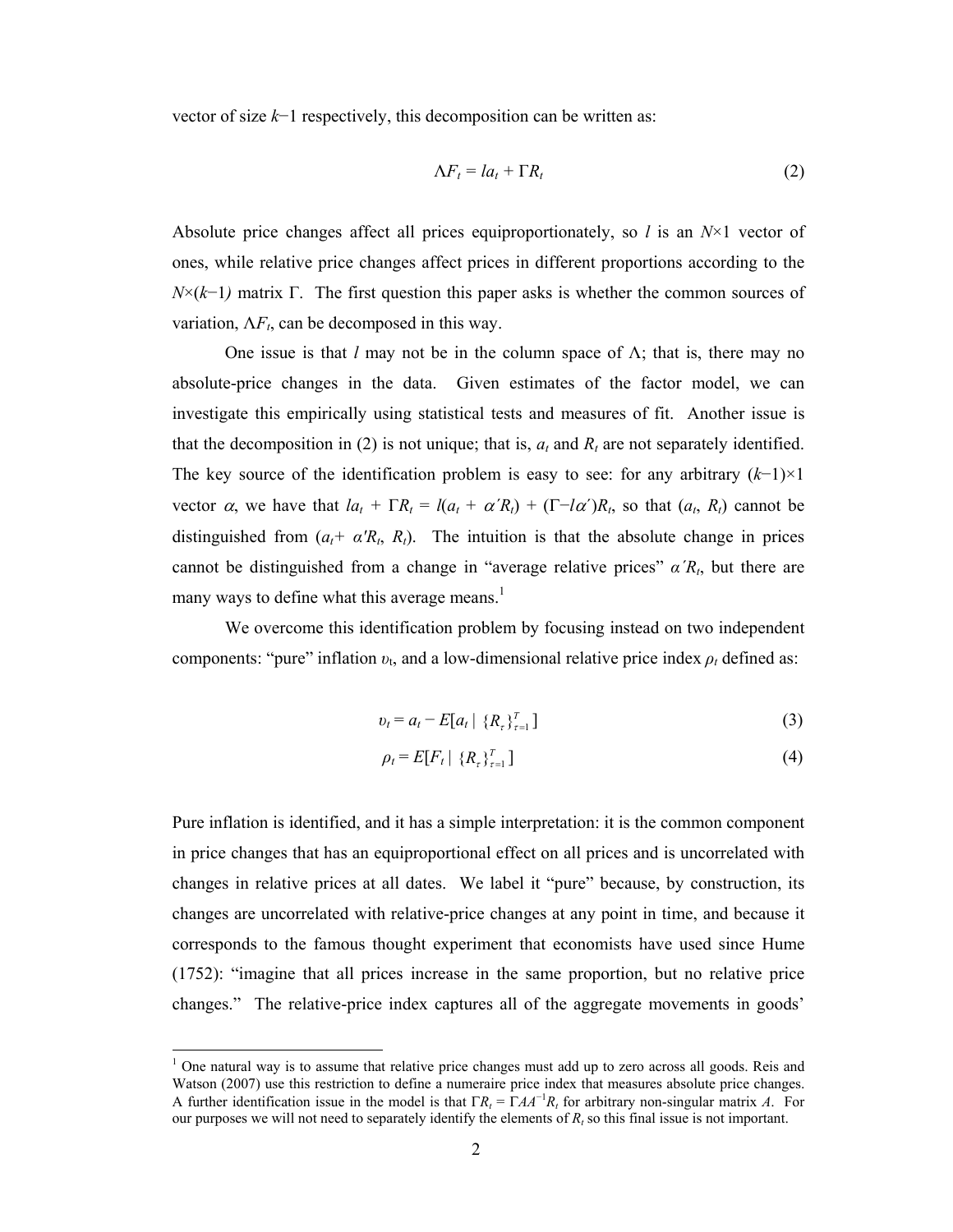price changes that are associated with some change in relative prices at some date. In an economic model, these components map into different fundamental shocks. For instance, an exogenous but anticipated increase in the money supply that leads all price-setters to raise their prices in the same proportion leads to pure inflation, while an unanticipated increase in money to which some firms respond, but others do not, leads to a change in the relative-price index.

The first contribution of this paper consists in estimating the empirical model in (1)-(4) providing a decomposition of inflation into three independent components:

$$
\pi_t = l v_t + \Lambda \rho_t + u_t \tag{5}
$$

Our estimates show that these three components have differed markedly over the last 40 years, and allow us to address two issues. First, we are able to quantify the share of inflation's variability associated with each of the components. We find that for a typical good, its idiosyncratic relative-price component accounts for roughly 70% of its variability, so that macroeconomic shocks account for almost as much as 1/3 of the movement in sectoral prices. Within aggregate sources of variation, pure inflation accounts for about 15-20% of the variability in PCE inflation, so researchers must be cautious when comparing the predictions for inflation from models with a single consumption good to the data, because most of the variation in standard aggregate inflation indices is associated with relative-price movements, which these models ignore. Second, we relate our estimates to other variables. At business-cycle frequencies, pure inflation is barely correlated with money growth, while it has a correlation of around 0.5 with nominal interest rates. The relative-price index is weakly related to food and energy prices, but it is strongly related to the relative price of non-durable and services. However, even considering as many as four conventional measures of relative-price changes, the two relative-price factors in our baseline specification appear to be a more comprehensive measure of relative price movements.

The second contribution of this paper is to re-examine the correlation between inflation and real activity. Phillips (1958) famously first estimated it, and a vast subsequent literature confirmed that it is reasonably large and stable (Stock and Watson, 1999). This correlation has posed a challenge for macroeconomists because it signals that the classical dichotomy between real and nominal variables may not hold. The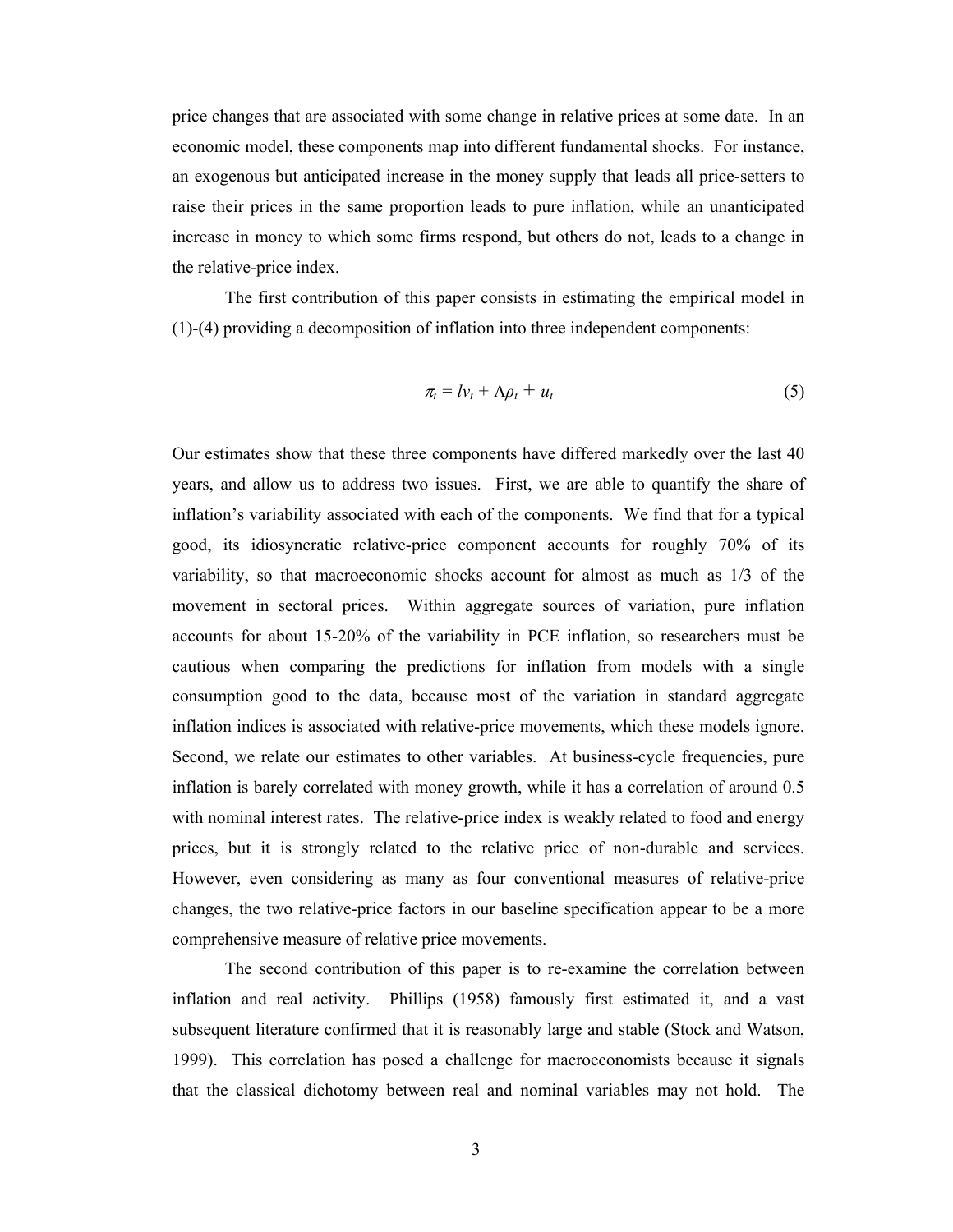typical explanation for the Phillips correlation in economic models involves movements in relative prices. For instance, models with sticky wages but flexible goods prices (or vice-versa), explain it by movements in the relative price of labor. Models of the transaction benefits of money or of limited participation in asset markets explain the Phillips correlation by changes in the relative price of consumption today vis-à-vis tomorrow, or asset returns. Models with international trade and restrictions on the currency denomination of prices explain it using the relative price of domestic vis-à-vis foreign goods, or exchange rates. We show that, after controlling for all of these relative prices, the Phillips correlation is still quantitatively and statistically significant. Then, using our estimates, we control instead for the relative price of different goods. This would be suggested by models with many consumption goods, as is the case in modern sticky-price or sticky-information models. We find that, controlling for relative goods prices, the Phillips correlation becomes quantitatively negligible.

 The paper is organized as follows. Section 2 outlines the methods that we use to estimate the factor model and to compute the inflation components and their correlation with other variables. Section 3 presents a stylized structural model of inflation dynamics that generates the decomposition in (5) and relates its three components to fundamental economic shocks. Sections 4 and 5 present estimates of the factor model, the factors, and their relation to observables. Section 6 investigates the Phillips correlation, and section 7 discusses the robustness of the conclusions in the previous two sections to different specifications. Section 8 concludes, summarizing our findings and discussing their implications.

#### **1.1. Relation to the literature**

There has been much research using statistical models to define and measure inflation (see the survey by Selvanathan and Rao, 1994) but, as far as we are aware, there have been relatively few attempts at separating absolute from relative-price changes. An important exception is Bryan and Cechetti (1993), who use a dynamic factor model in a panel of 36 price series to measure what we defined above as *at*. They achieve identification and estimate their model imposing strong and strict assumptions on the comovement of relative prices, in particular that relative prices are independent across goods. Moreover, while they use their estimates to forecast future inflation, we use them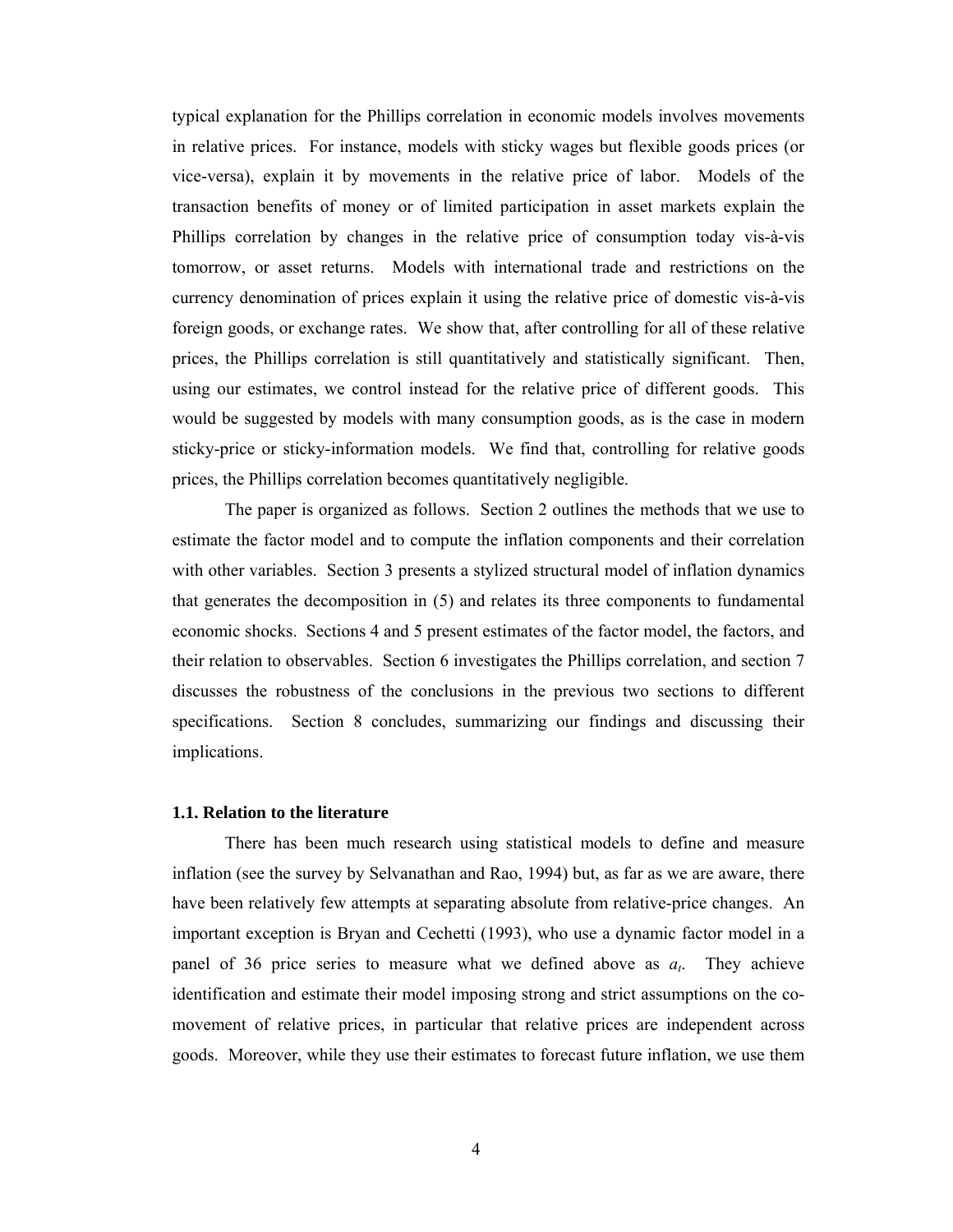to separate inflation into components and to assess the Phillips correlation.<sup>2</sup>

In methods, our use of large-scale dynamic factor models draws on the literature on their estimation by maximum likelihood (e.g., Quah and Sargent, 1993, and Doz, Giannone and Reichlin, 2008) and principal components (e.g., Bai and Ng, 2002, Forni, Hallin, Lippi and Reichlin, 2000, and Stock and Watson, 2002). We provide a new set of questions to apply these methods.

Using these methods on price data, Cristadoro, Forni, Reichlin and Veronesi (2005) estimate a common factor on a panel with price and quantity series and ask a different question: whether it forecasts inflation well. Amstad and Potter (2007) address yet another issue, using dynamic factor models to build measures of the common component in price changes that can be updated daily. Del Negro (2006) estimates a factor model using sectoral PCE data allowing for a single common component and relative price factors associated with durable, non-durable, and services goods sectors. Finally, Altissimo, Mojon, and Zaffaroni (2006) estimate a common factor model using disaggregated Euro-area CPI indices and use the model to investigate the persistence in aggregate Euro-area inflation. The common factor in these papers is not a measure of pure inflation, since it affects different prices differently.

Closer to our paper, in the use of dynamic factor models to extract a measure of inflation that is then used to assess macroeconomic relations suggested by theory, is Boivin, Giannoni and Mihov (2007). They extract a macroeconomic shock using many series that include prices and real quantities, estimate the impulse response of individual prices to this shock, and then compare their shape to the predictions of different models of nominal rigidities. In contrast, we use only price data (and no quantity data) to separate different components of inflation, so that we can later ask how they relate to quantities. Moreover, we apply our estimates to assess unconditional correlations of real variables with inflation, whereas they focus on the link conditional on identified monetary shocks. Finally, we separate relative prices and pure inflation, while their inflation measure is a mix of the two, so we ask a different set of questions.

l

 ${}^{2}$ Bryan, Cecchetti and O'Sullivan (2002) use a version of the Bryan-Cecchetti (1993) model to study the importance of asset prices for an inflation index.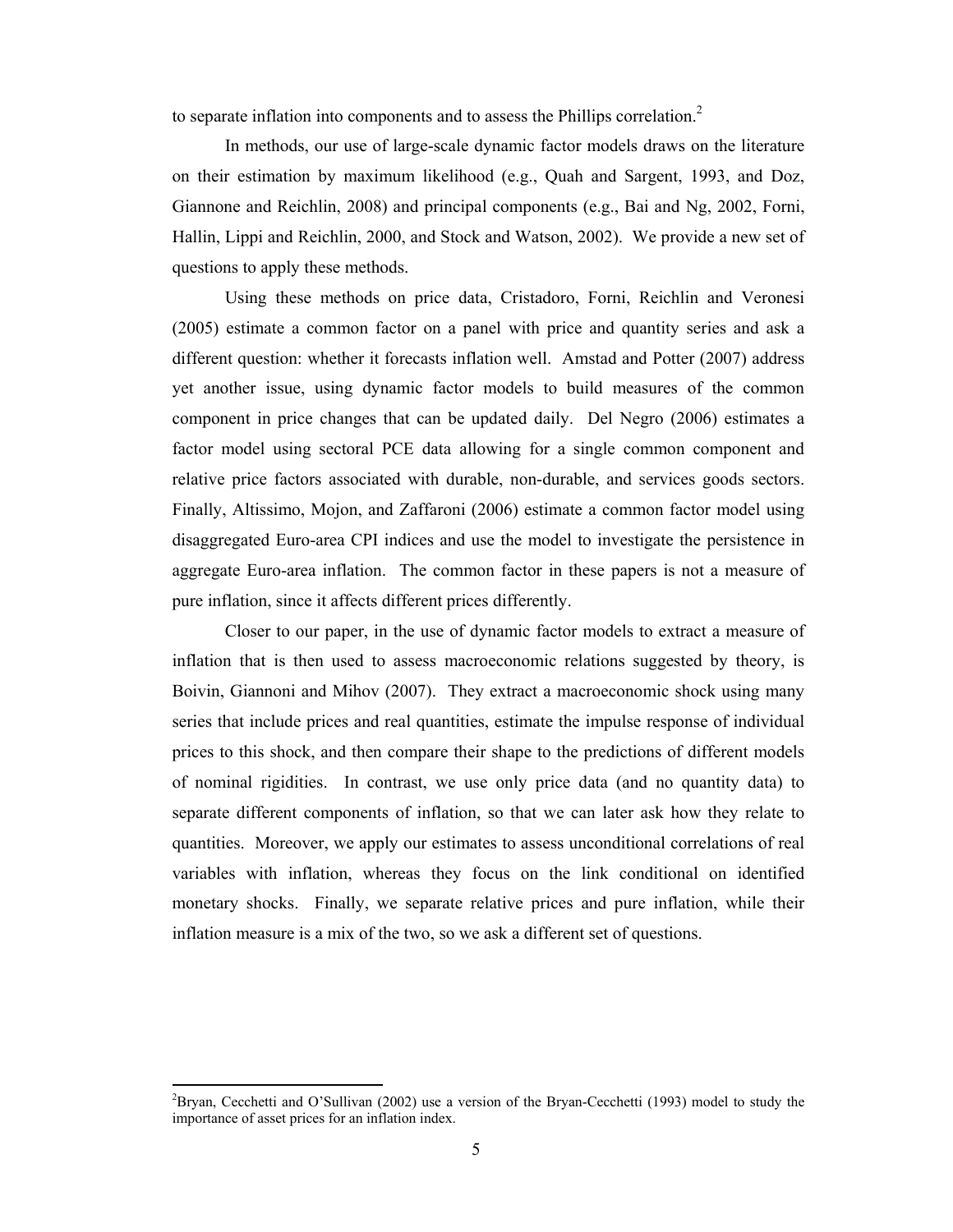#### **2. Measuring the components of inflation and calculating macro-correlations**

The model in (1)-(4) is meant to capture the key properties of the inflation series as they pertain to the estimation of their separate components, with an eye on the applications that we discussed in the introduction. We use a factor model for the covariance between sectoral inflation rates because past research focusing on the output of different sectors, and macroeconomic variables more generally, found that this model is able to flexibly and parsimoniously account for the main features of the economic data (Stock and Watson, 1989, 2005, Forni et al, 2000).

#### **2.1. Estimating the dynamic factor model**

The strategy for estimating the model can be split in two steps. First, we choose the number of factors  $(k)$ . Second, we estimate the factors  $(a_t, R_t)$  and the factor loadings  $(\Gamma)$ , and examine the restriction that the factor loading on  $a_t$  is equal to unity. We discuss each of these in turn.

Choosing the number of factors, that is the size  $k$  of the vector  $F_t$ , involves a trade-off. On the one hand, a higher *k* implies that a larger share of the variance in the data is captured by the aggregate components. On the other hand, the extra factors are increasingly harder to reliably estimate and are less quantitatively significant. Bai and Ng (2002) have developed estimators for *k* that are consistent (as  $min(N,T) \rightarrow \infty$ ) in models such as this. We compute the Bai-Ng estimators, which are based on the number of dominant eigenvalues of the covariance (or correlation) matrix of the data. We complement them by also looking at a few informative descriptive statistics on the additional explanatory power of the marginal factor. In particular, we estimate an unrestricted version of (1) that does not impose the restriction in (2) that the first factor has a unit loading. We start with one factor and successively increase the number of factors, calculating at each step the incremental share of the variance of each good's inflation explained by the extra factor. If the increase in explained variance is large enough across many goods, we infer it is important to include at least these many factors. These pieces of information lead us to choose a benchmark value for *k*. In section 7, we investigate the robustness of the results to different choices of *k*.

To estimate the factor model, we follow two approaches. The first approach estimates (1)-(2) by restricted principal components. It consists of solving the least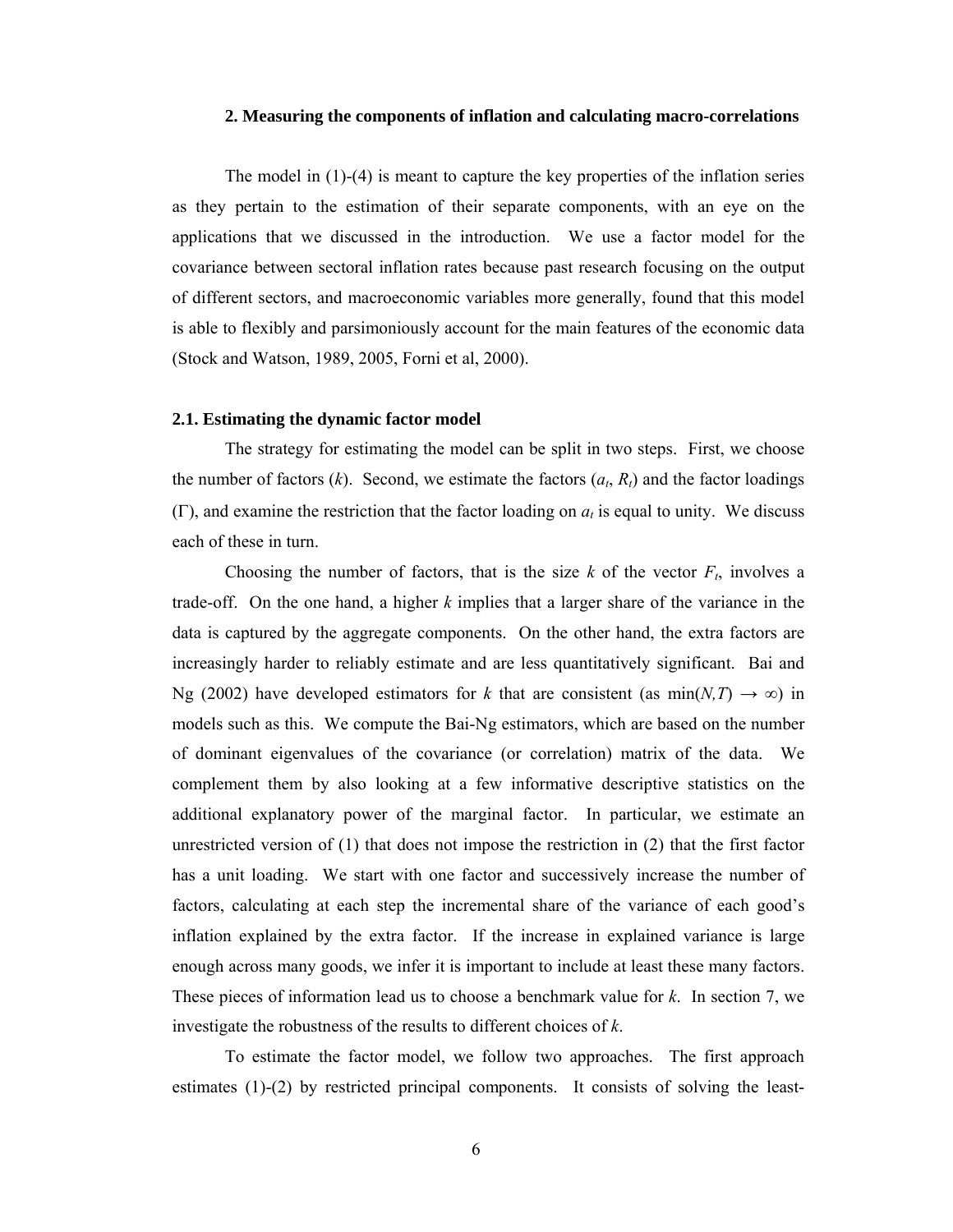squares problem:

 $\overline{a}$ 

$$
\min_{\Gamma,(a,R)} \sum_{i=1}^{N} w_i \sum_{t=1}^{T} (\pi_{it} - a_t - \gamma_i R_t)^2
$$
 (6)

where  $w_i$  are weights. We set  $w_i$  equal to the inverse of the sample variance of  $\pi_i$  so that the solution to (6) yields the restricted principal components associated with the sample correlation matrix of the inflation series. When *N* and *T* are large and the error terms  $u_{it}$ are weakly cross-sectionally and serially correlated, the principal components/least squares estimators of the factors have two important statistical properties that are important for our analysis (Stock and Watson, 2002, Bai, 2003, Bai and Ng, 2006). First, the estimators are consistent. Second, the sampling error in the estimated factors is sufficiently small that it can be ignored when the estimates, say  $\hat{a}_t$  and  $\hat{R}_t$ , are used in regressions in place of the true values of  $a_t$  and  $R_t$ .

The second approach makes parametric assumptions on the stochastic properties of the three latent components  $(a_t, R_t, \text{ and } u_{it})$ , estimates the parameters of the model by maximum likelihood, and then computes estimates of the factors using signal extraction formulae. In particular, we assume that  $(a_t, R_t)$  follow a vector autoregression, while  $u_{it}$ follow independent autoregressive processes, all with Gaussian errors.<sup>3</sup> The resulting unobserved-components model is:

$$
\pi_{it} = a_t + \gamma_i' R_t + u_{it} \tag{7}
$$

$$
\Phi(L)\binom{a_t}{R_t} = \varepsilon_t \tag{8}
$$

$$
\beta_i(L)u_{it}=c_i+e_{it} \qquad (9)
$$

with  ${e_{it}}$ , ${e_{it}}$ , ${e_{it}}$ , ${f_{\epsilon}}$  being mutually and serially uncorrelated sequences that are normally distributed with mean zero and variances  $var(e_{it}) = \sigma_i^2$ ,  $var(\varepsilon_t) = Q$ . To identify the factors, we use the normalizations that the columns of  $\Gamma$  are mutually orthogonal and add up to zero, although the estimates of  $v_t$  and  $\rho_t$  do not depend on this normalization.

<sup>&</sup>lt;sup>3</sup> One concern with assuming Gaussianity is that disaggregated inflation rates are skewed and fat-tailed. In general, skewness is not a major concern for Gaussian MLEs in models like this (Watson, 1989), but excess kurtosis is more problematic. To mitigate the problem, we follow Bryan, Cecchetti and Wiggins (1997) and pre-treat the data to eliminate large outliers (section 4 has specifics).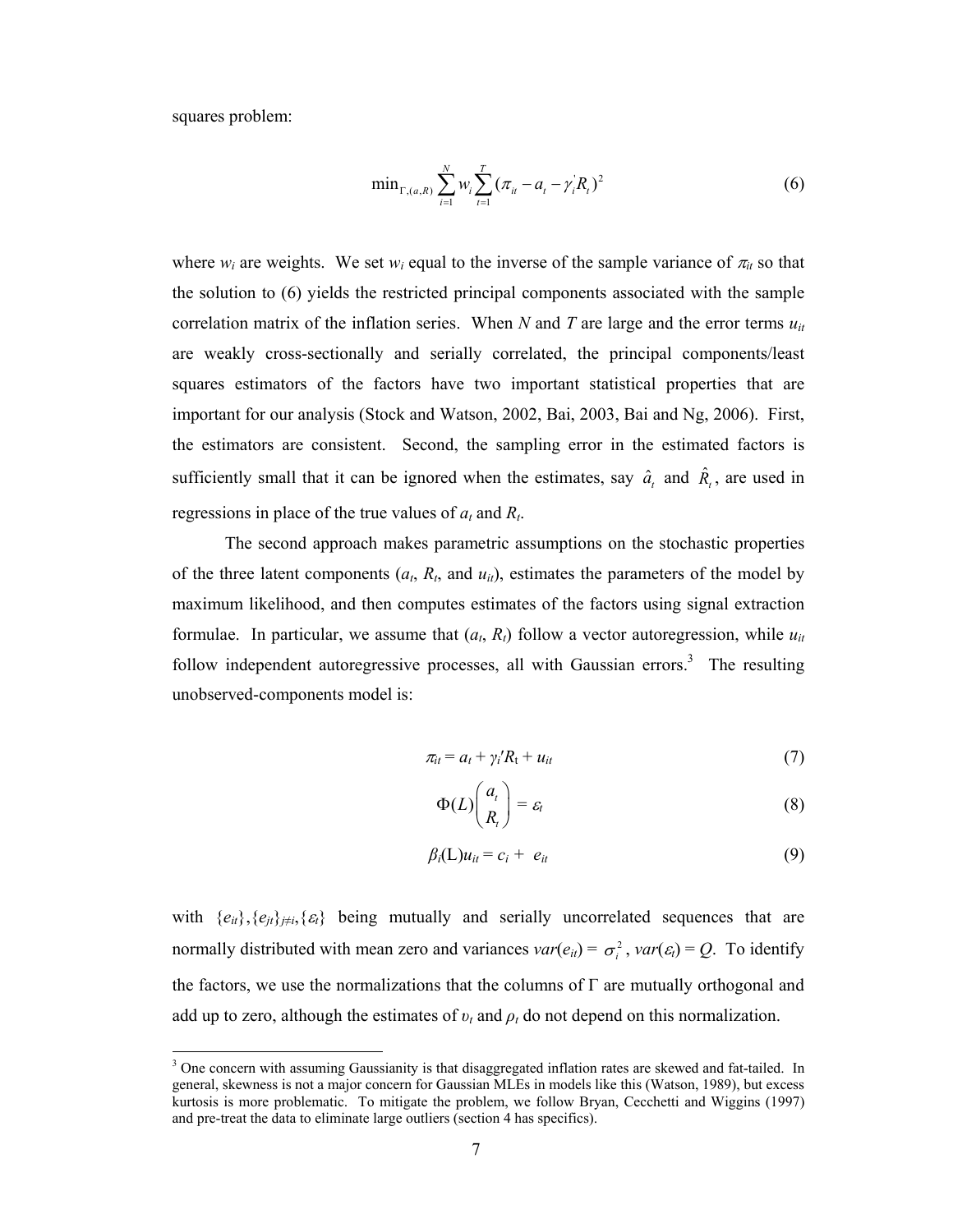Numerically maximizing the likelihood function is computationally complex because of the size of the model. For example, our benchmark model includes  $a_t$  and two additional relative price factors, a VAR(4) for (8), univariate AR(1) models for the  $\{u_{ii}\}\,$ , and  $N = 187$  price series. There are 971 parameters to be estimated.<sup>4</sup> Despite its complexity, the linear latent variable structure of the model makes it amenable to estimation using an EM algorithm with the "E-step" computed by Kalman smoothing and the "M-step" by linear regression. The appendix describes this in more detail.

While this exact dynamic factor model  $(7)-(9)$  is surely misspecified – for instance, it ignores small amounts of cross-sectional correlation among the  $u_{it}$  terms, conditional heteroskedasticity in the disturbances, and so forth − it does capture the key cross sectional and serial correlation patterns in the data. Doz, Giannone and Reichlin (2008) study the properties of factors estimated from an exact factor structure as in (7)- (9) with parameters estimated by Gaussian MLE, but under the assumption that the data are generated from an approximate factor model (so that (7)-(9) are misspecified). Their analysis shows that when *N* and *T* are large, the factor estimates from  $(7)-(9)$  are consistent despite potential misspecification in the model.

We carry out our analysis using the principal components estimates of the factors and the estimates from (7)-(9). To save space, unless noted otherwise, the results reported in sections 4-6 are based on the estimates from the parametric factor model  $(7)-(9)$ ; results with the principal components estimates of the factors are shown in section 7, which focuses on the robustness of the empirical conclusions.

The model in (1)-(2) imposes the restriction that the loading on the absolute-price factor must be one for all goods. To investigate how restrictive this is, we calculate the increase in fit that comes from dropping the restriction, measured as the fraction of (sample) variance of  $\pi$ <sub>*i*</sub> explained by the factors. Moreover, we estimate the value of  $\varsigma$ *i* in the *N* regressions:

$$
\pi_{it} = \varsigma_i a_t + \xi_i' R_t + u_{it},\tag{10}
$$

using  $\hat{a}_t$  and  $\hat{R}_t$  in place of  $a_t$  and  $R_t$ , as explained above. When  $\varsigma_i = 1$ , this corresponds to our restricted model, so we can use the estimates of  $\varsigma_i$  to judge how adequate is this

 $\overline{a}$ 

<sup>&</sup>lt;sup>4</sup>The number of unknown parameters is  $186 + 185 (γ<sub>i</sub>) + 187 (β<sub>i</sub>) + 187 (c<sub>i</sub>) + 187 (var(e<sub>i</sub>)) + 36 (Φ) + 3$  $(var(\varepsilon)) = 971$ , where these values reflect the normalizations used for identification.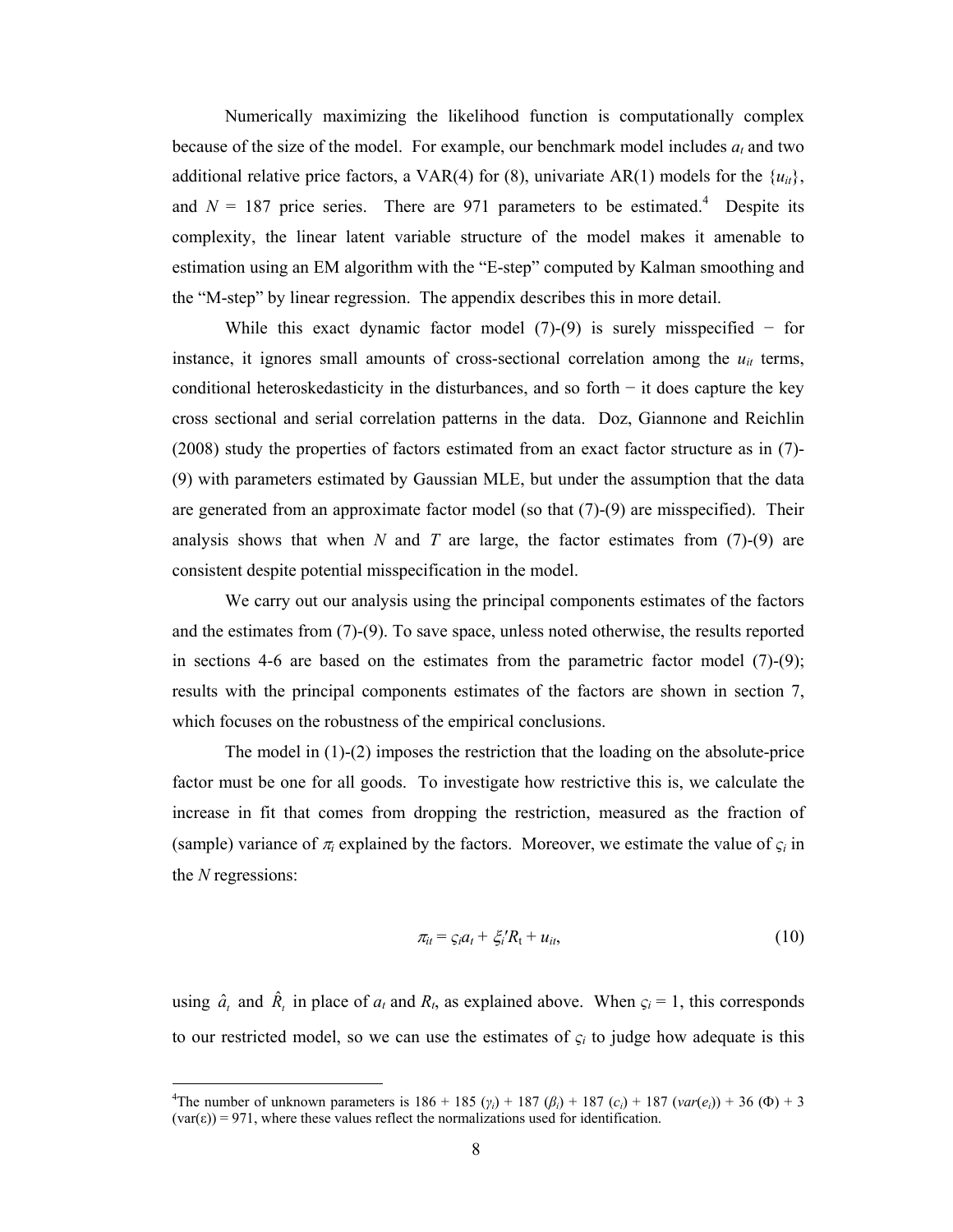restriction.

#### **2.2. Computing the aggregate components of inflation**

To separate the components of inflation and obtain time-series for pure inflation and the relative-price index  $(v_t, \rho_t)$ , we need to calculate the expectation of absolute-price changes conditional on relative-price changes in (3)-(4). This requires a model of the joint dynamics of  $a_t$  and  $R_t$ . We model this as a VAR, as in (8), which is estimated by Gaussian MLE in the parametric factor model, or by OLS using the principal-component estimators for the factors as in the two-step approach taken in factor-augmented VARs (Bernanke, Boivin, Eliasz, 2005). Finally, given estimates of  $\Phi(L)$ , we compute the implied projection in (3) and (4) to obtain pure inflation and the relative-price index.

### **2.3. Computing macro-correlations at different frequencies**

As described in the introduction, we are interested in the relationship between pure inflation and the relative-price index,  $v_t$  and  $\rho_t$ , and other macro variables such as the PCE deflator, food and energy prices, the unemployment rate, or the nominal interest rate. Let *xt* denote one of these macro variables of interest and consider the projection of *x<sub>t</sub>* onto leads and lags of  $v_t$  (or  $ρ_t$ )

$$
x_t = \delta(L)v_t + e_t. \tag{11}
$$

The fraction of variability of  $x_t$  associated with  $\{v_t\}$  (or  $\{\rho_t\}$ ) can be computed as the  $R^2$ from this regression. Adding additional control variables, say  $z_t$ , to the regression makes it possible to compute the partial  $R^2$  of *x* with respect to leads and lags of  $v_t$  (or  $\rho_t$ ) after controlling for *zt*.

We will compute frequency-domain versions of these variance decompositions and partial  $R^2$ 's (squared coherences or partial squared coherences). One of their virtues is that they allow us to focus on specific frequency bands, like business cycle frequencies. Another virtue is that they are robust to the filter used to define the variables (e.g., levels or first differences). In particular we report the squared coherence (the  $R^2$  at a given frequency) between *x* and *υ* (or *ρ*) averaged over various frequency bands. When it is relevant, we also report partial squared coherences controlling for (leads and lags) of a vector of variables *z* (the partial  $R^2$  controlling for *z* at a given frequency), again averaged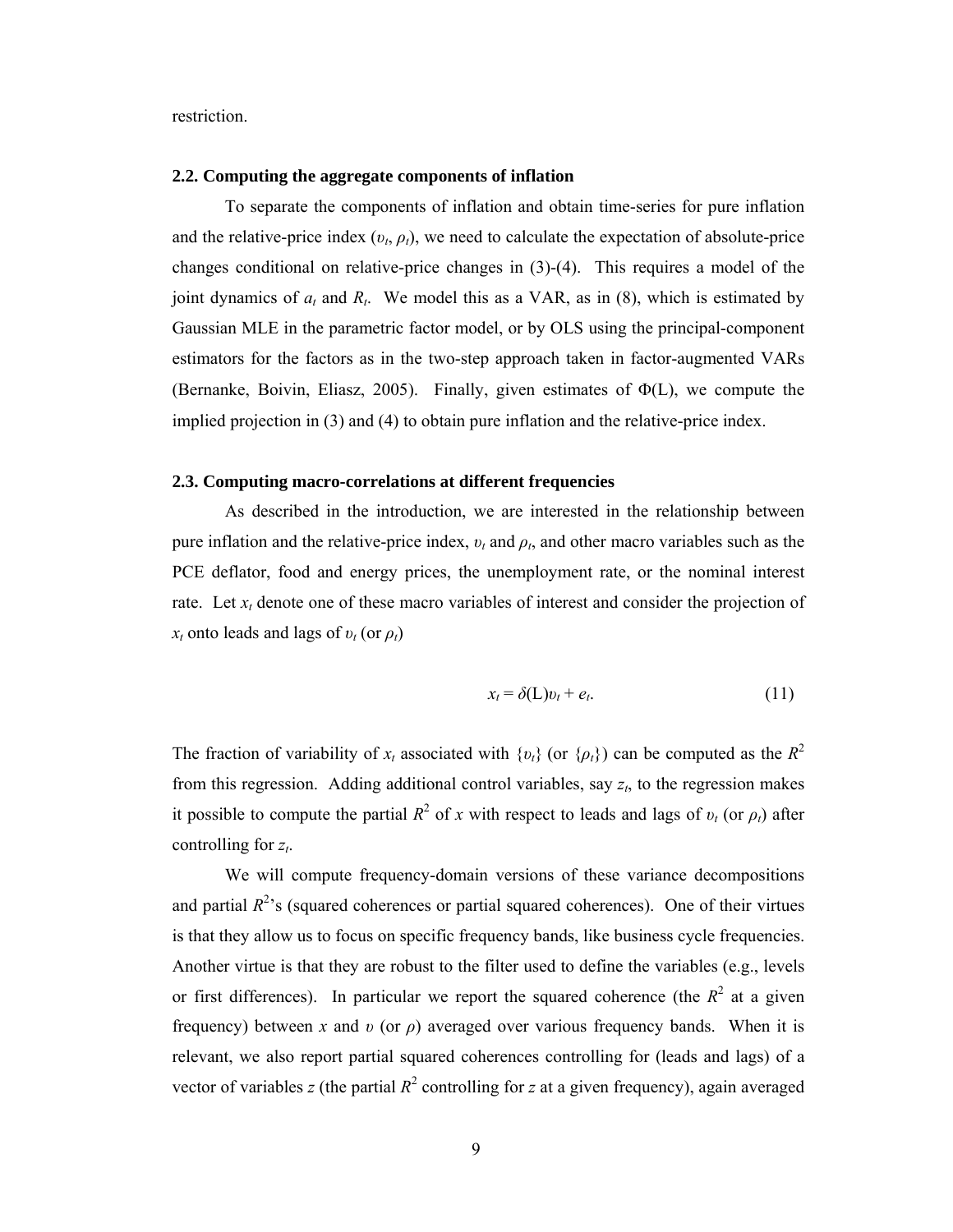over various frequency bands.

We are also interested in the relationship between  $R_t$  and standard measures of relative prices such the relative price of consumer durables, food, energy, and so forth. Let  $q_t$  denote a vector of these variables. We summarize the correlation between *R* and *q* using canonical correlations, again implemented using frequency domain methods. In particular we report the squared canonical coherences between *R* and *q* averaged over various frequency bands.

These various spectral  $R^2$  measures are computed using VAR spectral estimators, where the VAR is estimated, in the first instance, using  $x_t$ ,  $\hat{a}_t$ ,  $\hat{R}_t$ , and (if appropriate)  $z_t$ , and in the second instance using  $\hat{R}_t$  and  $q_t$ . The standard errors for the spectral measures are computed using the delta-method and a heteroskedastic-robust estimator for the covariance matrix of the VAR parameters.

#### **3. A theoretical framework**

The statistical decomposition in (5) expresses  $\pi_{it}$  in terms of three components:  $v_t$ (which we have labeled "pure" inflation),  $\rho_t$  (which is a function of aggregate relative price shocks), and  $u_{it}$  (which captures sector-specific relative price changes, measurement error, and so forth). Structural macro models give rise to an analogous representation for inflation, where the components depend on the various shocks in the macro model. The specifics of the structural model determine the relative variances of the components and their correlation with non-price variables such as real output, money, interest rates, and so forth. This section develops an economic model of inflation that shows the relationship between key structural shocks and the statistical constructs of the factor model *v*, <sup>ρ</sup> and *u*. The goal of this section is not to develop a structural model suitable for empirical analysis, but rather to exposit a simple stylized model to help guide the reader's intuition about the forces underlying the factors in the statistical model that we estimate.

#### **3.1. The model**

The general-equilibrium setup follows Blanchard and Kiyotaki (1987) and Woodford (2003), allowing for many sectors. A representative consumer maximizes: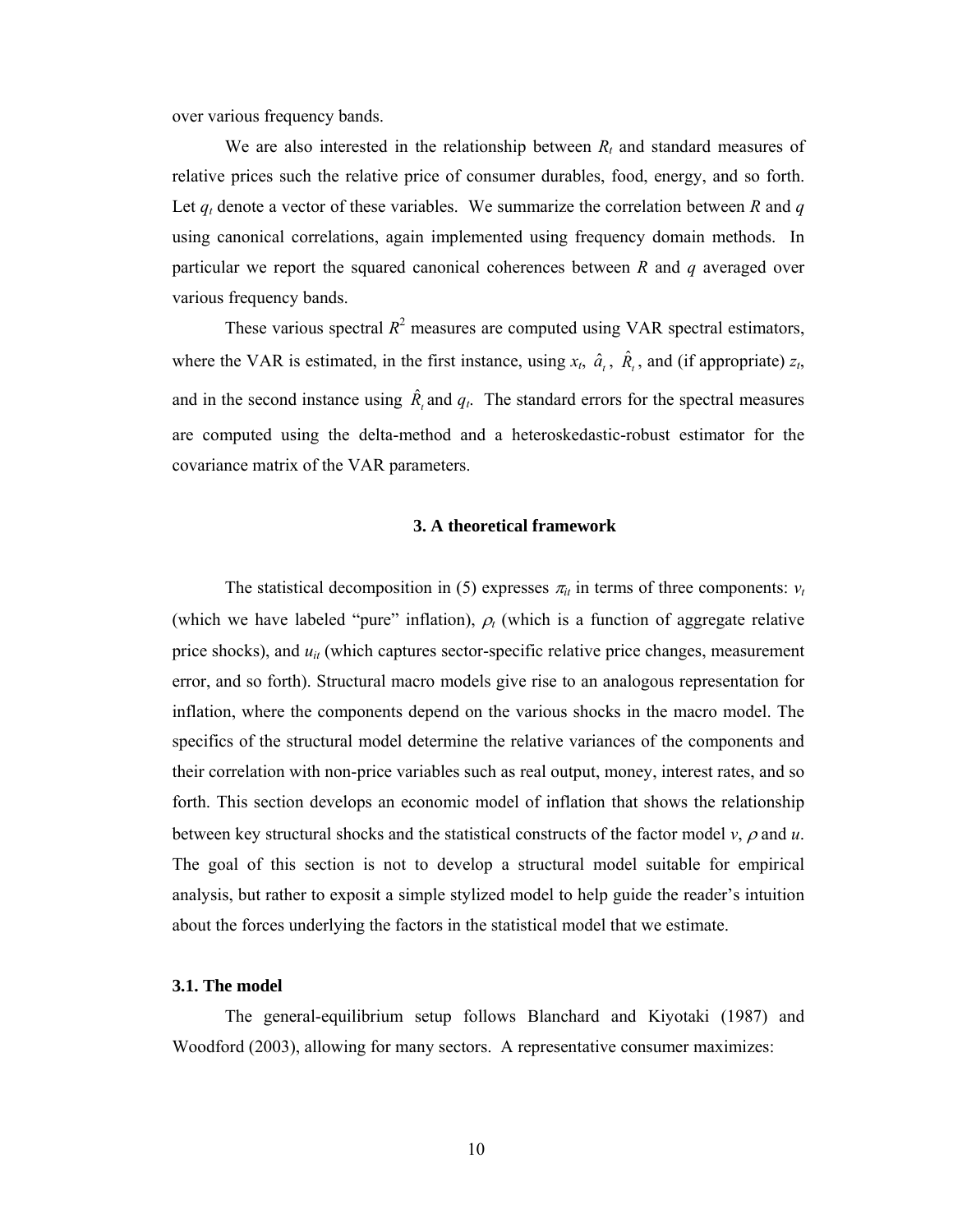$$
E_0\left[\sum_{t=0}^{\infty} \delta^t \left(\ln C_t - \frac{L_t^{1+\psi}}{1+\psi}\right)\right],\tag{12}
$$

where  $\delta$  < 1 is the discount factor and  $\psi$  is the elasticity of labor supply. Total labor supplied is  $L_t$  and  $C_t$  is a consumption aggregator with elasticity  $\gamma$  across  $N$  sectors, indexed by *i*, and across a continuum of varieties within each sector, indexed by *j*:

$$
C_t = \left( N^{-1/\gamma} \sum_{i=1}^N C_{it}^{(\gamma-1)/\gamma} \right)^{\gamma/(\gamma-1)}, \quad C_{it} = \left( \int_0^1 C_{it}(j)^{(\gamma-1)/\gamma} dj \right)^{\gamma/(\gamma-1)}
$$
(13)

At every date, the consumer purchases each good at price  $P_{it}(j)$  for a total spending of  $S_t = \sum_i \int P_u(j) C_u(j) dj$ , earns a wage  $W_t$  for labor services, and pays taxes at rate  $T_t$ . She has three other sources income that are lump-sum: profits  $D_t$  from firms, transfers  $G_t$  from the fiscal authorities, and money injections  $H_t$  from the monetary authority. Finally, the consumer holds money  $M_t$  to save and to purchase consumption goods. The budget and cash-in-advance constraints are:

$$
S_t + M_t = (1 - T_t)W_t L_t + M_{t-1} + D_t + G_t + H_t,
$$
\n(14)

$$
S_t \le M_{t-1} + H_t. \tag{15}
$$

Firms are monopolistically competitive, each hiring labor *Lit*(*j*) to produce output *Y<sub>it</sub>*(*j*) with productivity *X<sub>it</sub>*(*j*) subject to decreasing returns to scale at rate  $\eta$  < 1:

$$
Y_{it}(j) = X_{it}(j)L_{it}(j)^{\eta}
$$
 (16)

Finally, the two government authorities simply return their funds to consumers, so that *Ht*   $M_t - M_{t-1}$  and  $G_t = T_t W_t L_t$ . Market clearing in the goods and labor market require  $Y_{it}(j)$ *=*  $C_{it}(j)$  and  $L_t = \sum_i \int L_{it}(j)dj$  respectively.

In this simple economy, there is uncertainty about taxes  $T_t$ , the money supply  $M_t$ , and productivity  $X_{it}(j)$ , each of which depends on shocks. Letting small letters denote the natural logarithm of the corresponding capital letters: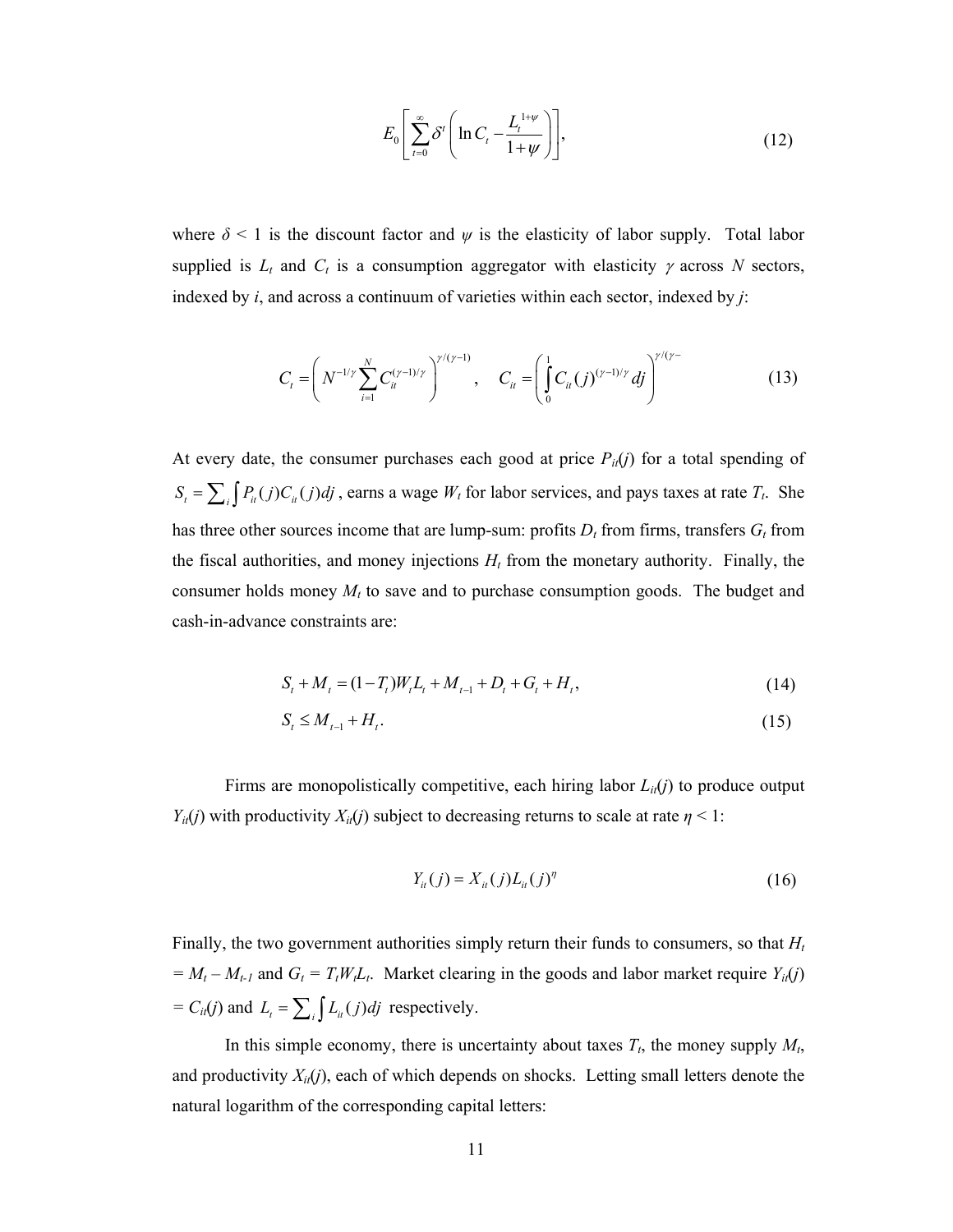$$
x_{it}(j) = \overline{x} + \xi_{it}(j) + \chi_{it} + \theta_i \zeta_t \tag{17}
$$

$$
m_t = \overline{m}t + \omega_t + \mu_t \tag{18}
$$

$$
\ln(1 - T_t) = \overline{t} - \tau_t \tag{19}
$$

The six independent shocks (in Greek letters with time subscripts) are: firm-specific productivity  $(\xi)$ , sectoral productivity  $(\chi)$ , aggregate productivity with a sector-specific impact (*ζ*), anticipated monetary policy (*ω*), unanticipated monetary policy (*μ*) and anticipated tax changes  $(\tau)$ . For simplicity, we assume that each shock follows an independent random walk, and that the variety-specific and sector-specific shocks approximately average to zero in each time period,  $\int_0^1 \xi_i(j)dj \approx 0$  for all *i* and  $N^{-1} \sum_{i=1}^{N} \chi_{ii} \approx 0$ . We further assume that  $m_t$  grows over time at a rate  $\bar{m}$  that is large enough so that  $\delta E_t(M_t/M_{t+1})$  < 1, ensuring that the cash-in-advance constraint always binds.

We model price rigidity through imperfect information as in Lucas (1973) and Mankiw and Reis (2002). In particular, we assume that at the beginning of every period, all firms learn about the past values of the six shocks, as well as the current values of the anticipated fiscal and monetary shocks. However, only a randomly drawn fraction φ*i* of firms in each sector observe the contemporaneous realization of the other four shocks before making their pricing decisions. The remaining  $1-\phi_i$  fraction of firms learn these shocks only in the following period, and we denote their expectations with this incomplete information by  $\hat{E}$ (.). This assumption of imperfect information has a long tradition in macroeconomics (Woodford, 2003, chapter 3, labels it the "neoclassical" case) and is in line with the recent work on sticky-information Phillips curves.

 Section A.5 of the appendix solves for the equilibrium in this economy, showing that it can be reduced to the following equations for  $p_{it}$ ,  $p_t$ , and  $y_t$  (ignoring constants):

$$
p_{ii} = \phi_i \left[ p_t + \alpha (y_t - x_t) + \kappa \eta \tau_t - \kappa (x_{ii} - x_t) \right] +
$$
  

$$
(1 - \phi_i) \hat{E} \left[ p_t + \alpha (y_t - x_t) + \kappa \eta \tau_t - \kappa (x_{ii} - x_t) \right],
$$
 (20)

 $\overline{a}$ 

$$
p_{t} = N^{-1} \sum_{i=1}^{N} p_{it}, \qquad (21)
$$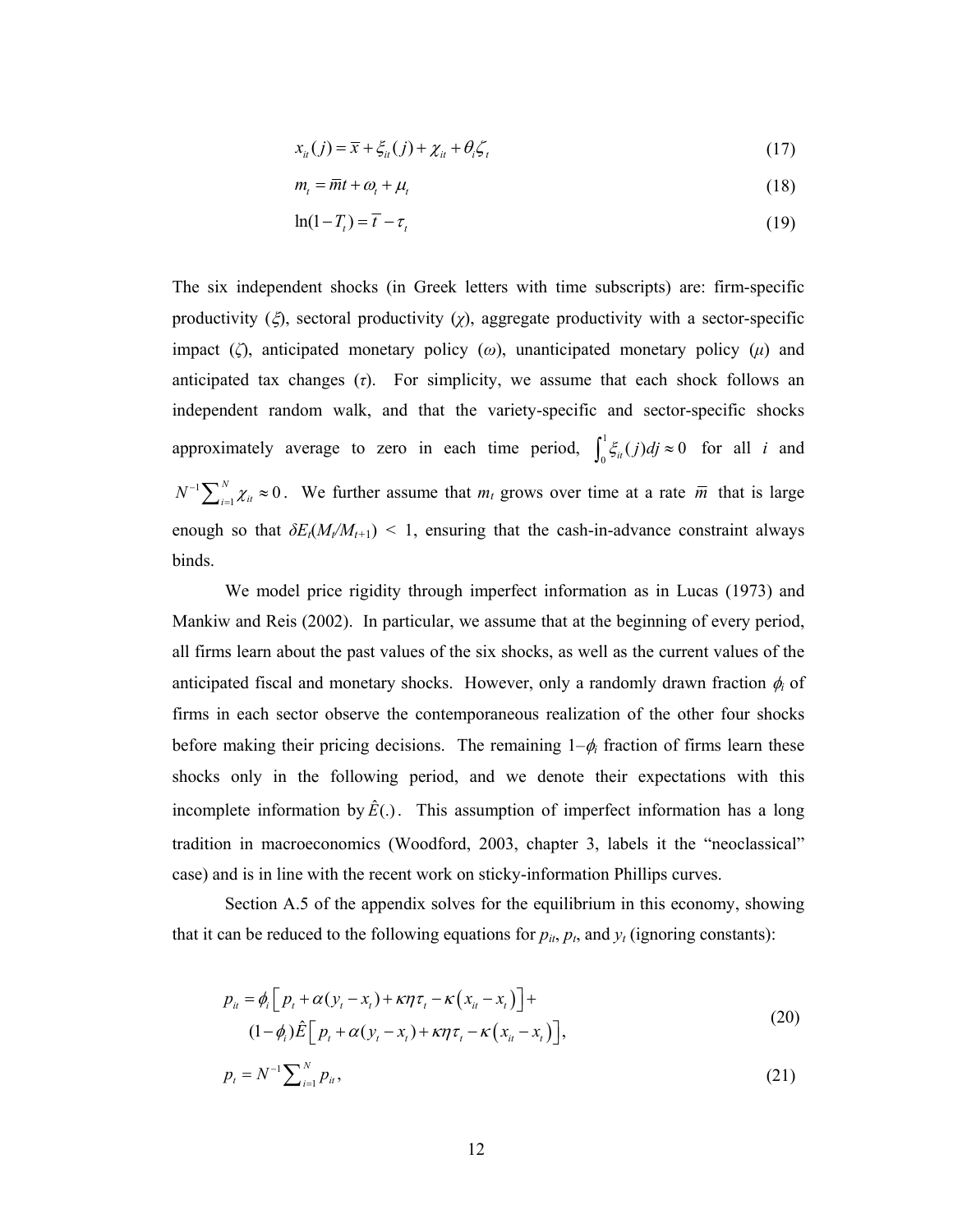$$
m_t = p_t + y_t, \tag{22}
$$

where  $\alpha$  and  $\kappa$  are two positive parameters that depend on the preference and production parameters. The first equation is the fundamental pricing equation in new Keynesian models, relating sectoral prices to marginal costs, which in this model depend on aggregate output, sectoral productivity  $x_{it} = \int x_{it}(j) dj$ , and taxes. The second equation is a log-linear approximation to the static cost-of-living price index, which we denote by *pt*. The third equation is the quantity theory relation that follows from the cash-in-advance constraint. This basic reduced-form structure is shared by many modern models of inflation dynamics.

A few steps of algebra show that sectoral price changes in this economy follow the same linear dynamic factor model in (5),  $\pi_t = l v_t + \Delta \rho_t + u_t$ , that we will estimate in the data. The three components are:

$$
v_{t} = \Delta \omega_{t} + \left(\frac{\kappa \eta}{\alpha}\right) \Delta \tau_{t},
$$
\n
$$
\Delta_{i} \rho_{t} = \Delta \mu_{t-1} + \left(\frac{\alpha \phi_{i}}{1 - (1 - \alpha)\overline{\phi}}\right) \Delta^{2} \mu_{t}
$$
\n
$$
-\overline{\theta} \Delta \zeta_{t-1} - \phi_{i} \left(\frac{\alpha \overline{\theta} + \overline{\phi}(1 - \alpha)(1 - \overline{\theta})(\alpha - \kappa)}{1 - (1 - \alpha)\overline{\phi}}\right) \Delta^{2} \zeta_{t}
$$
\n
$$
-\kappa (\theta_{i} - \overline{\theta}) \left[\phi_{i} \Delta \zeta_{t} + (1 - \phi_{i}) \Delta \zeta_{t-1}\right],
$$
\n(25)

$$
u_{it} = -\kappa(\phi_i \Delta \chi_{it} + (1 - \phi_i) \Delta \chi_{it-1}).
$$

where  $\overline{\theta}$  and  $\overline{\phi}$  are the sectoral averages of  $\theta_i$  and  $\phi_i$  respectively,  $\Delta = (1-L)$  is the firstdifference operator, and Λ*i* on the left-hand side of (24) denotes the factor loading for <sup>π</sup>*it*. Aggregate output in turn is:

$$
y_{t} = \left[\frac{1-\overline{\phi}}{1-(1-\alpha)\overline{\phi}}\right] \Delta \mu_{t} - \left(\frac{\eta \kappa}{\alpha}\right) \tau_{t} + \overline{\theta} \zeta_{t-1} + \overline{\phi} \left[\frac{\alpha + \kappa(\overline{\theta}-1)}{1-(1-\alpha)\overline{\phi}}\right] \Delta \zeta_{t}
$$
(26)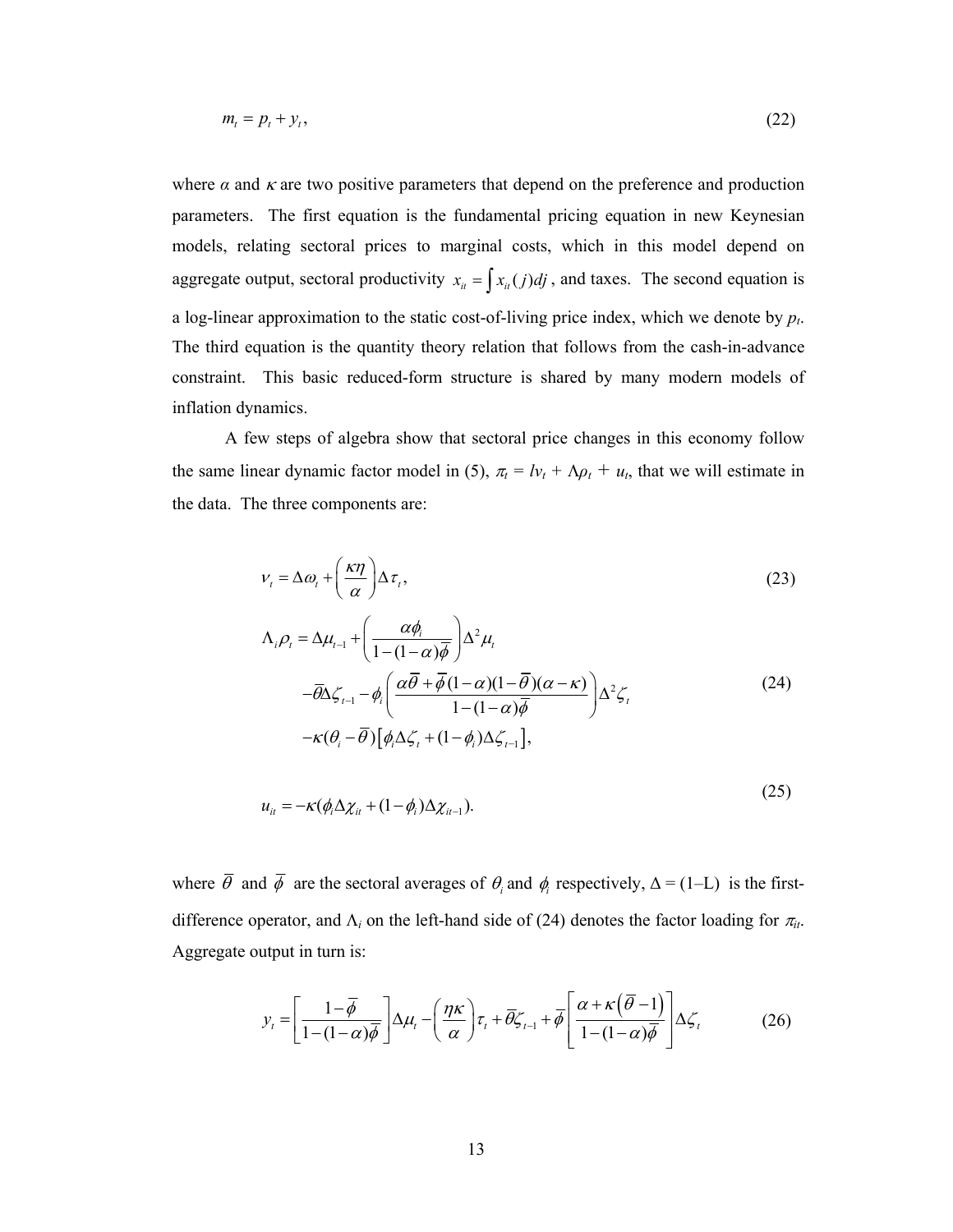#### **3.2. Relation between the theory and the estimates**

 We ask, in the model, the same two questions that we will ask in the data: what part of price changes is due to pure inflation, relative-price aggregate shocks, and idiosyncratic shocks? And, which shocks account for the Phillips correlation between real activity and inflation? Answering these questions shock by shock (table 1 summarizes the results):

 *Anticipated money (ω):* When money grows by 1% and all price-setters know about it, then all raise their prices by exactly 1% once and for all. No relative prices change and there is pure inflation. The quantity theory in turn implies that output is unchanged so there is no Phillips correlation. This is a result of the absence of money illusion in this model, as rational consumers and firms realize that nothing but units have changed, so there is no reason to change any real actions.

*Unanticipated money (<i>µ*): In this case, only a fraction  $\phi_i$  of the firms in each sector change their prices in response to a shock while the others remain inattentive. As a result, sectoral inflation is different across sectors, depending on the share of attentive firms in each sector, so there is an aggregate relative-price change. A monetary expansion raises output, because of the information stickiness of prices, and thus there is a Phillips correlation.

 *Aggregate productivity (ζ):* This shock has a similar effect as an unanticipated money shock. Either because it affects the productivity of different sectors differently, or because of different information stickiness across sectors, the shock induces a change in relative prices. Output increases when firms become more productive so there is a Phillips correlation.

 *Sectoral productivity (χ):* These shocks map directly into the idiosyncratic shocks to relative prices in our measurement model. Because we assumed that an approximate law of large numbers holds, they do not affect output, so they do not generate a Phillips correlation.

 *Firm-specific productivity (*ξ*):* These shocks are an example of something that the statistical model will miss. While these shocks induce relative-price changes within each sector, they wash out at the sectoral level so they do not affect relative sectoral prices. Likewise, while they affect the allocation of production across firms, within each sector, they aggregate to zero on aggregate, so they neither move aggregate output nor prices. Whether these shocks are important or not cannot be answered without more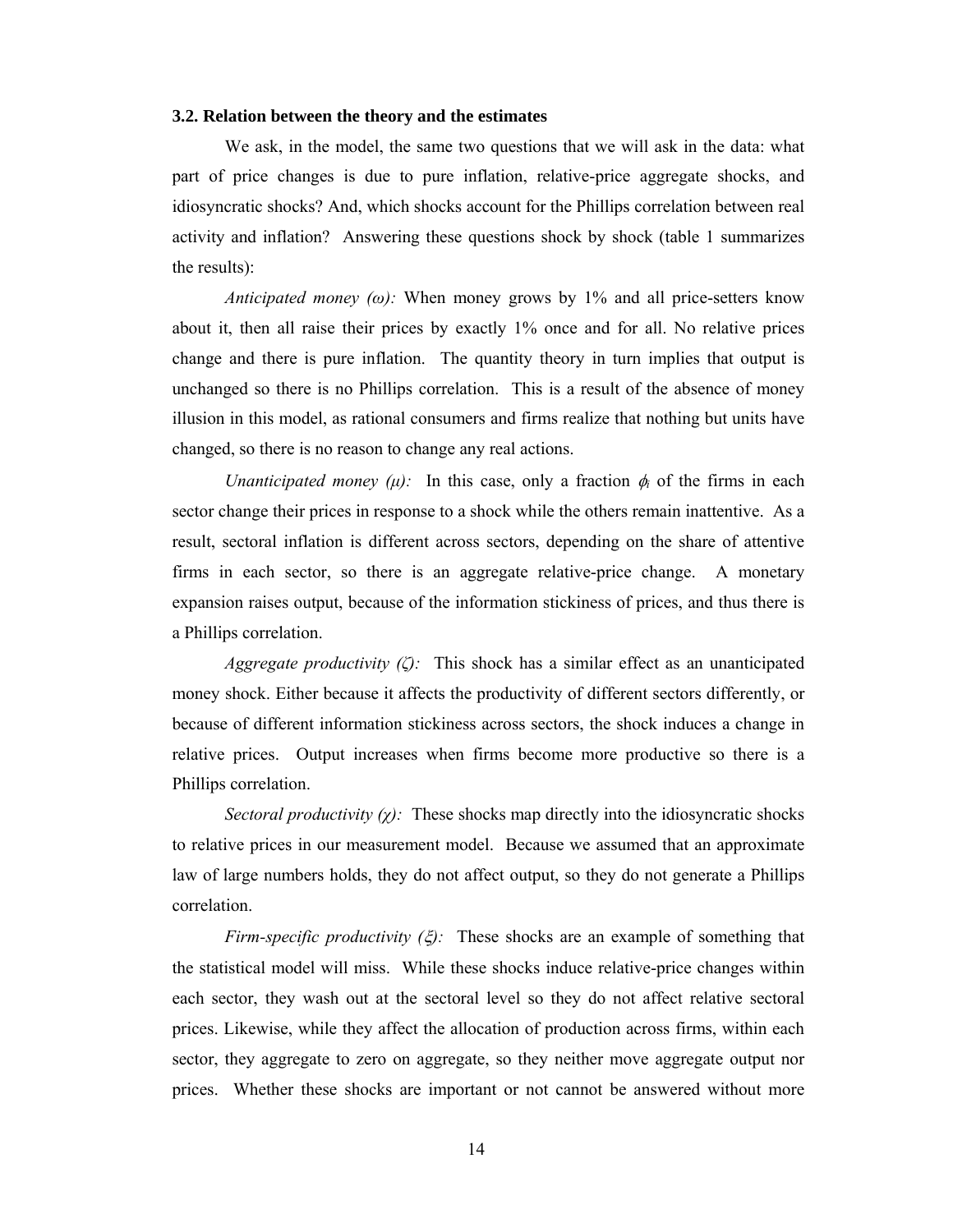disaggregated data.

 *Anticipated tax changes (τ):* When taxes increase, the representative agent raises her wage demand. As this affects all firms equally, all raise their price in the same amount. Therefore, there is pure inflation. However, output falls as the return to work has fallen. The Phillips correlation results not from a change in the relative price of goods, but rather from a change in the relative price of labor versus consumption.

 Our empirical estimates are informative about the relative role of different shocks in this economy. The estimates of the relative contribution to overall inflation of pure inflation, aggregate sources of relative prices, and idiosyncratic shocks, pin down the relative variance of anticipated versus unanticipated shocks, as well as the relative variance of aggregate versus sectoral shocks. In turn, whether the Phillips correlation is still present after we control for our estimates of goods' relative prices tells us whether this famous relation is due to monetary and productivity shocks via goods' relative prices that models of monopolistic competition have emphasized, or whether it is due instead to shocks to other relative prices like real wages.

### **4. The Estimated Factor Model**

#### **4.1. The data**

l

The price data are monthly chained price indices for personal consumption expenditures by major type of product and expenditure from 1959:1 to 2006:6. Inflation is measured in percentage points at an annual rate using the final month of the quarter prices:  $\pi_{it} = 400 \times \ln(P_{it}/P_{it-1})$ , where  $P_{it}$  are prices for March, June, September, and December.<sup>5</sup> Prices are for goods at the highest available level of disaggregation that have data for the majority of dates, which gives 214 series. We then excluded series with unavailable observations (9 series), more than 20 quarters of 0 price changes (4 series), and series *j* if there was another series *i* such that  $Cor(\pi_{it}, \pi_{it}) > 0.99$  and  $Cor(\Delta \pi_{it}, \Delta \pi_{it})$  $> .99$  (14 series). This left  $N = 187$  price series. Large outliers were evident in some of the inflation series, and these observations were replaced with centered 7-quarter local medians. A detailed description of the data and transformations are given in the appendix.

As the economic model from section 3 makes clear, the level of aggregation

<sup>&</sup>lt;sup>5</sup>We considered using monthly, rather than quarterly, price changes, but found that the extra idiosyncratic error in monthly price changes outweighed the benefit of more observations.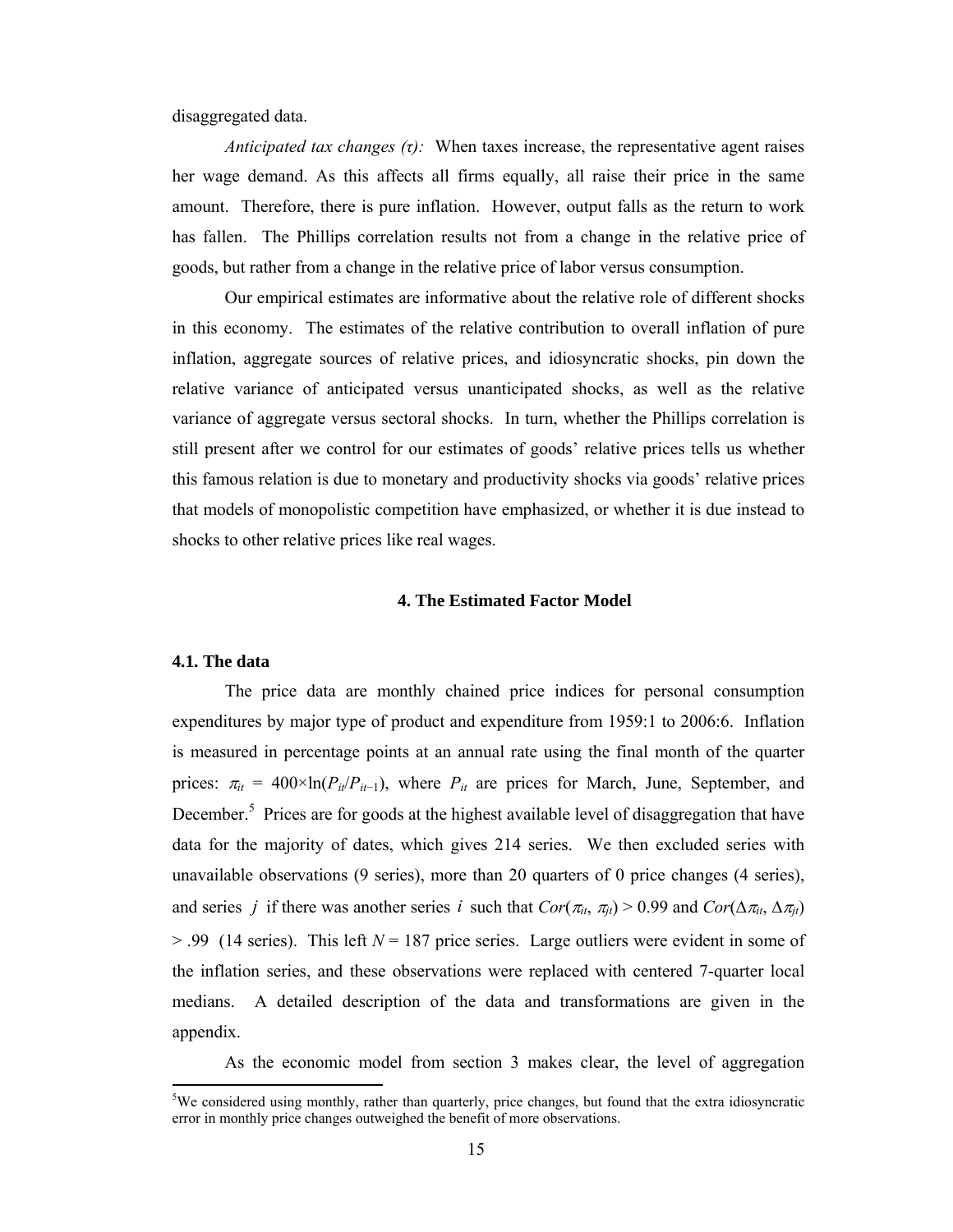across goods and time affects the interpretation of the estimated model. For example, as stressed in section 3, the sectoral data provide no information about the relative prices of goods within a sector. The hope, therefore, is that the sectoral information is rich enough to capture important aggregate shocks. Furthermore, as with all models of information flows and discrete actions, the definition of the appropriate time period is important. The use of quarterly data means, for example, that equiproportional changes in all sectoral price indexes within the quarter are included in *at*, even if these changes occur at different times throughout the quarter. Said differently, the relative price factors,  $R_t$ , capture only those relative prices changes that persist for at least one quarter. Because most macroeconomic analyses focusing on aggregate shocks use quarterly data, we are not departing from tradition.

One feature of these data is the constant introduction of new goods within each sector (Broda and Weinstein, 2007). Insofar as our statistical factor model of sectoral price changes remains a good description of their co-movement during the sample period, this should not affect our results. Another common concern with price data is the need to re-weight prices to track expenditure shares and measure their effects on welfare. Our model in (1)-(5) does not require any expenditure shares, since the objective of measuring pure inflation is not to measure the cost of living, but rather to separate absolute from relative price changes.

#### **4.2. The number of factors and the estimated parameters**

Panel (a) of figure 1 shows the largest twenty eigenvalues of the sample correlation matrix. It is clear that there is one large eigenvalue, but it is much less clear how many additional factors are necessary. The Bai-Ng estimates confirm this uncertainty: their  $ICP_1$ ,  $ICP_2$  and  $ICP_3$  estimates are 2 factors, 1 factor, and 11 factors respectively. Panel (b) of figure 1 summarizes instead the fraction of variance explained by unrestricted factor models with 1 through 4 factors for each of the 187 inflation series.<sup>6</sup> To make the figure easier to read, the series have been ordered by the fraction of variance explained by the 1-factor model. The uncertainty in the appropriate number of factors is evident here as well: the second factor improves the fit for several series, but it is unclear whether a third, fourth or fifth factor is necessary. In our benchmark model we

<sup>&</sup>lt;sup>6</sup> These measures were computed as  $R_i^2 = 1 - [var(u_i)/s_{\pi_i}^2]$ , where  $var(u_i)$  is the estimated variance of  $u_i$ implied by the estimated model and  $s_{\pi_i}^2$  is the sample variance of  $\pi_i$ .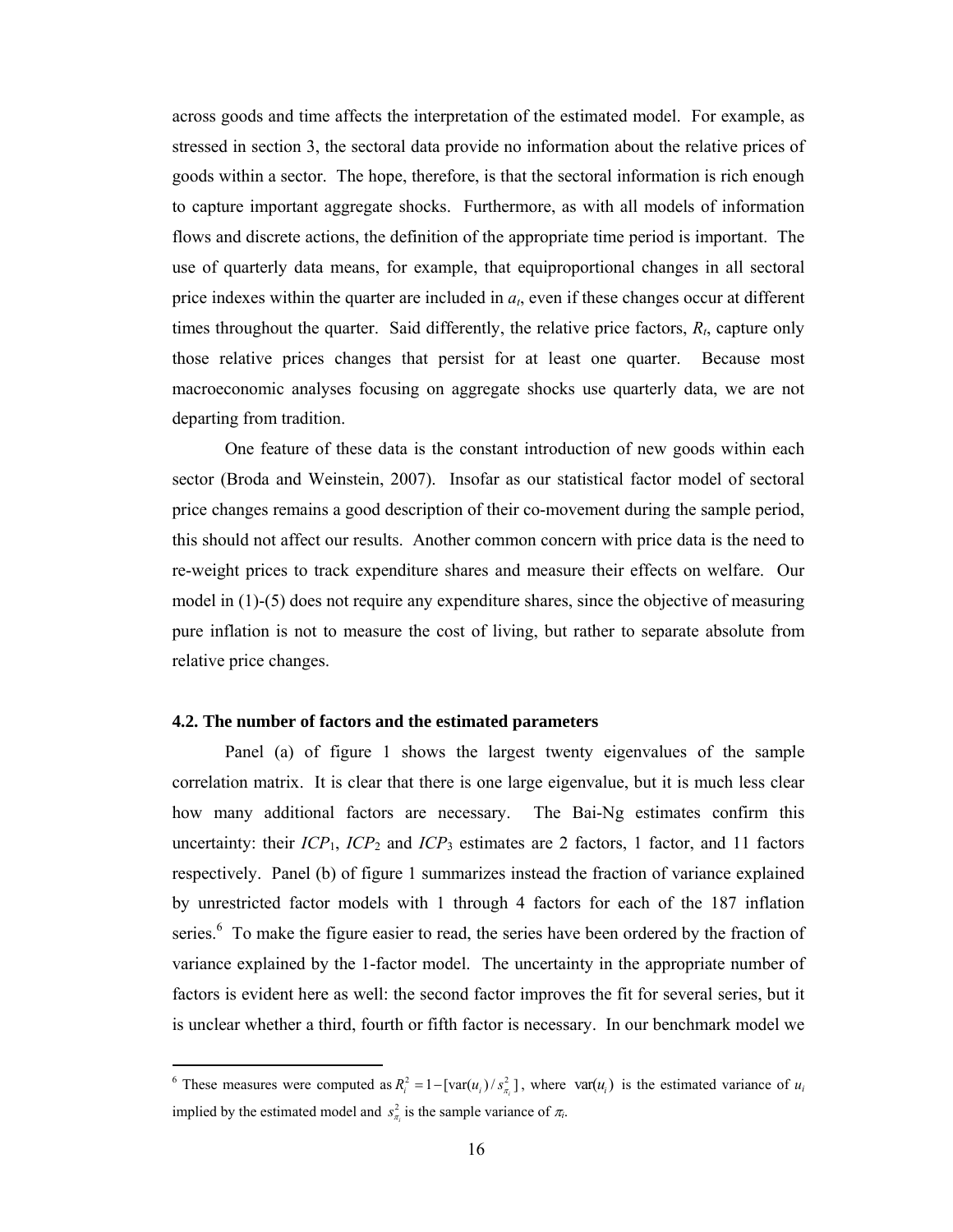will use 3 factors ( $a_t$  and two relative price factors in  $R_t$ ). We summarize the key results for other choices in section 7.

We use the parametric factor estimates from  $(5)-(7)$  in our benchmark calculations; results using the principal components estimators are similar and are summarized in Section 7. The VAR for the factors in the benchmark specification uses 4 lags, guided by a few diagnostic tests (not reported). It is well-known that inflation series are quite persistent and it is difficult to reject the null hypothesis that they have a unit root in the autoregressive representation (Pivetta and Reis, 2007). When we estimate the VAR in (6), we find that there are several large roots in  $\Phi(L)$  and one that is very close to unity. In our benchmark model, we impose two unit roots in  $\Phi(L)$ ; that is,  $a_t$  and one of the relative price factors are treated as  $I(1)$  processes. Results in which these unit roots are not imposed turn out to be very similar, and again, we summarize results for these models in section 7. Finally, we use only one lag in the univariate autoregressions of *uit*, as suggested by diagnostic tests. The estimated  $AR(1)$  coefficients for  $u_{it}$  are typically small, suggesting I(0) variation in the idiosyncratic relative inflation rates.

Values for the estimated parameters for the benchmark model are given in the appendix.

#### **4.3. The unit coefficient on** *at*

 Panel (a) of figure 2 summarizes the fit of unrestricted factor models that do not impose the unit restriction on the loading of the absolute-price factor. It shows that the increase in fit, measured by  $R^2$  is less than 3% for 80% of the series. The median increase is less than 1%. The unrestricted model appears to fit appreciably better only for a small number of price series: for 10 series the increase in  $R^2$  exceeds 10%. Panel (b) of figure 2 shows the ordered values of the estimates of  $\varsigma_i$  from (10), that is the leastsquares coefficient from regressing  $\pi_{it}$  on  $\hat{a}_t$  controlling for  $\hat{R}_t$ . Most of the estimates are close to 1. Panel (c) shows the ordered values of the (4-lag Newey-West) *t*-statistic testing that  $\varsigma_i$  =1. There are far more rejections of the restriction than would be expected by sampling error, with over 30% of the *t*-statistics above the standard 5% critical values and over 20% above the 1% critical values. These results suggest that, as a formal matter, the unit factor loading restriction in (2) appears to be rejected by the data. That said, the results in panels (a) and (b) suggest that little is lost by imposing this restriction.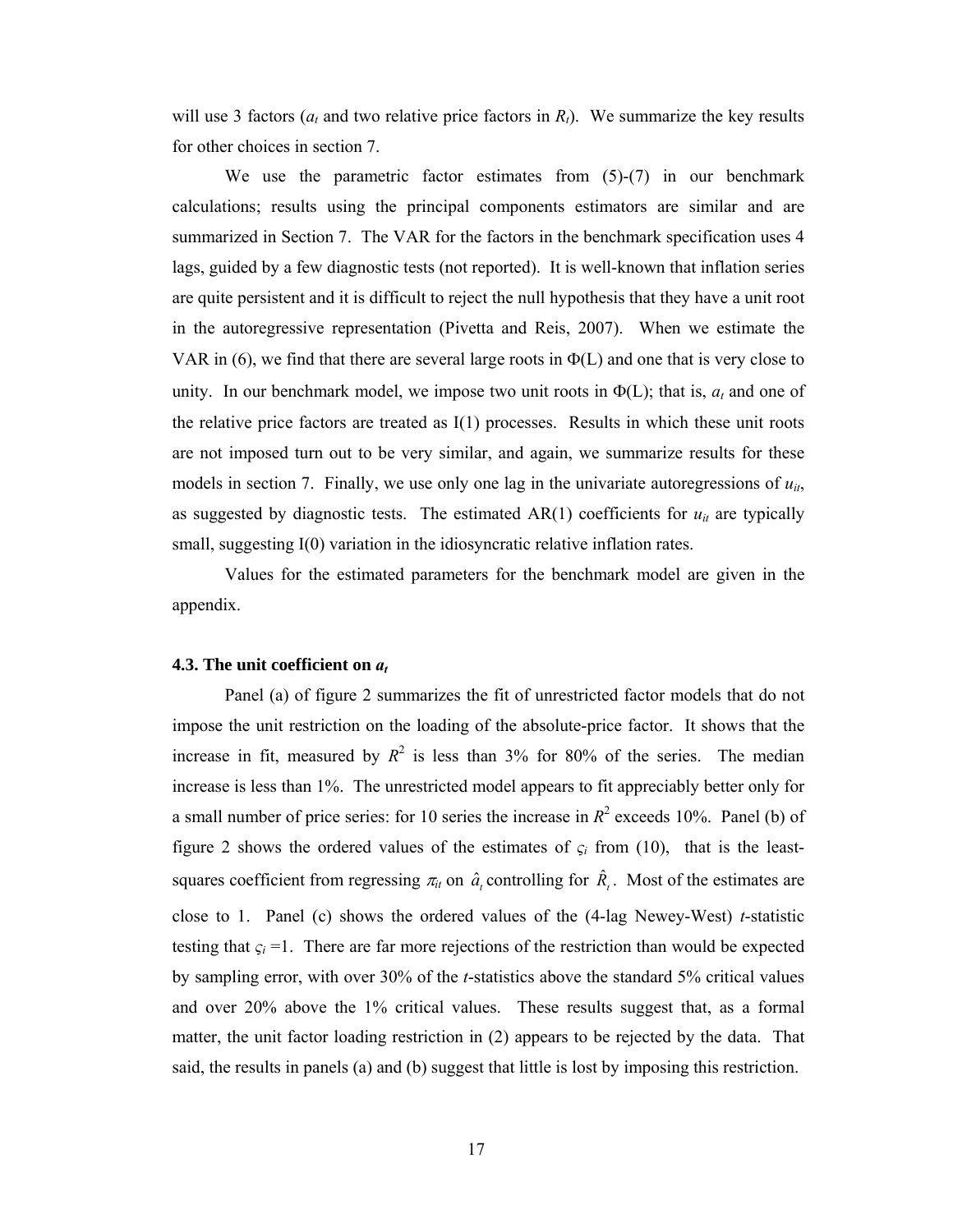#### **5. Decomposing Sectoral Inflation**

Figure 3 shows the historical decomposition of headline PCE inflation (top panel) and a representative sector, "major household appliances" (bottom panel). By construction, the pure-inflation (*v*) component is identical in the two plots (note the difference in the scales), while the idiosyncratic (*u*) component differ across goods, and the aggregate relative prices components ( $\rho$ ) differs in its impact ( $\Lambda$ ). Because  $v_t = a_t$  −  $E[a_t \mid \{R_t\}_{t=1}^T]$ , we have plotted the data from 1965-1999 to eliminate uncertainty associated with pre-sample and post-sample values of *Rt*.

 Pure inflation is somewhat smoother than the other series and less volatile. The standard deviation of  $\Delta v_t$  is 0.3%, while the standard deviation of PCE inflation changes is 1.7%. Sectoral inflation is more volatile: the standard deviation for changes in "Major Household Appliances" is 4.1%, and the median across all 187 sectors is 5.9%. Evidently, aggregate relative price changes  $(\rho)$  explain much of the low-frequency variability in headline PCE. For example, much of the increases in inflation in the early 1970s and the declines in inflation in the 1990s were associated with changes in the relative price factor. That said, pure inflation  $(v)$  did account for over 2% of the increase in inflation from 1970-1980 and over 2% of the subsequent decline from 1980-1983.

### **5.1 The relative size of the components**

Table 2 shows the fraction of the variability of overall inflation associated with each of its components, either averaged over all frequencies or just over business-cycle frequencies. The first row of the table uses the PCE deflator as the measure of overall inflation and shows that, at business-cycle frequencies, 15% of the movements in the series are accounted for by pure inflation, 76% is accounted for by the relative-price index, and the remainder is accounted for by the idiosyncratic sectoral shocks. The second and third row look at two other commonly used measures of overall inflation, the GDP deflator and the Consumer Price Index, and show similar results. The 2 dimensional relative-price index captures most of the variance in aggregate measures of inflation, while pure inflation plays a smaller but not negligible role. Including all frequencies, the role of pure inflation rises (with the exception of the CPI) while the relative-price index is significantly less prevalent.

These results have implications for macroeconomic models. For example, in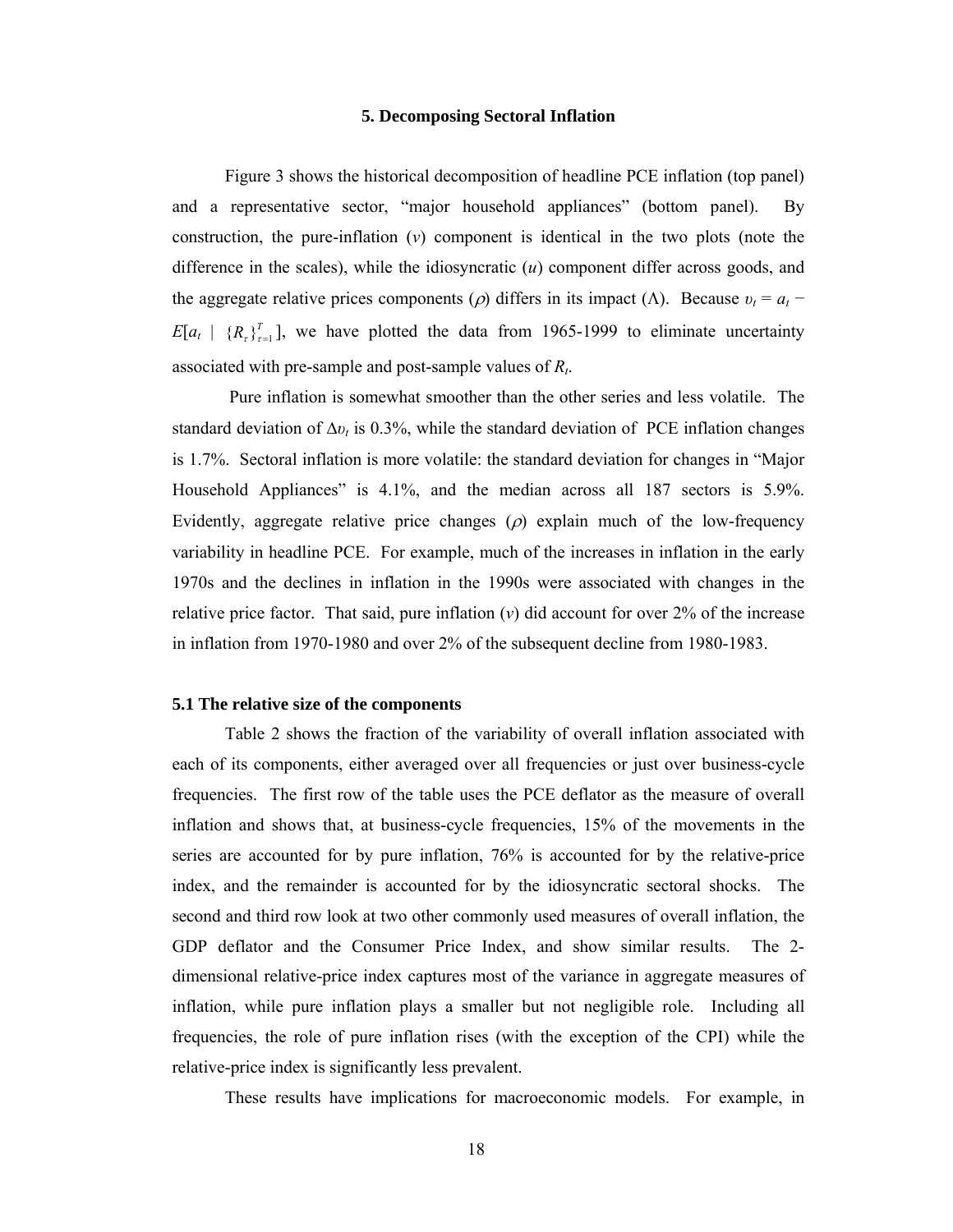terms of the model of section 3, this 5-to-1 ratio in the relative variances of the relativeprice index and pure inflation would say that a weighted average of the variance of anticipated shocks is significantly less volatile than an average of the unanticipated shocks. More generally, it is customary to compare the predictions of models with a single good for inflation, with, for example, the data on the PCE deflator. The results in table 2 show that it is dangerous to do so since as much as 85% of the movements in the PCE deflator are driven by changes in the relatives prices of different goods. For some questions, it might be better to compare the predictions of these models with our estimated series for pure inflation.

Two common approaches to strip relative-price movements from inflation are to exclude the prices of food and energy or to look at the median inflation across the different sectors. The next two rows in table 2 shows that these rough attempts at controlling for relative-price changes go in the right direction but remain quite far from excluding all relative-price changes. Core inflation is less closely tied to the relativeprice index and more related to pure inflation, but the squared coherences are still only slightly different, 69% and 21% respectively. For median CPI inflation, the idiosyncratic component is higher, but the two aggregate components are also only slightly lower.

The last section of table 2 summarizes the distribution of variance decompositions for the 187 sectoral inflation rates. Looking at the  $25<sup>th</sup>$  and  $75<sup>th</sup>$  quartile, the relative-price index accounts for between 15% and 42% of the overall variability of sectoral inflation rates, and pure inflation between 2% and 8%. As expected, the idiosyncratic relativeprice shocks account for a much bigger share of sectoral price movements than they do for aggregate inflation measures. More remarkable, at the median, almost 1/3 of relativeprice movements at the sectoral level are accounted for by the aggregate measures of pure inflation and the 2-dimensional relative-price index. Using sectoral price data, these findings confirm a result found for different macroeconomic datasets, countries, and time periods: a few aggregate factors (in our case three) can account for a large share of the variability in the economy (Stock and Watson, 1989, 2005, Forni et al, 2000).

### **5.2 Components of inflation and other observables**

Table 3 compares the 2-dimensional index of relative prices with several conventional measures of relative-price changes. In the first row is the change in the price of durables relative to the headline PCE. The squared canonical coherence of this measure of relative prices with the relative price factors is high, around 0.5, but this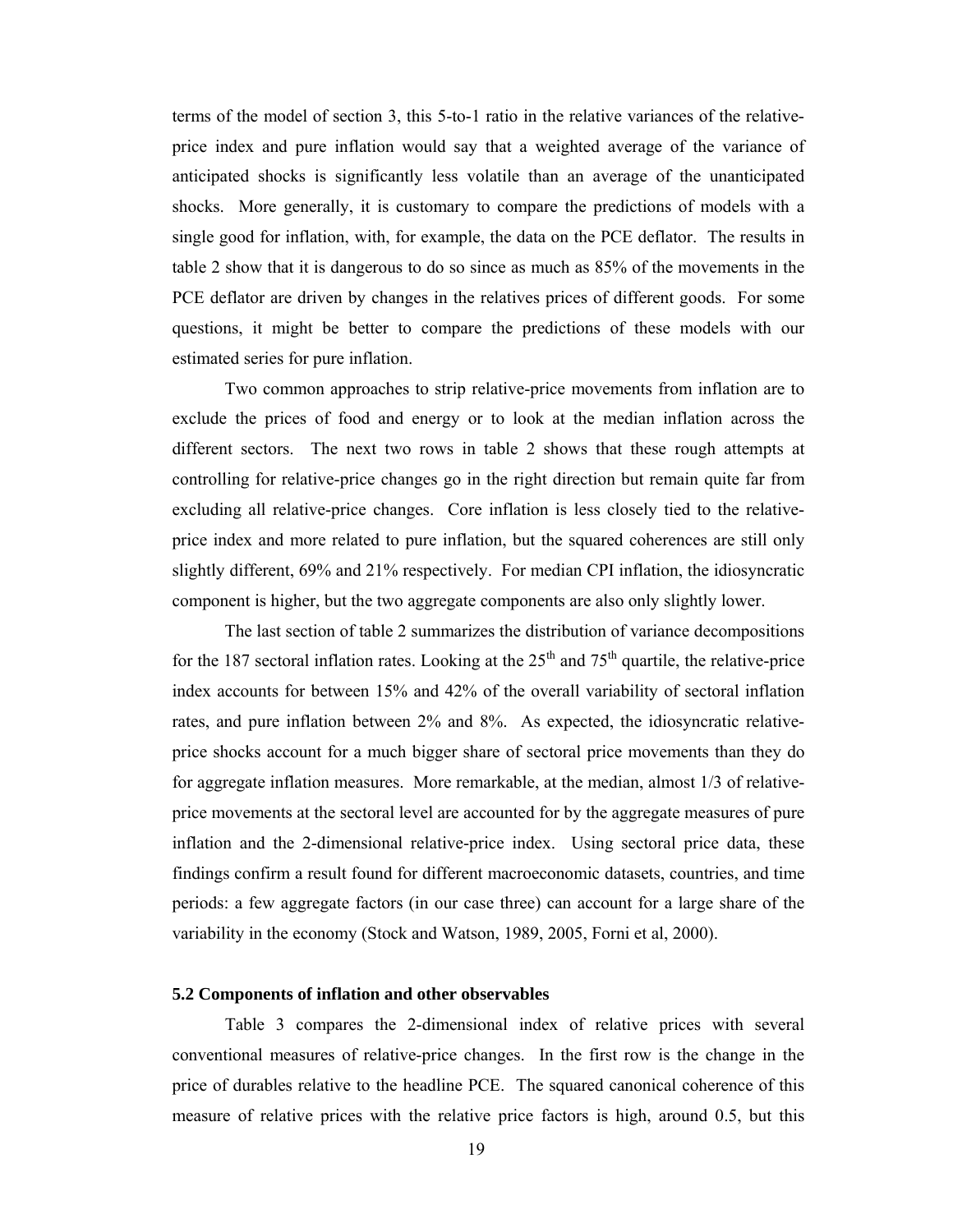single indicator falls short of capturing all of the variability in relative prices. The next two rows look at the relative prices of non-durables and services. The link between these and the two relative-price factors is higher, but they are still quite far from being a comprehensive indicator for relative-price changes. The next two rows show the relative price of food and energy, popular measures of relative-price shocks in the macro literature. These are still statistically significant, but they perform significantly worse. In spite of the attention devoted to the price of energy, Table 3 suggests that it can account for only roughly one third of the relative-price shocks hitting the U.S. economy at business cycle frequencies.

Figure 4 illustrates these results by showing the projection of the change in the relative prices of services and energy onto 2 leads lags of  $\hat{R}_{t}$ , the estimated vector of relative price factors. For services, the regression's adjusted R-squared is 0.56, but for energy it falls to 0.22. Both series can deviate quite significantly from the relative-price index, but energy prices provide a particularly poor fit to the aggregate movements in relative prices.

Table 3 indicates that combining food and energy captures a larger share of the movements in relative prices, but still only comparable to the share accounted for by services. Finally, the resulting 4-dimensional index of relative prices (durables, nondurables, food and energy) can only account for at most 87% of the variability of relative prices captured by the two relative-price factors. These results suggest that, given its parsimony and comprehensiveness, the two relative-price factors estimated from the statistical model provide a useful summary of relative-price shocks in the U.S. economy.

The bottom panel of Table 3 investigates the correlation of pure inflation with measures of monetary policy. Friedman and Schwartz (1963) famously observed that in the long run, money growth and inflation are tightly linked. Equally famously, Fisher (1930) and many that followed showed that there is an almost as strong link between nominal interest rates and inflation in the long run. At business-cycle frequencies though, these correlations are much weaker. The correlation between money growth and inflation is unstable and typically low (Stock and Watson, 1999), while the correlation between inflation and nominal interest rates is typically higher, but well below its level at lower-frequencies (Mishkin, 1992). Panel b of Table 3 shows the average squared coherence of pure inflation and measures of money growth (M0, M1, and M2) and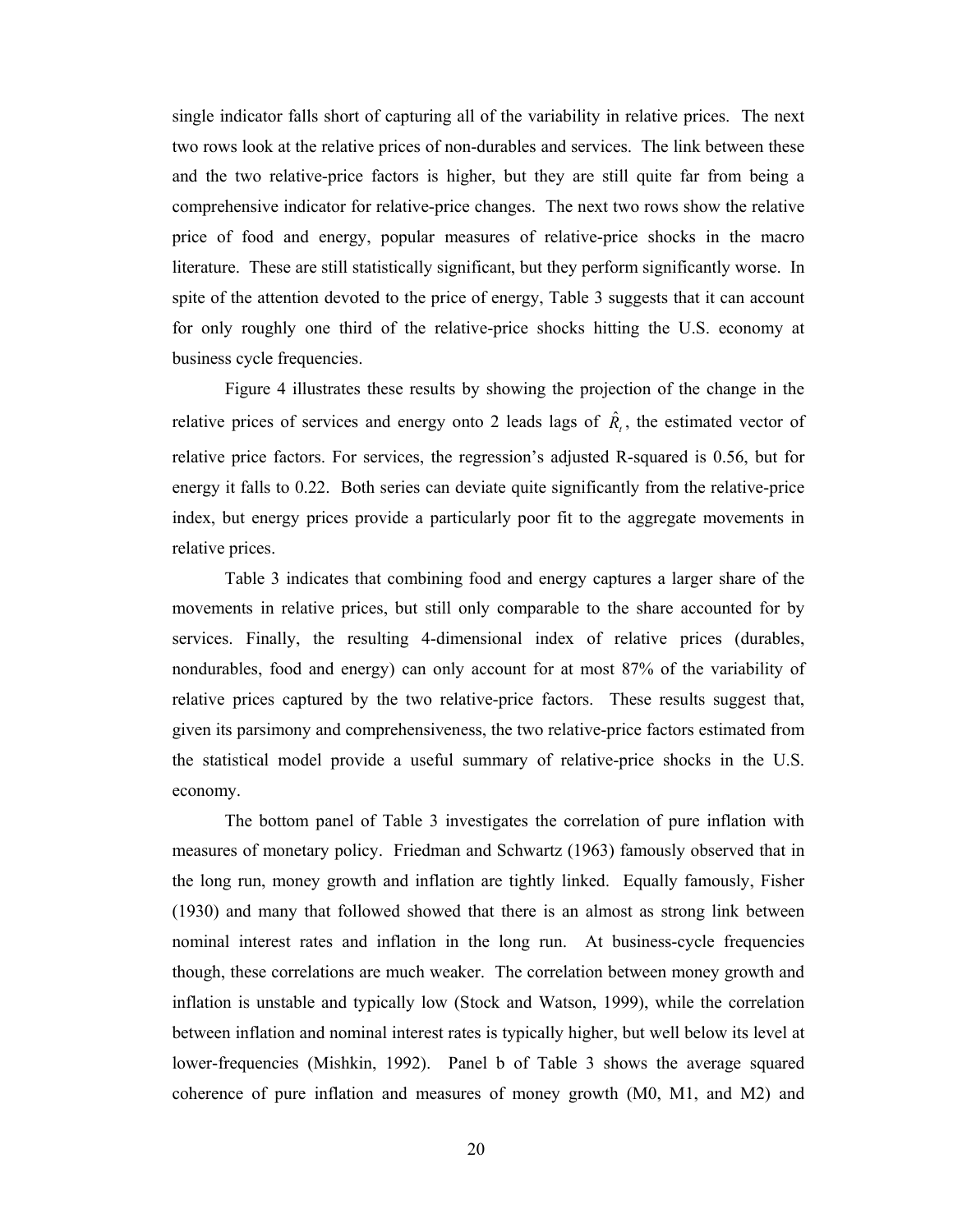different short-term nominal interest rates (the federal funds rate and the 3-month Treasury bill rate). The correlation between money growth and pure inflation is very close to zero for all measures. The correlation between nominal interest rates and pure inflation is significantly higher and statistically significant at conventional significance levels, especially at business-cycle frequencies. Thus, these correlations are much like correlations found by other researchers using overall measures of inflation.

In terms of the model of section 3, these estimates again provide useful information on the relative size of different shocks. Identifying some sectors in the model with services, non-durables, food or energy, the results in panel (a) of table 3 provide information on the relative size of the sectoral-specific productivity shocks. In turn, the results in panel (b) of the table indicate the relative weight of anticipated monetary shocks vis-à-vis unanticipated monetary shocks and fiscal shocks.

#### **6. The Phillips correlation**

One of the most famous correlations in macroeconomics, due to Phillips (1958), relates changes in prices with measures of real activity. The first panel of table 4 displays the Phillips correlation using our measures of squared coherence. At business-cycle frequencies, measuring inflation with the PCE deflator and real activity with GDP, the average squared coherence  $(R^2)$  is 0.28, corresponding to a "correlation" of roughly 0.5. The Phillips correlations for industrial production, consumption, employment or the unemployment rate are all similarly large.

The second and third panels in table 4 show that the usual controls for relative prices reduce the strength of this correlation. Controlling for intertemporal relative prices (using short-term interest rates and stock returns), for the relative price of labor and consumption (using real wages), or for the relative price of domestic and foreign goods (using the real exchange rate) cuts the Phillips correlations in approximately half. Still, these correlations remain quantitatively large and statistically significant.

The fourth and fifth panels in table 4 include instead two of the conventional measures of relative prices that we discussed in the previous section. Controlling for food and energy relative prices, the Phillips curve relation falls significantly, but the squared coherences remain sizeable and at least 0.10 for two of the five real series. Including all four relative-price indicators drives down the Phillips relation to between 0.03 and 0.08 (although with four relative price series included in the VAR used to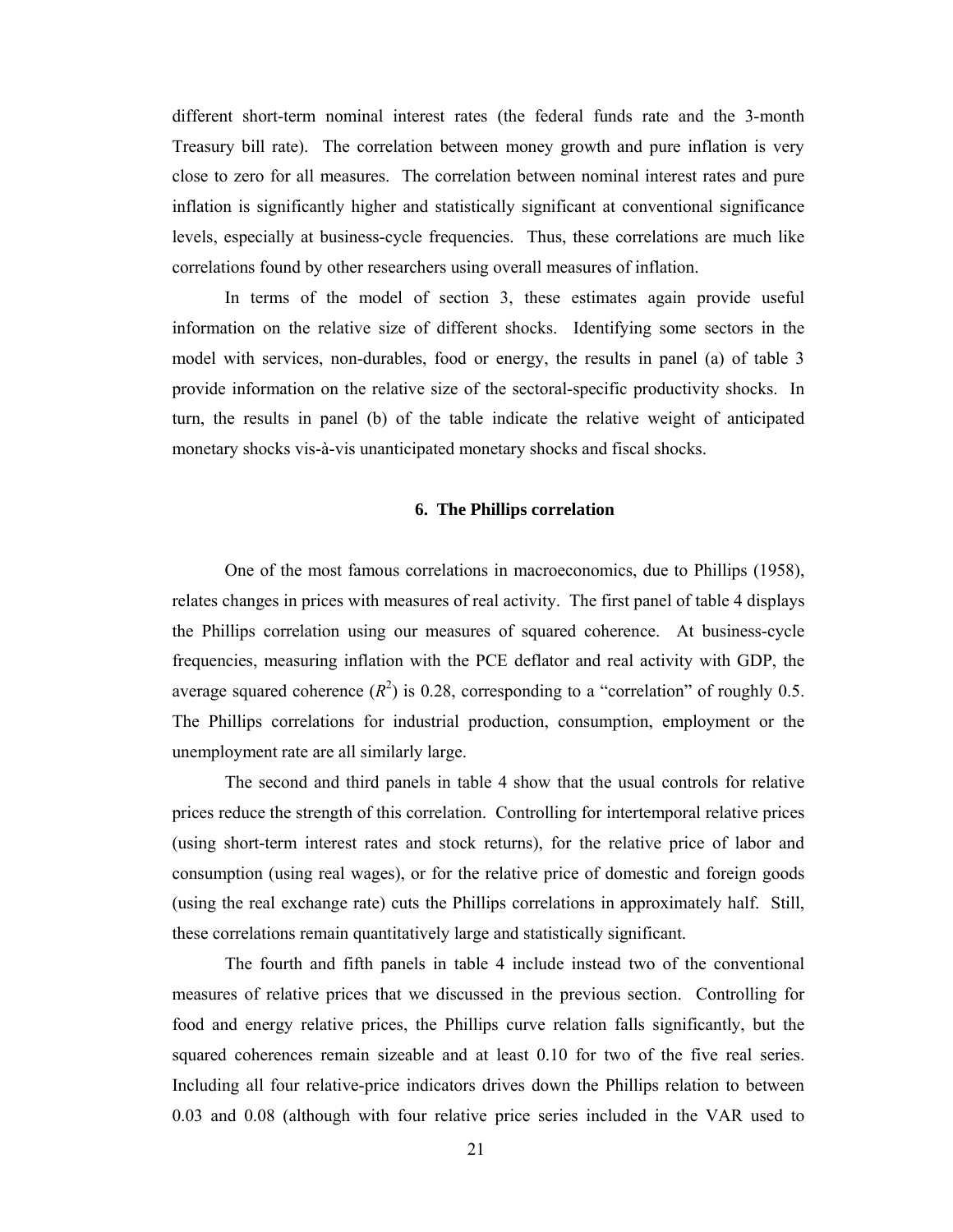estimate the coherences, one might conjecture that some of this decline is associated with over-fitting).

The last panel of table 4 introduces as controls instead the two relative price factors from the estimated model. Strikingly, controlling for  $\rho_t$ , the Phillips correlation disappears over business cycle frequencies. The largest squared coherence point estimate between PCE inflation and measures or real activity, controlling for our relative-price index, is 0.03 and the point estimates are statistically insignificant at the 10% level for all measures of real activity. Apparently, the empirical regularity that Phillips first brought attention to is essentially entirely explained by the two relative-price factors.

Table 5 provides a different perspective by decomposing the Phillips relation into the inflation components that we have separated. The first panel shows that removing the idiosyncratic sources of inflation variation makes the Phillips relation much stronger than it was with headline PCE inflation. At business-cycle frequencies, the squared coherence between the aggregate components of inflation and measures of real activity is as high as 70%, and it is highly statistically significant at conventional significance levels. The second panel controls for the relative-price index, so it shows the squared coherence between pure inflation and measures of real activity. Again, controlling for relative prices essentially eliminates the Phillips correlation, with the squared coherences falling by a factor of roughly one-seventh. According to the model in section 3, the little that remains of the relation between pure inflation and real activity could be due to omitted relative prices like wages. Panels (c) and (d) control for real wages, asset prices and exchange rates, which cuts the squared coherences a little further.

The results in these tables suggest that a large part of the Phillips correlation, that has puzzled macroeconomists for half a century, is explained by changes in good's relative prices. Changes in the unit of account, as captured by pure inflation, do not seem to affect real variables, consistent with anticipated money shocks accounting for most of pure inflation. However, note that a few of the estimates in table 5 are statistically significant, even if small, even after controlling for other relative prices. This suggests that some money illusion may be present, although it seems to explain very little of the variability of real activity.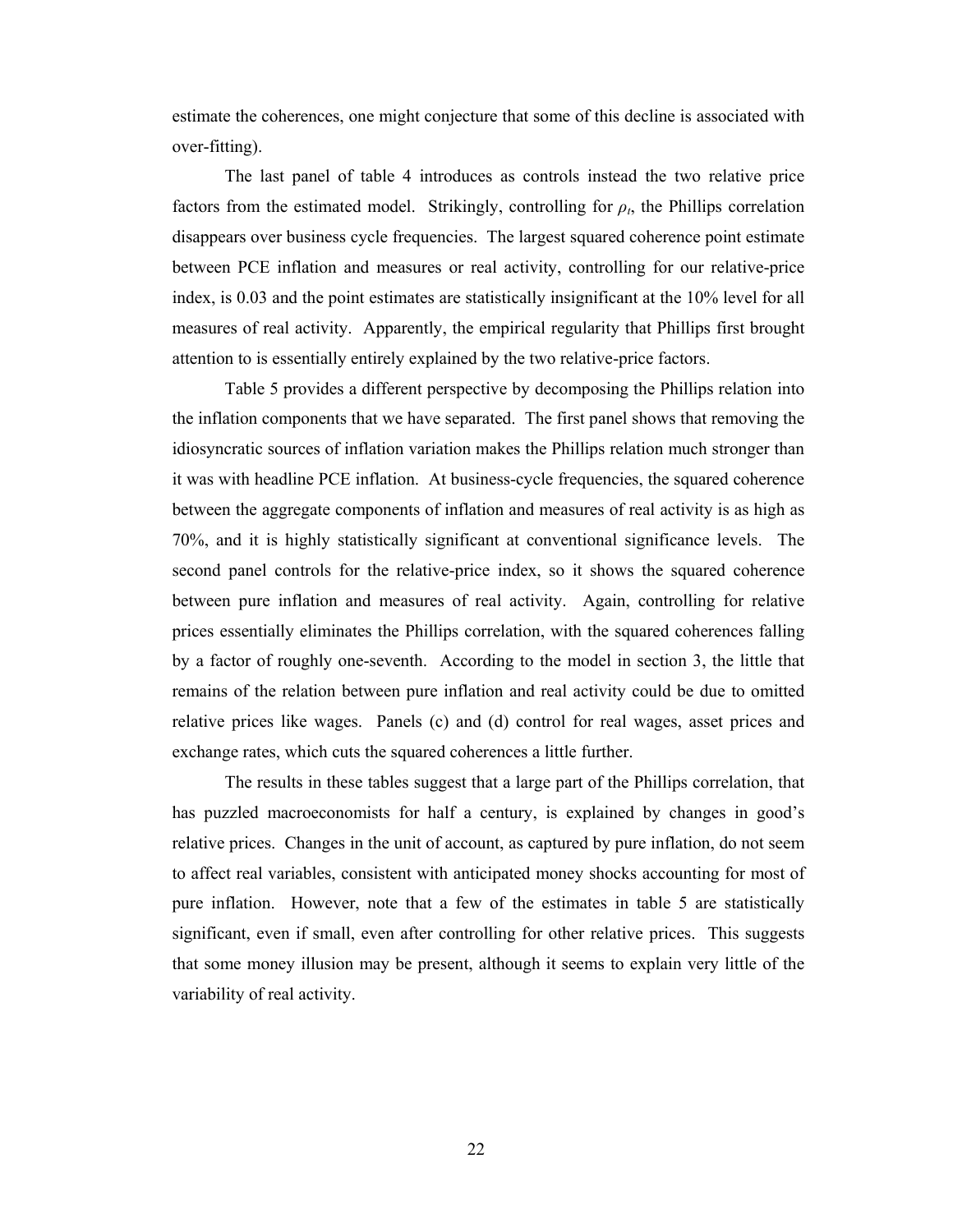#### **7. The robustness of the results**

Table 6 investigates the robustness of the key empirical conclusions to four aspects of the model specification: (i) the number of estimated factors, (ii) the method for estimating the factors (signal extraction using the parametric factor model (5)-(7) versus principal components on (4)), (iii) the imposition of unit roots in the factor VAR for the parametric model, and (iv) the number of lags and imposition of unit roots in the VAR spectral estimator used to compute the various coherence estimates. The table focuses on seven key results described below.

The first row of the table shows results for the benchmark model, where the first column provides details of the factor estimates and where " $(1,1,0)$ " denotes a parametric  $k=3$  factor model where the first and second factor are I(1) processes and the third is I(0). The next column, labeled "VAR", summarizes the specification of the VAR used to compute the spectral estimates, which for the benchmark model involves 4 lags of  $(a<sub>t</sub>, R<sub>t</sub>)$ with  $a_t$  and the first element of  $R_t$  entered as first differences (D,4).

Results shown in the column labeled (1) are for the fraction of the business cycle variability of headline PCE inflation explained by the relative price factors  $(\rho)$  and pure inflation (*v*); for the benchmark model these are taken from the first row of Table 2. Results shown in the column labeled (2) are the average squared canonical coherences between the relative inflation factors  $R_t$  and relative inflation rates for durables, nondurables, food, and energy (benchmark model from Table 3, panel a, final row). Columns (3) and (4) show the average squared coherence between pure inflation and the growth rate of M2 and the 3-month Treasury bill rate (benchmark model from Table 3, panel b, rows 3 and 5). Column (5) shows the average coherence between real GDP and headline PCE inflation after controlling for the estimated relative inflation factors (benchmark model, Table 4, panel f, first row). The final two columns show the fraction of business cycle variability explained by the factors  $(a_t, R_t)$  (Column 6) and the fraction explained by pure inflation,  $v_t$ , (benchmark models results from Table 5, row 1 of panels a and b).

Looking across the entries in the table, the key quantitative conclusions from Tables 2-5 appear to be robust to the changes in specification studied in Table 6. From column (1), relative inflation factors explain a significant fraction of the business cycle variability of aggregate inflation (as measured by the headline PCE deflator), while pure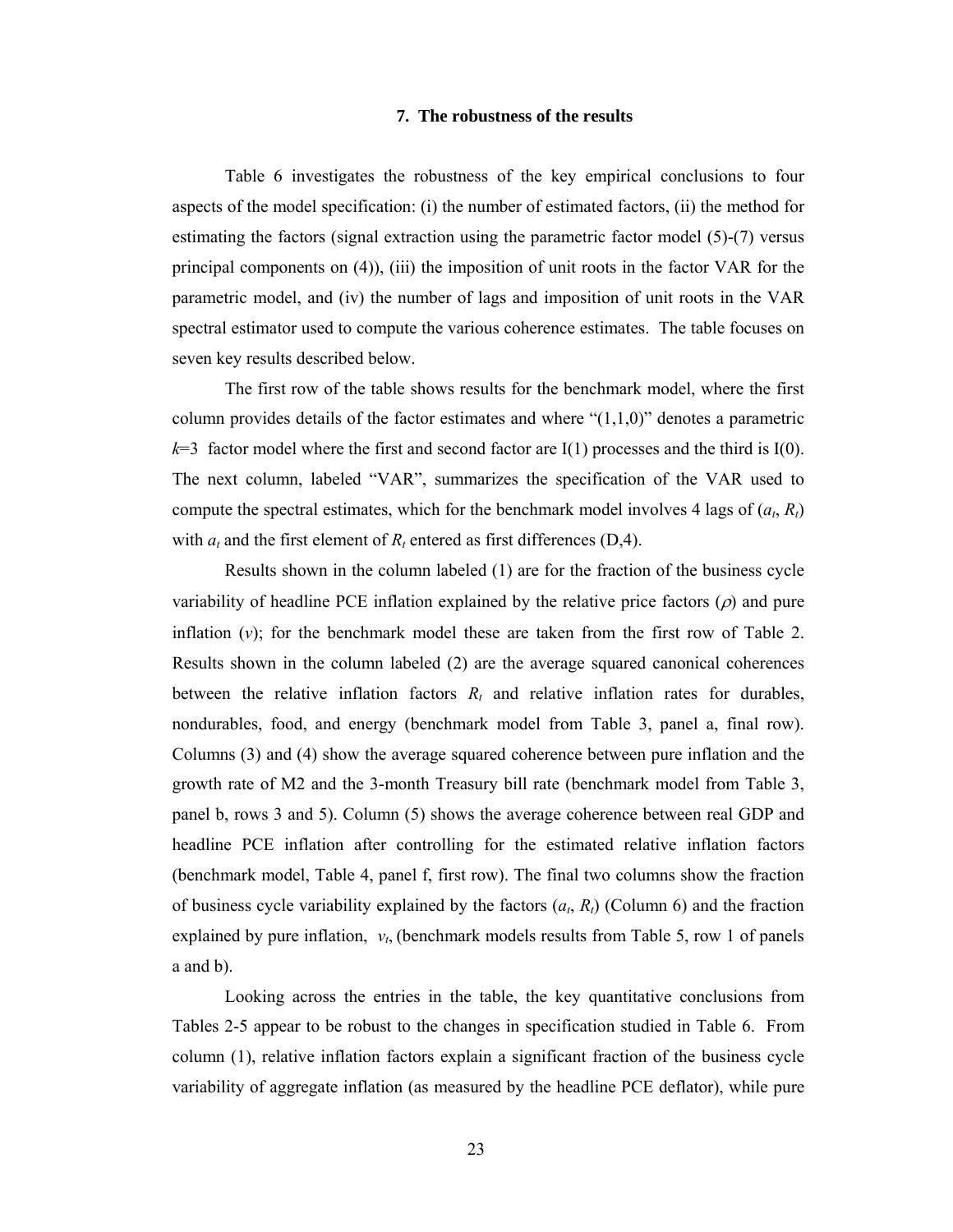inflation  $(v)$  explains a smaller, but non-negligible fraction. Observable measures of relative price inflation are reasonably highly correlated with one of the relative inflation factors (the first canonical coherence is roughly 0.90), but less highly correlated with the other factor (the other canonical coherences are generally less than 0.50). For all of the specifications the estimates of pure inflation are very weakly correlated with M2, but more highly correlated with nominal interest rates. Finally, in all of the specifications, controlling for the relative inflation factors essentially eliminates the correlation between PCE inflation and real GDP (column 5), and, while the estimated factors are highly correlated with real GDP (column 6), the pure inflation factor is very weakly correlated with real GDP (column 7).

#### **8. What have we done and why does it matter?**

 In this paper, we decomposed the quarterly change in sectoral goods' prices into three components: pure inflation, an aggregate relative-price index, and idiosyncratic relative prices. We used different estimation techniques and specifications to estimate these components, proposed a simple method to compute their correlations with other macroeconomic variables, and presented a stylized structural model that showed how these components relate to different economic shocks.

 Our first finding was that pure inflation, the relative-price index, and conventional measures of inflation, like the PCE deflator or its core version, can all differ markedly. Pure inflation is smoother and less volatile than the others, and much of the lowfrequency swings in standard inflation measures are associated with changes in relative prices. More concretely, a large part of the increase in inflation in the early 1970s and the decrease in inflation in the 1990s was associated with changes in relative prices, while some of the increase in the late 1970s and the decrease in inflation in the early 1980s was associated with changes in pure inflation.

Second, we found that aggregate shocks account for roughly 90% of the variability of aggregate inflation, and a still sizable 1/3 of the variability of sectoral inflation rates. Within aggregate shocks, the relative-price index dominates, but pure inflation is also quantitatively significant, accounting for 15-20% of the variability in inflation measured by conventional price indices, like the PCE deflator, the GDP deflator, or the CPI. This finding has at least two implications for the work of economic theorists building models to explain inflation. First, it shows that comparing the predictions of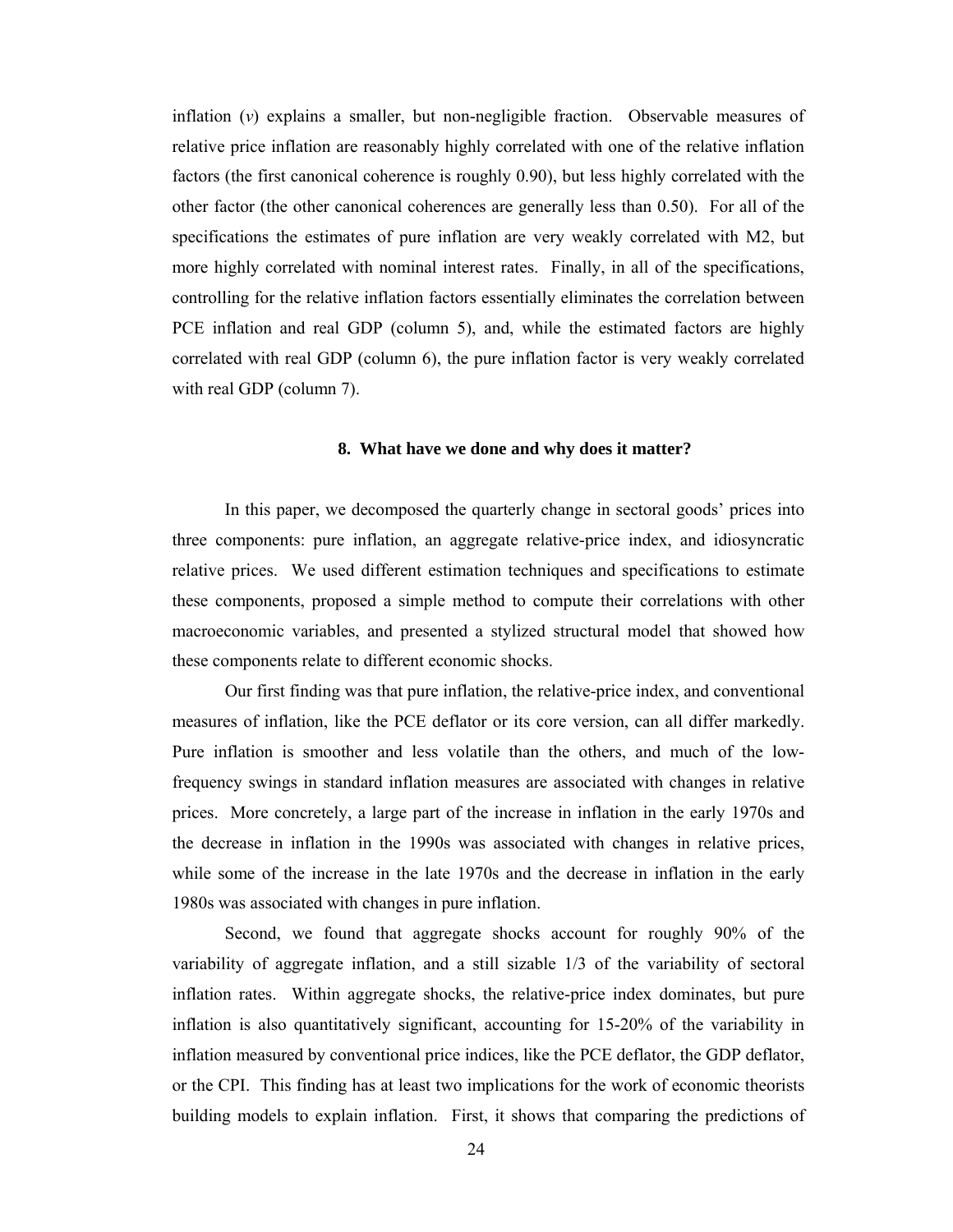one-good models with common measures of inflation is flawed. Changes in the relative prices of goods are large enough that they can easily lead to mistakenly accepting or rejecting models that ignore this feature of the data. Second, our estimates provide statistics that can be used to calibrate the relative variances of anticipated versus unanticipated shocks, and aggregate versus sectoral shocks.

Our third finding was that conventional measures of relative-price inflation, such as the relative inflation of non-durables, food and energy, or combinations of several of them, all fall short of capturing most of the relative-price inflation in the data. Our 2 dimensional relative-price index provides a parsimonious yet comprehensive measure of relative-price inflation that we hope will be useful in other studies. Pure inflation is only partly related to monetary policy variables. The link to the growth rate in monetary aggregates is weak, but the correlation with nominal interest rates at business cycle frequencies is stronger (approximately 0.5).

Our most striking finding was perhaps that, once we controlled for the two relative price factors, the Phillips correlation became quantitatively insignificant. Therefore, the correlation between real quantity variables and nominal inflation variables observed in the data can be accounted for by changes in goods' relative prices. This implies that models that break the classical dichotomy via nominal rigidities in good's price adjustment are likely more promising than models that rely on money illusion on the part of agents. Moreover, changes in the relative prices of labor and intertemporal prices were less successful in explaining the Phillips correlation, suggesting a less important role for rigidities in the labor and asset markets.

To conclude, the distinction between absolute and relative prices is a central one in economic theory. Models of inflation have strong predictions on the relative sizes of pure and relative-price inflation and on what accounts for the Philips correlation. However, separating absolute and relative-price movements is naturally difficult, since the two concepts themselves are more a fruit of thought experiments than something easily observed. As a result, there have been few systematic attempts to measure and separate them in the data. The goal of this paper was to make some progress on this decomposition and on understanding its effects. Our estimates are certainly not perfect. We hope, however, that they are sufficiently accurate that future research can look deeper into the time-series and the moments that we provide, and that by stating the challenges and putting forward a benchmark, we can motivate future research to come up with better estimators. Likewise, we are sure that our findings will not settle the debates around the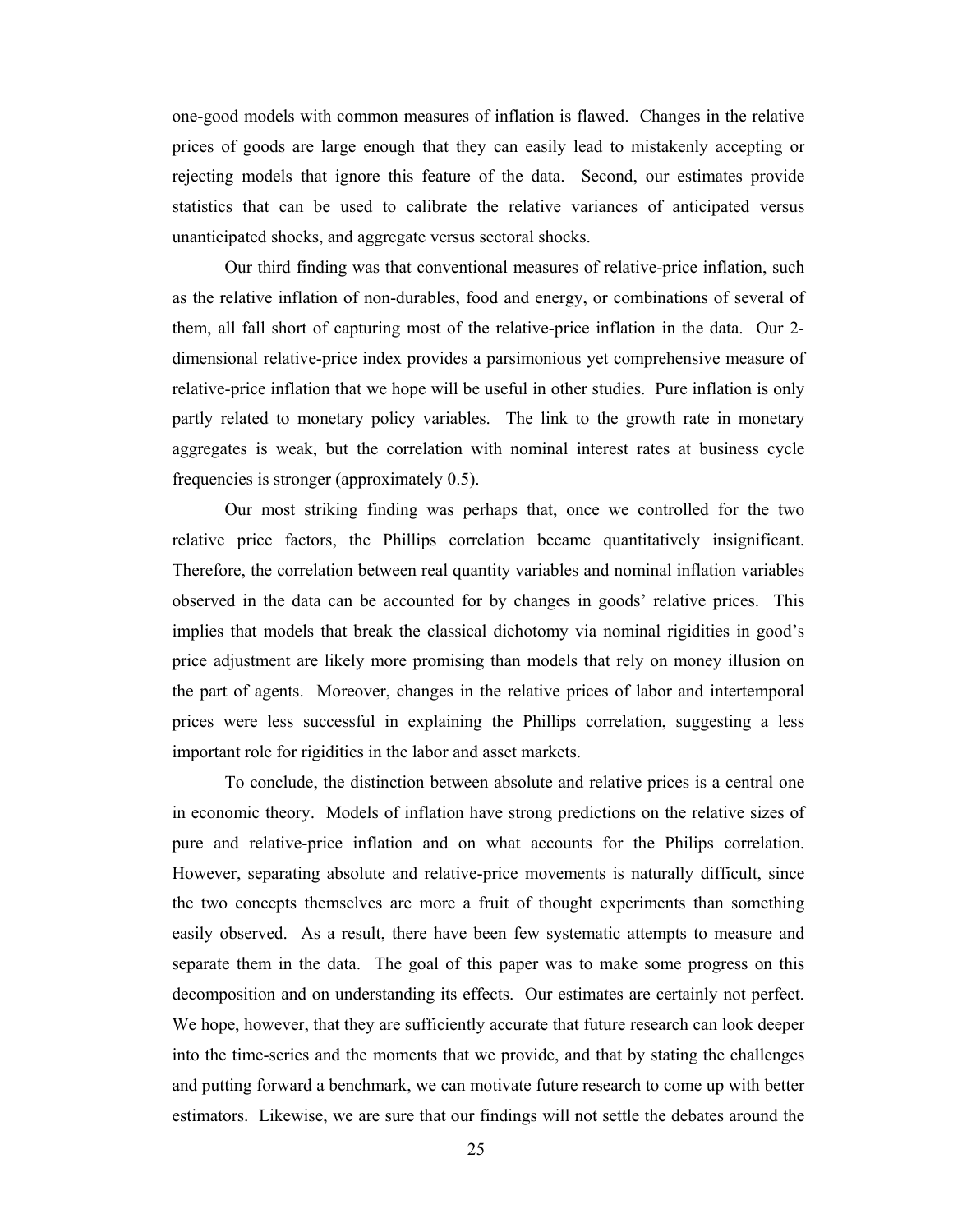Phillips correlation. Our more modest hope is that they offer a new perspective on how to bring data to bear on this long-standing question.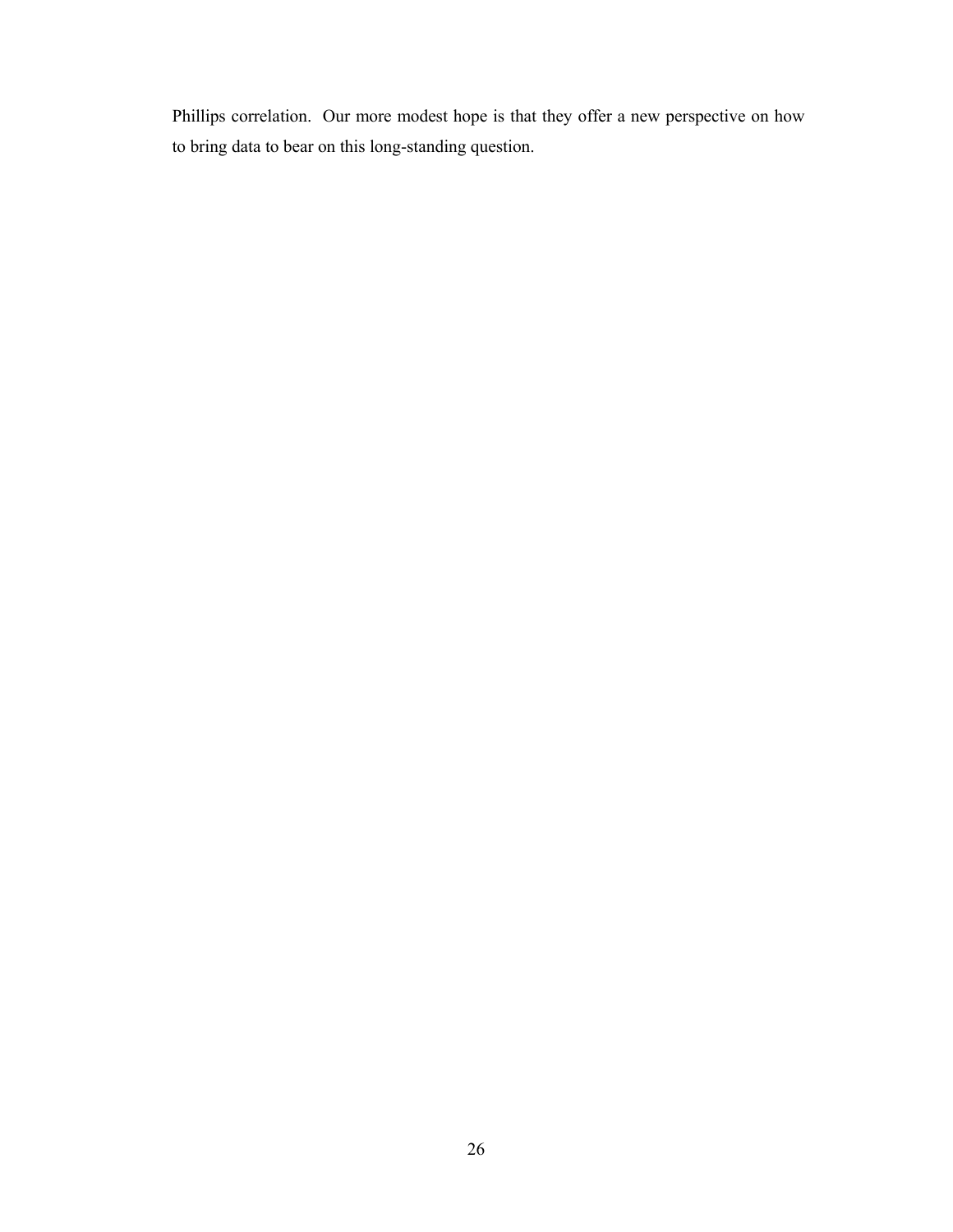#### **References**

- Altissimo, Filippo, Benoit Mojon, and Paolo Zaffaroni (2006). "Fast Micro and Slow Macro: Can Aggregation Explain the Persistence of Inflation?" Manuscript, Federal Reserve Bank of Chicago.
- Amstad, Marlene and Simon M. Potter (2007). "Real Time Underlying Inflation Gauges for Monetary Policy Makers." Manuscript, Federal Reserve Bank of Chicago.
- Bai, Jushan (2003). "Inferential Theory for Factor Models of Large Dimensions." *Econometrica*, vol. 71 (1), pp. 135-171.
- Bai, Jushan and Serena Ng (2002). "Determining the Number of Factors in Approximate Factor Models." *Econometrica*, vol. 70 (1), pp. 191-221.
- Bai, Jusham and Serena Ng (2006). "Confidence Intervals for Diffusion Index Forecasts and Inference for Factor Augmented Regressions." *Econometrica*, 74:4, p. 1133- 1150.
- Bernanke, Ben , Jean Boivin and Piotr S. Eliasz (2005). "Measuring the Effects of Monetary Policy: A Factor-augmented Vector Autoregressive (FAVAR) Approach." *Quarterly Journal of Economics*, vol. 120 (1), pp. 387-422.
- Blanchard, Olivier J. and Nobuhiro Kiyotaki (1987) "Monopolistic Competition and the Effects of Aggregate Demand." *American Economic Review*, vol. 77 (4), pp. 647-666.
- Boivin, Jean, Marc Giannoni and Ilian Mihov (2007). "Sticky Prices and Monetary Policy: Evidence from Disaggregated Data." *American Economic Review*, forthcoming..
- Broda, Christian and David Weinstein (2007). "Product Creation and Destruction: Evidence and Price Implications" NBER working paper 13041.
- Bryan, Michael F. and Stephen G. Cecchetti (1993). "The Consumer Price Index as a Measure of Inflation." Federal Reserve Bank of Cleveland Economic Review, pp. 15- 24.
- Bryan, Michael F., Stephen G. Cecchetti and Rodney L. Wiggins II (1997). "Efficient Inflation Estimation." NBER working paper 6183.
- Cristadoro, Riccardo, Mario Forni, Lucrezia Reichlin and Giovanni Veronese (2005). "A Core Inflation Index for the Euro Area." *Journal of Money, Credit and Banking*, vol. 37 (3), pp. 539-560.
- Del Negro, Marco (2006). "Signal and Noise in Core PCE." presentation, Federal Reserve Bank of Atlanta, June 2006.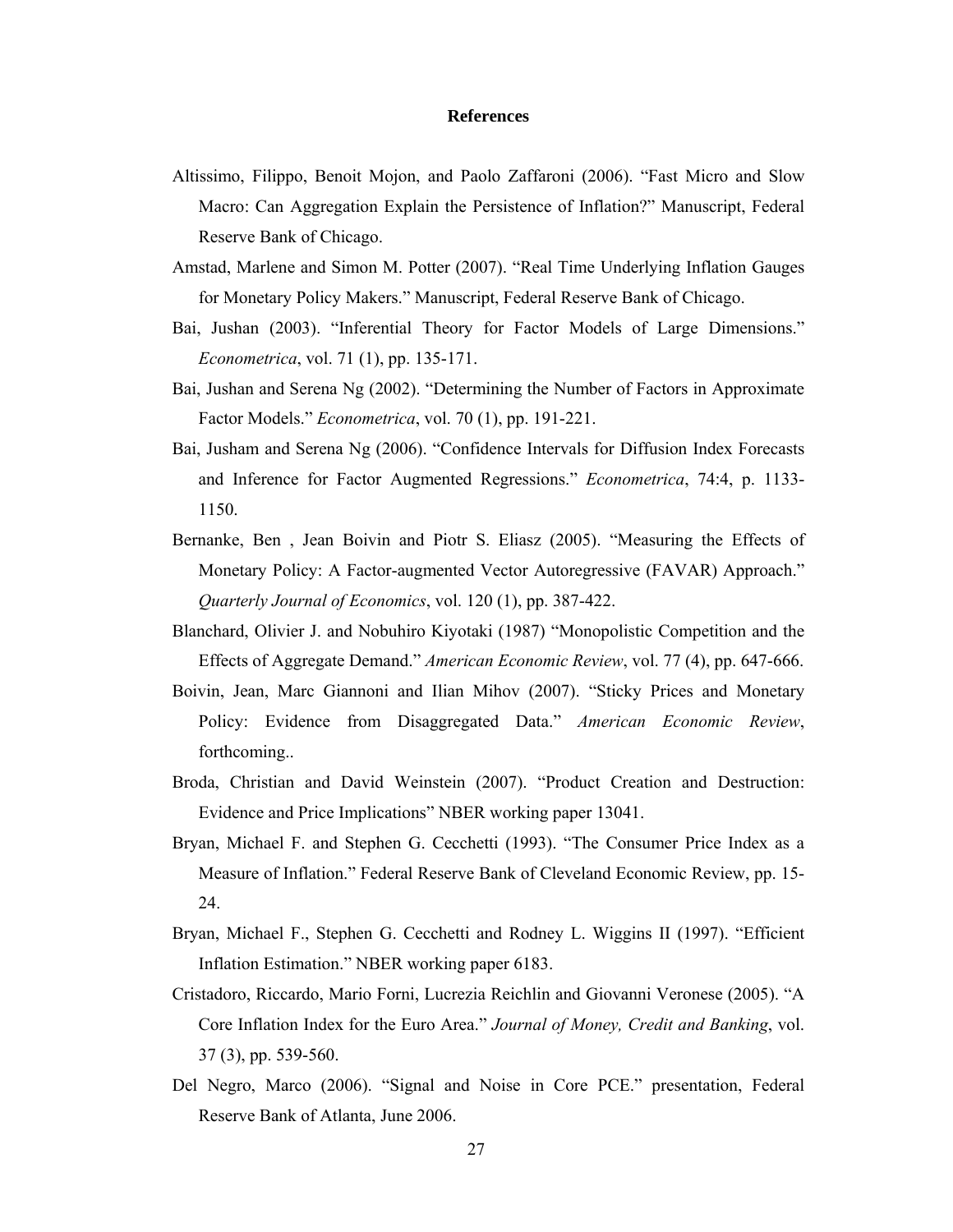- Doz, Catherine, Domenico Giannone and Lucrezia Reichlin (2008). "A Quasi Maximum Likelihood Approach for Large Dynamic Factor Models." manuscript Université Cergy-Pontoise.
- Fisher, Irving (1930). *The Theory of Interest*. MacMillan, New York.
- Forni, Mario, Marc Hallin, Marco Lippi, and Lucrezia Reichlin (2000). "The Generalized Dynamic Factor Model: Identification and Estimation." *Review of Economics and Statistics*, vol. 82 (4), pp. 540-554.
- Friedman, Milton and Anna J. Schwartz (1963). *A Monetary History of the United States.* Princeton: Princeton University Press.
- Hamilton, James D. (1993). *Time Series Analysis*, Princeton: Princeton University Press.
- Hume, David (1752). *Political Discourses*. Reprinted in "Essays, Moral, Political, and Literary" edited by Eugene F. Miller, Liberty Fund.
- Lucas, Robert E., Jr. (1973). "Some International Evidence on Output-Inflation Trade-Offs." *American Economic Review*, vol. 63, pp. 326-334.
- Mankiw, N. Gregory and Ricardo Reis (2002). "Sticky Information versus Sticky Prices: A Proposal to Replace the New Keynesian Phillips Curve." *Quarterly Journal of Economics*, vol. 117 (4), pp. 1295-1328.
- Mishkin, Frederic S. (1992). "Is the Fisher Effect for Real? A Reexamination of the Relationship between Inflation and Interest Rates." *Journal of Monetary Economics*, vol. 30 (2), pp. 195-215.
- Phillips, Alban W. H. (1958). "The Relation between Unemployment and the Rate of Change of Money Wage Rates in the United Kingdom, 1861-1957." *Economica*, vol. 25 (2), pp. 283-299.
- Pivetta, Frederic and Ricardo Reis (2007). "The Persistence of Inflation in the United States." *Journal of Economic Dynamics and Control*, vol. 31 (4), pp. 1326-1358.
- Quah, Danny and Thomas J. Sargent (1993). "A Dynamic Index Model for Large Cross-Sections." In James H. Stock and Mark W. Watson, eds., *Business Cycles, Indicators, and Forecasting*, pp. 161–200, Chicago: University of Chicago Press and NBER.
- Reis, Ricardo and Mark W. Watson (2007) "Measuring Changes in the Value of the Numeraire." Manuscript, Princeton University.
- Selvanathan, E. A. and D. S. Prasada Rao (1994). *Index Numbers: A Stochastic Approach*. Michigan: University of Michigan Press.
- Shumway, Robert H. and David S. Stoffer (1982). "An Approach to Time Series Smoothing and Forecasting using the EM Algorithm." *Journal of Time Series*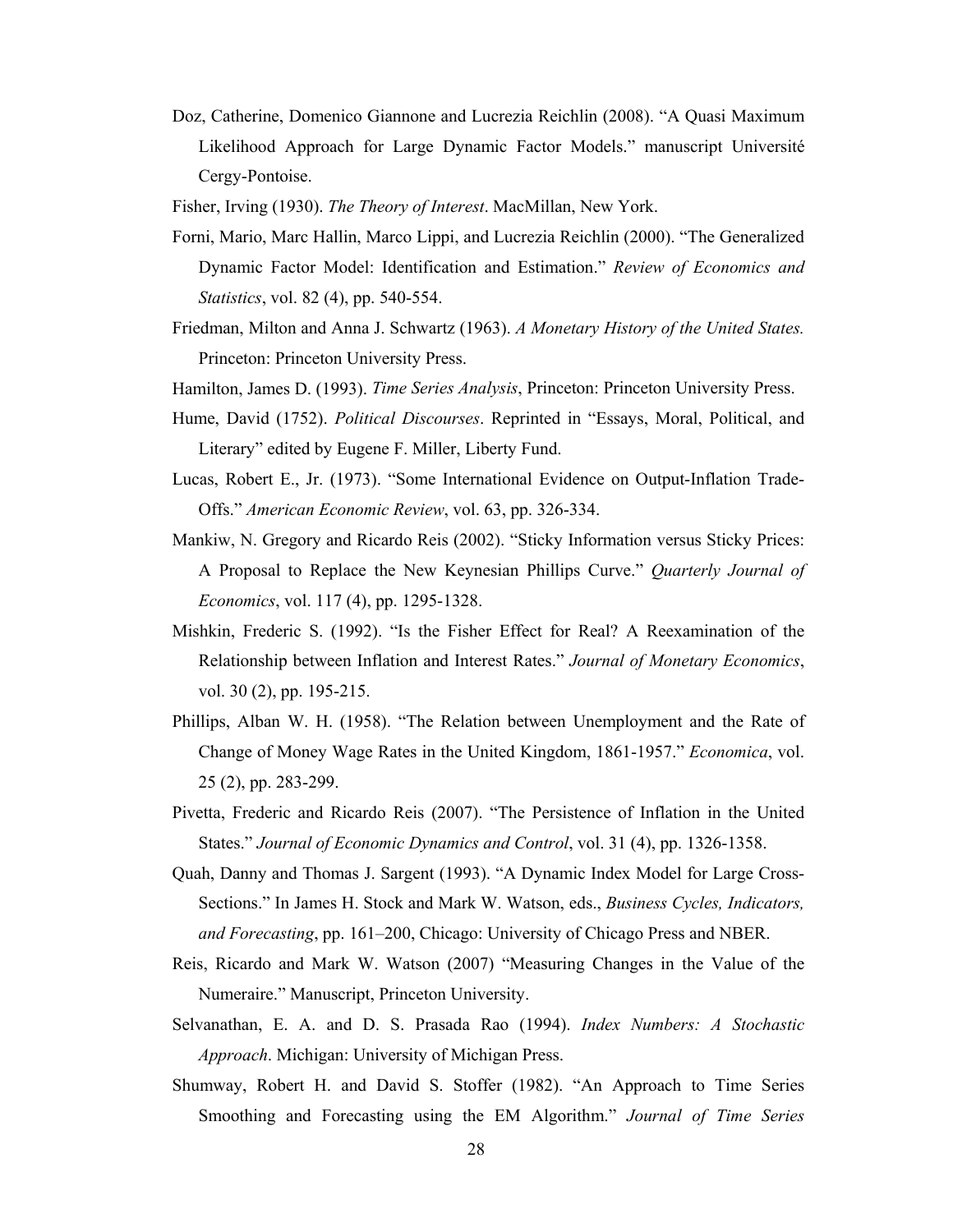*Analysis*, vol. 2, pp. 253-264.

- Stock, James H. and Mark W. Watson (1989). "New Indexes of Leading and Coincident Indicators." In Olivier J. Blanchard and Stanley Fischer, eds., *NBER Macroeconomics Annual 1989*, pp. 351-394.
- Stock, James H. and Mark W. Watson (1999). "Business Cycle Fluctuations in U.S. Macroeconomic Time Series." In John B. Taylor and Michael Woodford, eds., *Handbook of Macroeconomics*, Elsevier..
- Stock, James H. and Mark W. Watson (2002). "Forecasting Using Principal Components from a Large Number of Predictors." *Journal of the American Statistical Association*, vol. 97, 1167-1179.
- Stock, James H. and Mark W. Watson (2005). "Implications of Dynamic Factor Models for VAR Analysis." NBER working paper 11467.
- Watson, Mark W. (1989). "Recursive Solution Methods for Dynamic Linear Rational Expectations Models." *Journal of Econometrics*, vol. 41, pp. 65-91.
- Watson, Mark W. and Robert F. Engle (1983). "Alternative Algorithms for the Estimation of Dynamic Factors, MIMIC, and Varying Coefficient Regression models." *Journal of Econometrics*, vol. 23, pp. 385-400.

Woodford, Michael (2003). *Interest and Prices*. Princeton University Press.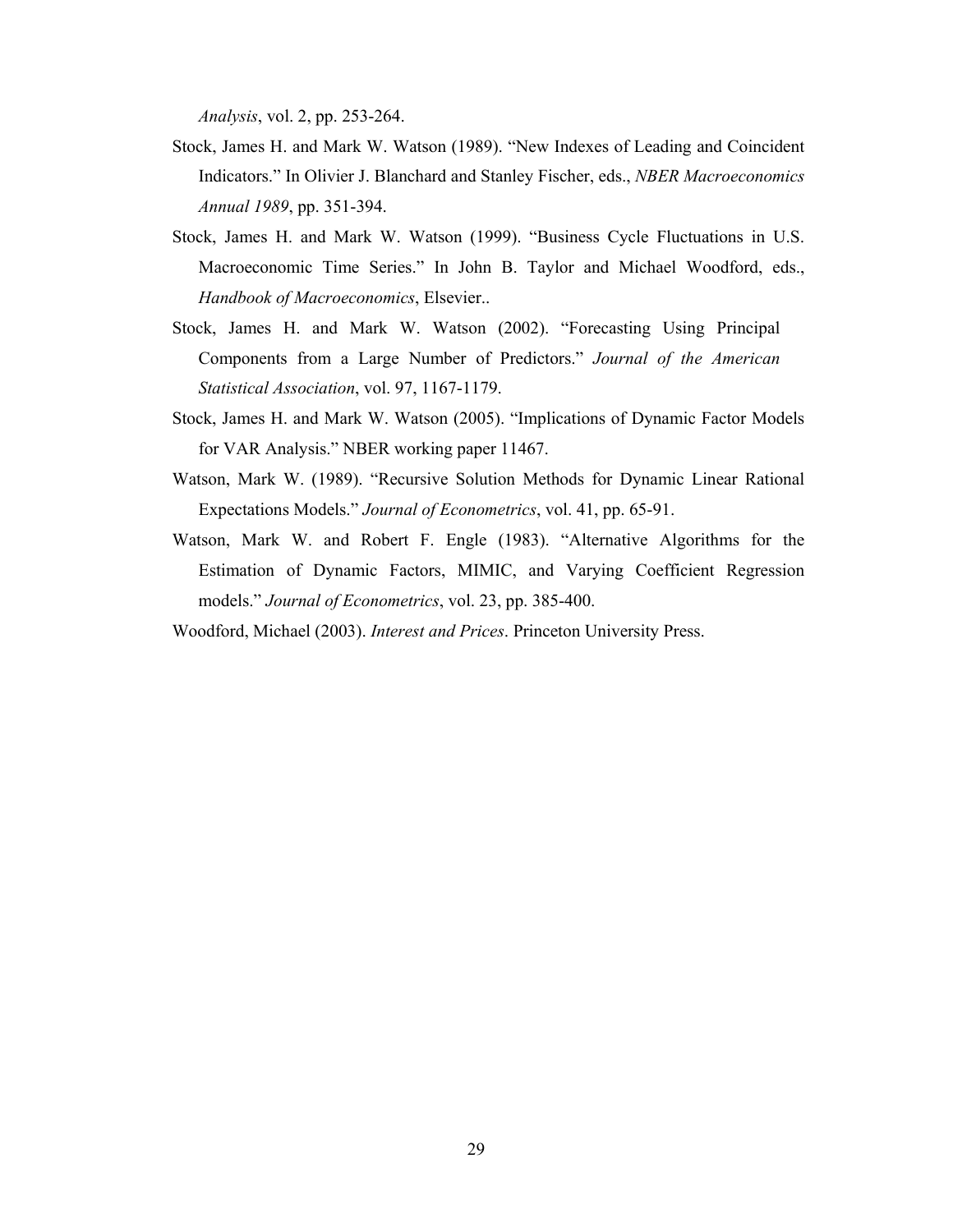## **Appendix**

All price series are from NIPA Table 2.4.4U available from http://www.bea.gov/national/nipaweb/nipa\_underlying/SelectTable.asp. Quarterly inflation rates were computed using the first difference of logarithms of the price indices for the last month of the quarter. Inflation observations that differed from the series median by more that six times the interquartile range were replaced by the local median computed using the six adjacent observations. The table below shows the price index from the NIPA table, the series description, the standard deviation of the (outlieradjusted) series over 1959:2-2006:2 and the 2005 PCE expenditure share. To save space, the final four columns of this table are used to show the estimated parameters from the benchmark 3-factor model.

| Num.             | Label               | Description                              |                  | 2005  | <b>Benchmark Model Parameters</b> |                |         |                  |
|------------------|---------------------|------------------------------------------|------------------|-------|-----------------------------------|----------------|---------|------------------|
|                  |                     |                                          |                  | Share | $\gamma_1$                        | $\mathcal{V}2$ | β       | $\sigma_{\rm e}$ |
| 001              | P1NFCG D            | New foreign autos                        | 4.5              | 0.5   | 1.14                              | 0.00           | $-0.13$ | 0.88             |
| 002              | P1NETG D            | Net transactions in used autos           | $\overline{1.8}$ | 0.4   | 2.35                              | 0.42           | 0.15    | 2.71             |
| 003              | P1MARG D            | Used auto margin                         | 6.9              | 0.3   | 1.09                              | 0.18           | 0.02    | 4.22             |
| 004              | P1REEGD             | Employee reimbursement                   | 7.5              | 0.0   | 1.11                              | 0.15           | $-0.19$ | 1.68             |
| 005              | P1TRUG D            | Trucks, new and net used                 | 4.8              | 2.4   | 1.25                              | $-0.09$        | $-0.12$ | 0.96             |
| 006              | P1TATG D            | Tires and tubes                          | 5.8              | 0.3   | 0.15                              | 0.57           | 0.12    | 1.27             |
| 007              | P1PAAG D            | Accessories and parts                    | 5.5              | 0.4   | $-0.21$                           | $-0.04$        | 0.26    | 1.15             |
| 008              | P1FNRG C            | Furniture, incl. matt. and bedsprings    | 4.1              | 0.9   | 0.53                              | 0.30           | $-0.29$ | 0.77             |
| 009              | P1MHAG D            | Major household appliances               | 4.0              | 0.4   | 0.84                              | 0.13           | 0.09    | 0.73             |
| 010              | P1SEAG D            | Small electric appliances                | 5.0              | 0.1   | 1.06                              | 0.35           | 0.12    | 0.93             |
| 011              | P1CHNG <sub>C</sub> | China, glassware, tableware, and utensil | 6.7              | 0.4   | 1.32                              | 0.93           | $-0.28$ | 1.25             |
| 012              | P1TVSG D            | <b>Television receivers</b>              | 5.4              | 0.2   | 1.16                              | 0.47           | 0.42    | 0.99             |
| 013              | P1AUDG D            | Audio equipment                          | $\overline{5.2}$ | 0.3   | 0.57                              | 0.06           | $-0.17$ | 1.17             |
| 014              | P1RTDG D            | Records, tapes, and disks                | 4.9              | 0.2   | $-0.21$                           | 0.07           | $-0.06$ | 1.17             |
| 015              | P1MSCG D            | Musical instruments                      | 4.0              | 0.1   | 0.41                              | 0.22           | $-0.13$ | 0.85             |
| 016              | P1FLRG D            | Floor coverings                          | 5.8              | 0.2   | 0.60                              | 0.09           | $-0.24$ | 1.27             |
| 017              | P1CLFG D            | Clocks, lamps, and furnishings           | 6.0              | 0.4   | 1.22                              | 0.45           | $-0.04$ | 1.29             |
| 018              | P1TEXGD             | Blinds, rods, and other                  | 8.6              | 0.1   | 1.54                              | 1.07           | $-0.28$ | 1.81             |
| 019              | P1WTRG D            | Writing equipment                        | 5.1              | 0.0   | 0.18                              | $-1.01$        | $-0.28$ | 1.06             |
| $\overline{020}$ | P1HDWG D            | Tools, hardware, and supplies            | 4.7              | 0.1   | 0.56                              | 0.14           | $-0.04$ | 1.05             |
| 021              | P1LWNG D            | Outdoor equipment and supplies           | 5.1              | 0.0   | 0.73                              | 0.13           | $-0.16$ | 1.11             |
| $\overline{022}$ | P1OPTG <sub>C</sub> | Ophth. prd, and orthopedic appliances    | $\overline{2.8}$ | 0.3   | 0.29                              | $-0.05$        | $-0.07$ | 0.55             |
| $\overline{023}$ | P1CAMG <sub>D</sub> | Photographic equipment                   | 6.0              | 0.1   | 1.26                              | 0.04           | 0.34    | 1.25             |
| 024              | P1BCYGD             | <b>Bicycles</b>                          | 4.3              | 0.1   | $-0.09$                           | 0.30           | $-0.15$ | 0.90             |
| 025              | P1MCYGD             | Motorcycles                              | 4.7              | 0.2   | 1.18                              | $-0.11$        | 0.01    | 1.00             |
| 026              | P1AIRG D            | Pleasure aircraft                        | $\overline{7.2}$ | 0.0   | 0.05                              | 0.57           | 0.06    | 1.64             |
| 027              | P1JRYG C            | Jewelry and watches (18)                 | 7.3              | 0.7   | 0.15                              | 0.33           | $-0.21$ | 1.67             |
| 028              | P1BKSG C            | Books and maps (87)                      | 5.8              | 0.5   | 1.00                              | $-0.37$        | $-0.25$ | 1.23             |
| $\overline{029}$ | P1GRAG D            | Cereals                                  | 6.3              | 0.4   | $-1.34$                           | $-0.19$        | 0.45    | 1.34             |
| 030              | P1BAKG D            | <b>Bakery products</b>                   | 4.6              | 0.6   | $-0.22$                           | 0.25           | 0.14    | 1.01             |
| 031              | P1BEEG D            | Beef and veal                            | 13.0             | 0.4   | $-4.16$                           | $-0.28$        | $-0.16$ | 2.88             |
| $\overline{032}$ | P1PORG D            | Pork                                     | 6.9              | 0.3   | $-3.52$                           | $-0.91$        | 0.19    | 3.96             |
| 033              | P1MEAG D            | Other meats                              | 8.3              | 0.2   | $-2.72$                           | $-0.74$        | 0.17    | 1.84             |
| 034              | P1POUG D            | Poultry                                  | $\overline{7.0}$ | 0.5   | $-2.23$                           | 0.03           | $-0.20$ | 4.06             |
| 035              | P1FISG D            | Fish and seafood                         | $\overline{5.7}$ | 0.2   | $-0.69$                           | 0.01           | 0.18    | 1.22             |
| 036              | P1GGSGD             | Eggs                                     | 7.4              | 0.1   | $-5.34$                           | $-0.42$        | $-0.03$ | 6.63             |
| 037              | P1MILG D            | Fresh milk and cream                     | 6.9              | 0.2   | $-1.10$                           | 0.04           | $-0.03$ | 1.63             |
| 038              | P1DAIG D            | Processed dairy products                 | 6.2              | 0.5   | $-1.19$                           | 0.08           | 0.28    | 1.32             |
| 039              | P1FRUG D            | Fresh fruits                             | 4.5              | 0.3   | $-0.89$                           | 0.21           | $-0.07$ | 3.55             |
| 040              | P1VEGG D            | Fresh vegetables                         | 9.3              | 0.4   | $-2.70$                           | $-0.21$        | $-0.41$ | 6.59             |
| 041              | P1PFVG D            | Processed fruits and vegetables          | 5.7              | 0.2   | 0.40                              | 0.15           | 0.38    | 1.21             |
| 042              | P1JNBG D            | Juices and nonalcoholic drinks           | 6.4              | 0.8   | 0.16                              | 0.64           | 0.32    | 1.22             |
| 043              | P1CTMG D            | Coffee, tea and beverage materials       | $\overline{1.8}$ | 0.2   | 1.49                              | 0.89           | 0.58    | 2.31             |
| 044              | P1FATG D            | Fats and oils                            | 9.3              | 0.1   | $-0.60$                           | 1.33           | 0.52    | 1.71             |
| 045              | P1SWEG D            | Sugar and sweets                         | 6.3              | 0.5   | $-0.97$                           | 0.36           | 0.27    | 1.37             |
| 046              | P1OFDG D            | Other foods                              | 4.1              | 1.3   | 0.11                              | 0.05           | 0.11    | 0.76             |

Table A1: Series Descriptions, Summary Statistics, and Parameter Estimates from the Benchmark 3-factor Model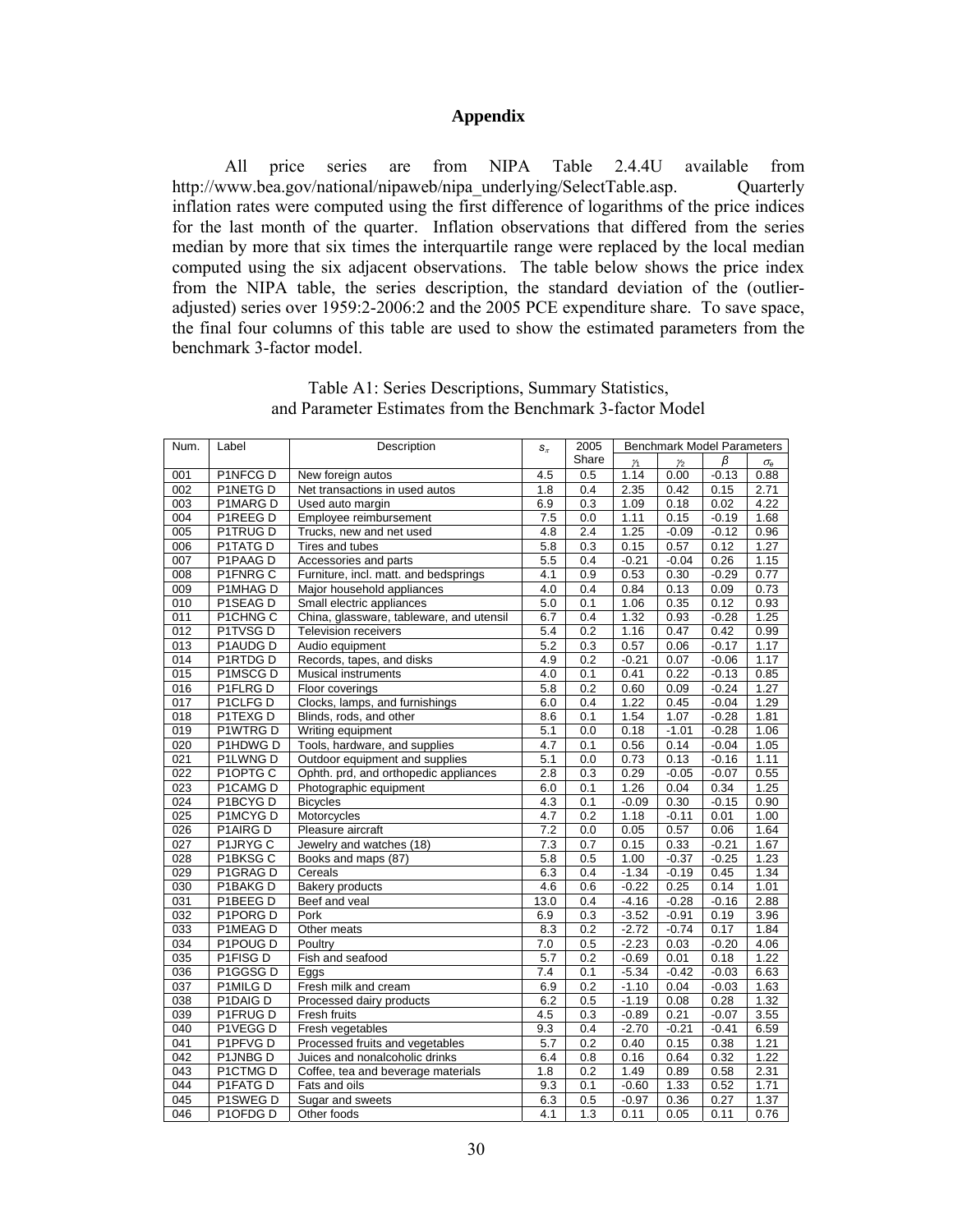| 047 | P1PEFGD             | Pet food                                   | 3.9  | 0.3  | $-0.19$ | 0.04    | $-0.04$ | 0.79 |
|-----|---------------------|--------------------------------------------|------|------|---------|---------|---------|------|
| 048 | P1MLTG D            | Beer and ale, at home                      | 3.6  | 0.7  | 0.42    | 0.18    | 0.13    | 0.66 |
| 049 | P1WING D            | Wine and brandy, at home                   | 3.9  | 0.2  | $-0.51$ | 0.14    | $-0.02$ | 0.79 |
| 050 | P1LIQG D            | Distilled spirits, at home                 | 2.1  | 0.2  | $-0.17$ | $-0.40$ | 0.25    | 0.54 |
| 051 | P1OPMGD             | Other purchased meals                      | 2.8  | 4.5  | $-0.15$ | 0.09    | 0.30    | 0.32 |
| 052 | P1APMG C            | Alcohol in purchased meals                 | 3.7  | 0.6  | 0.45    | $-0.06$ | $-0.16$ | 0.79 |
|     |                     |                                            |      |      |         |         |         |      |
| 053 | P1MFDGD             | Food supplied military                     | 3.0  | 0.0  | $-0.20$ | 0.10    | 0.25    | 0.40 |
| 054 | P1FFDG C            | Food produced and consumed on farms        | 0.9  | 0.0  | $-4.86$ | $-1.37$ | $-0.09$ | 4.98 |
| 055 | P1SHUG <sub>C</sub> | Shoes (12)                                 | 3.8  | 0.6  | $-0.01$ | 0.41    | 0.01    | 0.78 |
| 056 | P1WGCG D            | Clothing for females                       | 4.5  | 1.8  | $-0.14$ | 0.30    | 0.02    | 1.10 |
| 057 | P1WICG D            | Clothing for infants                       | 8.9  | 0.1  | 1.40    | 0.58    | $-0.33$ | 1.88 |
| 058 | P1MBCG D            | Clothing for males                         | 3.5  | 1.2  | 0.30    | 0.34    | 0.11    | 0.74 |
| 059 | P1MSGG D            | Sewing goods for males                     | 6.4  | 0.0  | 0.28    | 0.25    | $-0.29$ | 1.46 |
| 060 | P1MUGG D            | Luggage for males                          | 2.6  | 0.0  | 1.29    | 1.25    | $-0.21$ | 2.82 |
| 061 | P1MICG C            | Std. clothing issued to military personnel | 2.8  | 0.0  | 0.28    | 0.16    | 0.15    | 0.43 |
| 062 | P1GASG D            | Gasoline and other motor fuel              | 4.2  | 3.2  | $-6.30$ | 1.54    | $-0.13$ | 5.37 |
| 063 | P1LUBG D            | Lubricants                                 | 5.5  | 0.0  | $-0.37$ | 0.47    | 0.37    | 1.09 |
| 064 | P1OILG D            | Fuel oil                                   | 3.7  | 0.1  | $-7.75$ | 2.55    | 0.21    | 4.84 |
|     |                     |                                            |      |      |         |         |         |      |
| 065 | P1FFWG D            | Farm fuel                                  | 6.0  | 0.0  | $-3.91$ | 1.84    | 0.14    | 3.38 |
| 066 | P1TOBG C            | Tobacco products                           | 7.5  | 1.0  | 0.36    | $-0.70$ | 0.06    | 1.83 |
| 067 | P1SOAG D            | Soap                                       | 4.9  | 0.1  | 1.21    | 0.25    | $-0.13$ | 0.92 |
| 068 | P1CSMGD             | Cosmetics and perfumes                     | 4.3  | 0.2  | 1.07    | 0.17    | $-0.24$ | 0.78 |
| 069 | P1SDHG C            | Semidurable house furnishings              | 7.4  | 0.5  | 1.76    | 0.64    | $-0.44$ | 1.40 |
| 070 | P1CLEG D            | Cleaning preparations                      | 4.2  | 0.4  | 0.66    | 0.13    | 0.09    | 0.75 |
| 071 | P1LIGG D            | Lighting supplies                          | 7.2  | 0.1  | 0.87    | 0.53    | $-0.13$ | 1.59 |
| 072 | P1PAPG D            | Paper products                             | 5.6  | 0.3  | 0.36    | 0.40    | 0.04    | 1.17 |
| 073 | P1RXDGD             | Prescription drugs                         | 4.0  | 2.6  | 0.33    | $-0.62$ | 0.67    | 0.55 |
| 074 | P1NRXGD             | Nonprescription drugs                      | 4.0  | 0.3  | 0.91    | $-0.45$ | 0.10    | 0.64 |
| 075 | P1MDSG D            | Medical supplies                           | 3.7  | 0.1  | 0.77    | $-0.58$ | $-0.13$ | 0.64 |
| 076 | P1GYNG D            | Gynecological goods                        | 4.2  | 0.0  | 1.02    | 0.24    | $-0.08$ | 0.68 |
|     |                     |                                            |      |      |         |         |         |      |
| 077 | P1DOLG D            | Toys, dolls, and games                     | 5.4  | 0.6  | 1.04    | 0.47    | 0.10    | 1.08 |
| 078 | P1AMMGD             | Sport supplies, including ammunition       | 4.7  | 0.2  | 0.35    | 0.15    | $-0.16$ | 1.06 |
| 079 | P1FLMG D            | Film and photo supplies                    | 4.6  | 0.0  | 0.62    | $-0.25$ | 0.10    | 1.06 |
| 080 | P1STSG D            | Stationery and school supplies             | 4.7  | 0.1  | 0.91    | 0.50    | $-0.04$ | 0.95 |
| 081 | P1GREG D            | Greeting cards                             | 4.8  | 0.1  | 0.92    | 0.50    | $-0.04$ | 0.97 |
| 082 | P1ABDG C            | Expenditures abroad by U.S. residents      | 16.8 | 0.1  | 0.28    | 0.54    | 0.18    | 4.02 |
| 083 | P1MGZGD             | Magazines and sheet music                  | 5.5  | 0.3  | 0.66    | $-0.44$ | $-0.31$ | 1.17 |
| 084 | P1NWPG D            | Newspapers                                 | 3.8  | 0.2  | 0.87    | 0.24    | 0.14    | 0.78 |
| 085 | P1FLOG C            | Flowers, seeds, and potted plants          | 6.7  | 0.2  | 0.57    | 0.29    | $-0.12$ | 1.54 |
| 086 | P1OMHG D            | Owner occupied mobile homes                | 2.5  | 0.4  | 0.03    | $-0.74$ | $-0.30$ | 0.24 |
| 087 | P1OSTG D            | Owner occupied stationary homes            | 2.4  | 10.7 | 0.00    | $-0.75$ | $-0.17$ | 0.19 |
| 088 | P1TMHG D            | Tenant occupied mobile homes               | 3.8  | 0.1  | 0.07    | $-0.75$ | $-0.26$ | 0.77 |
|     |                     |                                            |      |      |         | $-0.77$ |         | 0.17 |
| 089 | P1TSPG D            | Tenant occupied stationary homes           | 2.4  | 2.8  | $-0.04$ |         | $-0.31$ |      |
| 090 | P1TLDG D            | Tenant landlord durables                   | 3.8  | 0.1  | 0.45    | $-0.51$ | 0.25    | 0.66 |
| 091 | P1FARG C            | Rental value of farm dwellings (26)        | 4.3  | 0.2  | $-0.27$ | $-0.15$ | 0.70    | 0.84 |
| 092 | P1HOTG D            | Hotels and motels                          | 6.3  | 0.6  | 0.19    | $-0.01$ | $-0.10$ | 1.38 |
| 093 | P1HFRG D            | Clubs and fraternity housing               | 2.9  | 0.0  | 0.03    | $-0.65$ | $-0.33$ | 0.43 |
| 094 | P1HHEG D            | Higher education housing                   | 3.0  | 0.2  | $-0.15$ | $-0.78$ | 0.04    | 0.54 |
| 095 | P1HESG D            | El. and secondary education housing        | 8.9  | 0.0  | 0.16    | $-0.84$ | $-0.36$ | 2.01 |
| 096 | P1TGRG D            | Tenant group room and board                | 3.4  | 0.0  | $-0.12$ | $-0.70$ | $-0.38$ | 0.60 |
| 097 | P1ELCG C            | Electricity (37)                           | 5.7  | 1.5  | 0.43    | $-0.16$ | 0.23    | 1.15 |
| 098 | P1NGSG C            | Gas (38)                                   | 2.6  | 0.8  | 0.35    | 0.19    | 0.44    | 2.71 |
| 099 | P1WSMG D            | Water and sewerage maintenance             | 3.9  | 0.6  | 0.88    | $-0.50$ | 0.20    | 0.75 |
| 100 | P1REFG D            | Refuse collection                          | 4.1  | 0.2  | 1.02    | $-0.56$ | 0.29    | 0.75 |
| 101 | P1LOCG D            | Local and cellular telephone               | 4.5  | 1.3  | 0.41    | $-0.84$ | 0.05    | 0.98 |
| 102 | P1OLCG D            | Local telephone                            | 4.4  |      | 0.05    | $-1.00$ | 0.00    |      |
|     |                     |                                            |      | 0.6  |         |         |         | 1.00 |
| 103 | P1LDTGD             | Long distance telephone                    | 5.3  | 0.3  | 0.15    | $-0.31$ | 0.33    | 1.24 |
| 104 | P1INCG D            | Intrastate toll calls                      | 5.1  | 0.1  | $-0.08$ | $-0.66$ | 0.36    | 1.17 |
| 105 | P1ITCG D            | Interstate toll calls                      | 6.3  | 0.2  | 0.38    | 0.09    | 0.23    | 1.52 |
| 106 | P1DMCG D            | Domestic service, cash                     | 4.3  | 0.2  | 0.27    | 0.10    | 0.24    | 0.98 |
| 107 | P1DMIG D            | Domestic service, in kind                  | 6.0  | 0.0  | $-1.76$ | $-0.21$ | $-0.03$ | 1.24 |
| 108 | P1MSEG D            | Moving and storage                         | 3.7  | 0.2  | 0.15    | 0.09    | $-0.03$ | 0.69 |
| 109 | P1FIPG D            | Household insurance premiums               | 3.7  | 0.2  | 0.13    | $-0.49$ | 0.32    | 0.84 |
| 110 | P1FIBG D            | Less: Household insurance benefits paid    | 3.3  | 0.1  | 0.86    | 0.38    | $-0.28$ | 0.40 |
| 111 | P1RCLG D            | Rug and furniture cleaning                 | 4.4  | 0.0  | 0.33    | 0.06    | $-0.36$ | 0.79 |
| 112 | P1EREGD             | Electrical repair                          | 3.8  | 0.1  | 0.06    | 0.12    | 0.17    | 0.79 |
| 113 | P1FREG D            | Reupholstery and furniture repair          | 3.2  | 0.0  | $-0.11$ | $-0.20$ | 0.13    | 0.74 |
| 114 | P1MHOG D            |                                            | 3.7  | 0.2  | 0.03    | 0.09    | $-0.02$ | 0.73 |
|     |                     | Household operation services, n.e.c.       |      |      |         |         |         |      |
| 115 | P1ARPG D            | Motor vehicle repair                       | 2.9  | 1.7  | 0.17    | 0.06    | 0.30    | 0.34 |
| 116 | P1RLOG D            | Motor vehicle rental, leasing, and other   | 4.9  | 0.6  | 0.82    | 0.15    | $-0.16$ | 0.96 |
| 117 | P1TOLG C            | Bridge, tunnel, ferry, and road tolls      | 6.2  | 0.1  | 0.00    | $-0.75$ | -0.19   | 1.42 |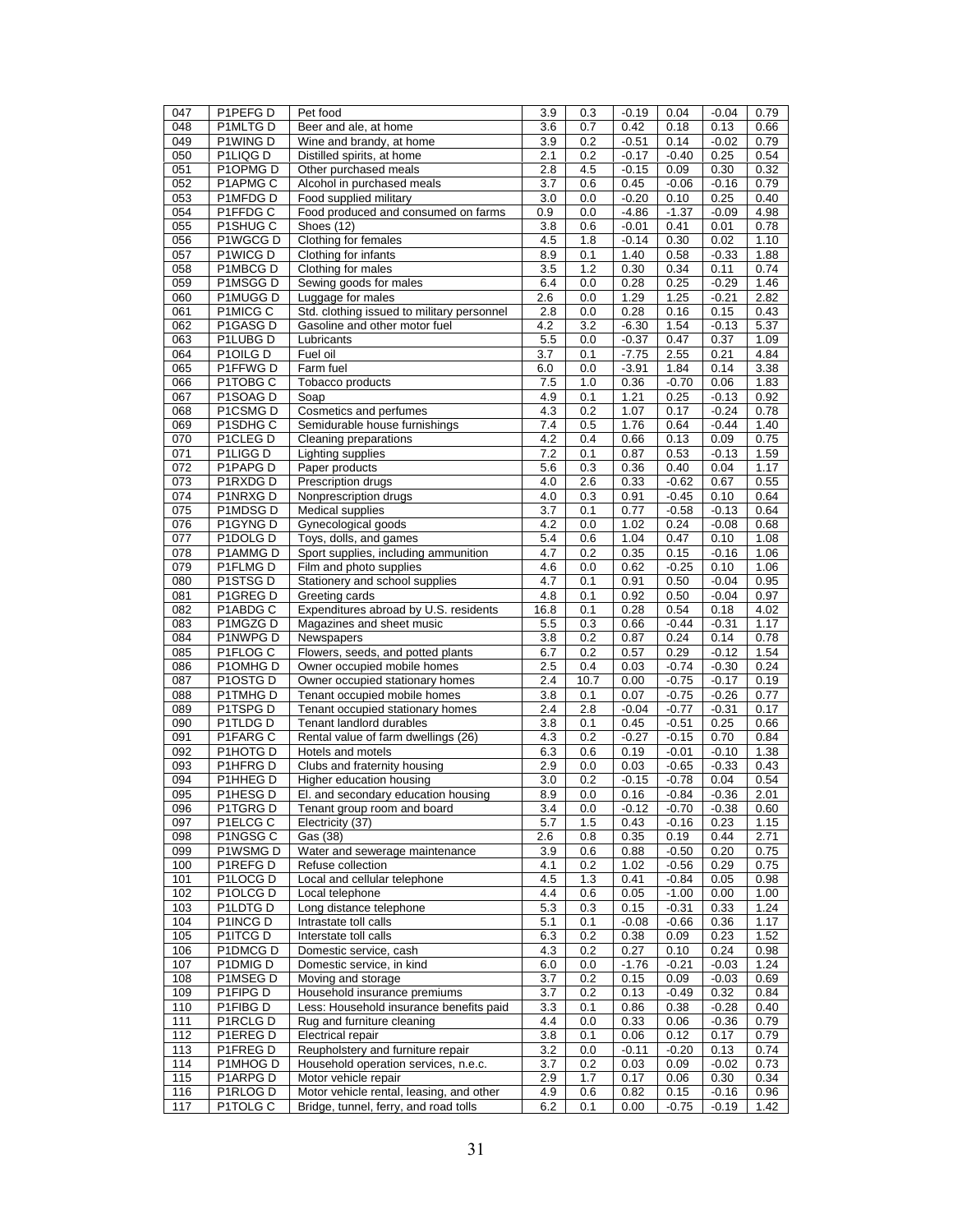| 118        | P1AING C             | Insurance                                               | 4.2        | 0.7 | 0.84    | $-0.73$ | 0.13    | 3.61 |
|------------|----------------------|---------------------------------------------------------|------------|-----|---------|---------|---------|------|
| 119        | P1IMTG C             | Mass transit systems                                    | 5.4        | 0.1 | 0.09    | $-0.45$ | 0.09    | 1.35 |
| 120        | P1TAXG C             | Taxicab                                                 | 5.7        | 0.0 | 0.05    | 0.22    | 0.02    | 1.27 |
| 121        | P1IBUG <sub>C</sub>  | <b>Bus</b>                                              | 9.2        | 0.0 | $-0.10$ | $-0.37$ | $-0.20$ | 2.13 |
| 122        | P1IAIG <sub>C</sub>  | Airline                                                 | 15.0       | 0.4 | $-0.64$ | 0.75    | $-0.04$ | 3.60 |
| 123        | P1TROG C             | Other                                                   | 9.1        | 0.1 | $-0.23$ | $-0.04$ | $-0.05$ | 2.11 |
| 124        | P1PHYG C             | Physicians                                              | 3.3        | 4.0 | 0.63    | $-0.09$ | 0.50    | 0.42 |
| 125        | P1DENG C             | Dentists                                                | 2.7        | 1.0 | 0.39    | $-0.22$ | 0.17    | 0.48 |
| 126        | P1OPSG C             | Other professional services                             | 3.2        | 2.7 | 0.61    | 0.04    | 0.25    | 0.50 |
| 127        | P1NPHG C             | Nonprofit                                               | 3.1        | 4.4 | 0.05    | $-0.02$ | 0.03    | 0.48 |
| 128        | P1GVHG C             | Government                                              | 4.3        | 1.4 | $-0.10$ | $-0.06$ | 0.51    | 0.76 |
| 129        | P1NRSG C             | Nursing homes                                           | 3.3        | 1.3 | 0.05    | 0.11    | $-0.30$ | 0.62 |
| 130        | P1MING C             | Medical care and hospitalization                        | 0.3        | 1.4 | $-0.90$ | $-0.95$ | 0.29    | 4.89 |
| 131        | P1IING C             | Income loss                                             | 5.7        | 0.0 | 0.70    | $-1.74$ | 0.64    | 4.86 |
| 132        | P1PWCG C             | Workers' compensation                                   | 8.1        | 0.2 | $-0.55$ | 0.26    | 0.80    | 1.16 |
| 133        | P1MOVG C             | Motion picture theaters                                 | 4.1        | 0.1 | 0.05    | 0.08    | 0.15    | 1.07 |
| 134        | P1LEGG C             | Leg. theaters and opera,                                | 4.2        | 0.1 | 0.13    | 0.11    | 0.16    | 1.10 |
| 135        | P1SPEG C             | Spectator sports                                        | 4.1        | 0.2 | $-0.15$ | $-0.34$ | $-0.08$ | 1.03 |
|            |                      | Radio and television repair                             |            |     |         |         |         |      |
| 136<br>137 | P1RTVG C             | Clubs and fraternal organizations                       | 3.1<br>4.2 | 0.1 | 0.28    | $-0.52$ | 0.33    | 0.62 |
|            | P1CLUG <sub>C</sub>  |                                                         |            | 0.3 | $-0.13$ | 0.42    | $-0.27$ | 0.77 |
| 138        | P1SIGG D             | Sightseeing                                             | 5.3        | 0.1 | 0.04    | 0.00    | $-0.07$ | 1.21 |
| 139        | P1FLYGD              | Private flying                                          | 9.8        | 0.0 | 0.48    | 0.19    | $-0.28$ | 2.27 |
| 140        | P1BILG D             | Bowling and billiards                                   | 4.1        | 0.0 | 0.46    | $-0.31$ | 0.05    | 0.96 |
| 141        | P1CASG D             | Casino gambling                                         | 2.9        | 0.9 | $-0.28$ | 0.10    | $-0.22$ | 0.32 |
| 142        | P1OPAG D             | Other com. participant amusements                       | 2.8        | 0.3 | 0.27    | 0.06    | 0.16    | 0.59 |
| 143        | P1PARG C             | Pari-mutuel net receipts                                | 4.8        | 0.1 | $-0.66$ | $-0.09$ | 0.51    | 0.99 |
| 144        | P1PETG D             | Pets and pets services excl. vet.                       | 3.6        | 0.1 | $-0.12$ | $-0.07$ | 0.00    | 0.76 |
| 145        | P1VETGD              | Veterinarians                                           | 3.0        | 0.2 | $-0.18$ | $-0.23$ | 0.13    | 0.67 |
| 146        | P1CTVG D             | Cable television                                        | 7.0        | 0.7 | 0.18    | $-0.21$ | 0.08    | 1.76 |
| 147        | P1FDVG D             | Film developing                                         | 3.8        | 0.1 | 0.76    | $-0.08$ | 0.39    | 0.85 |
| 148        | P1PICG D             | Photo studios                                           | 3.8        | 0.1 | 0.12    | $-0.12$ | 0.09    | 0.89 |
| 149        | P1CMPG D             | Sporting and recreational camps                         | 3.4        | 0.0 | 0.09    | $-0.04$ | $-0.07$ | 0.81 |
| 150        | P1HREG D             | High school recreation                                  | 4.7        | 0.0 | 0.05    | $-0.14$ | $-0.22$ | 1.12 |
| 151        | P1NECG D             | Commercial amusements n.e.c.                            | 3.4        | 0.6 | 0.25    | 0.00    | $-0.05$ | 0.80 |
| 152        | P1NISG D             | Com. amusements n.e.c. except ISPs                      | 3.3        | 0.4 | 0.12    | $-0.05$ | $-0.04$ | 0.80 |
| 153        | P1SCLG D             | Shoe repair                                             | 3.3        | 0.0 | 0.04    | $-0.27$ | 0.12    | 0.64 |
| 154        | P1DRYGD              | Drycleaning                                             | 3.6        | 0.1 | 0.30    | 0.18    | 0.24    | 0.52 |
| 155        | P1LGRGD              | Laundry and garment repair                              | 3.6        | 0.1 | $-0.03$ | 0.07    | 0.12    | 0.57 |
| 156        | P1BEAG D             | Beauty shops, including combination                     | 3.9        | 0.5 | 0.08    | $-0.09$ | 0.17    | 0.76 |
| 157        | P1BARG D             | Barber shops                                            | 2.8        | 0.0 | 0.01    | 0.08    | 0.11    | 0.56 |
| 158        | P1WCRG D             | Watch, clock, and jewelry repair                        | 3.3        | 0.0 | $-0.01$ | $-0.30$ | $-0.03$ | 0.66 |
| 159        | P1CRPGD              | Miscellaneous personal services                         | 3.8        | 0.5 | 0.17    | 0.11    | $-0.02$ | 0.62 |
| 160        | P1BROG C             | Brokerage charges and inv. couns.                       | 1.2        | 1.0 | 0.30    | 0.50    | 0.01    | 5.18 |
| 161        | P1BNKG C             | Bnk srv. chges, trust serv., s-d box rental             | 5.7        | 1.2 | 1.81    | $-0.70$ | 0.39    | 1.02 |
| 162        | P1IMCG D             | Commercial banks                                        | 2.4        | 1.0 | $-0.18$ | 0.76    | 0.18    | 2.93 |
| 163        | P1IMNG D             | Other financial institutions                            | 15.0       | 1.4 | 0.19    | $-0.32$ | 0.58    | 3.05 |
| 164        | P1LIFG C             | Exp. of handl. life ins. and pension plans              | 2.3        | 1.2 | $-0.37$ | $-0.24$ | 0.49    | 0.45 |
| 165        | P1GALG C             | Legal services (65)                                     | 4.4        | 1.0 | 0.60    | $-0.41$ | 0.14    | 0.91 |
| 166        | P1FUNG C             | Funeral and burial expenses                             | 3.2        | 0.2 | 0.47    | $-0.61$ | 0.35    | 0.57 |
| 167        | P1UNSG D             |                                                         | 4.1        | 0.2 | $-0.32$ | 0.29    | 0.07    | 0.74 |
| 168        | P1ASSG D             | Labor union expenses<br>Profession association expenses | 6.5        | 0.1 | $-0.23$ | 0.03    | $-0.37$ | 1.33 |
|            |                      |                                                         |            |     |         |         |         |      |
| 169        | P1GENG D<br>P1AMOG D | Employment agency fees                                  | 5.5        | 0.0 | 1.40    | $-0.11$ | $-0.04$ | 1.03 |
| 170        |                      | Money orders                                            | 5.3        | 0.0 | 1.12    | $-0.24$ | $-0.21$ | 1.09 |
| 171        | P1CLAG D             | Classified ads                                          | 5.4        | 0.0 | 1.15    | $-0.23$ | $-0.16$ | 1.09 |
| 172        | P1ACCG D             | Tax return preparation services                         | 5.2        | 0.1 | 0.97    | $-0.31$ | $-0.11$ | 1.12 |
| 173        | P1THEG D             | Personal business services, n.e.c.                      | 7.1        | 0.1 | 0.61    | $-0.55$ | $-0.03$ | 1.66 |
| 174        | P1PEDG D             | Private higher education                                | 4.4        | 0.7 | $-0.25$ | $-0.13$ | 0.02    | 0.89 |
| 175        | P1GEDGD              | Public higher education                                 | 4.1        | 0.7 | 0.52    | $-0.27$ | 0.07    | 0.89 |
| 176        | P1ESCG D             | Elementary and secondary schools                        | 4.3        | 0.4 | $-0.47$ | 0.20    | $-0.02$ | 0.84 |
| 177        | P1NSCG D             | Nursery schools                                         | 4.8        | 0.1 | $-0.63$ | 0.01    | 0.02    | 1.05 |
| 178        | P1VEDG D             | Commercial and vocational schools                       | 4.1        | 0.4 | $-0.96$ | $-0.38$ | 0.20    | 0.88 |
| 179        | P1REDG D             | Foundations and nonprofit research                      | 4.5        | 0.2 | $-0.37$ | $-0.27$ | $-0.03$ | 1.05 |
| 180        | P1POLG D             | Political organizations                                 | 8.2        | 0.0 | 0.04    | 0.39    | $-0.32$ | 1.83 |
| 181        | P1MUSG D             | Museums and libraries                                   | 5.7        | 0.1 | $-0.70$ | 0.08    | $-0.13$ | 1.18 |
| 182        | P1FOUG D             | Foundations to religion and welfare                     | 5.4        | 0.2 | $-0.54$ | 0.09    | 0.01    | 1.11 |
| 183        | P1WELG D             | Social welfare                                          | 3.3        | 1.7 | $-0.39$ | 0.12    | $-0.01$ | 0.54 |
| 184        | P1RELG D             | Religion                                                | 5.0        | 0.7 | 0.17    | 0.19    | $-0.09$ | 1.11 |
| 185        | P1AFTG D             | Passenger fares for foreign travel                      | 9.8        | 0.5 | $-0.95$ | 0.39    | $-0.08$ | 2.32 |
| 186        | P1USTG D             | U.S. travel outside the U.S.                            | 9.6        | 0.6 | $-2.04$ | 0.50    | 0.15    | 2.16 |
| 187        | P1FTUG D             | Foreign travel in U.S.                                  | 3.6        | 1.0 | $-0.20$ | 0.00    | 0.04    | 0.62 |
|            |                      |                                                         |            |     |         |         |         |      |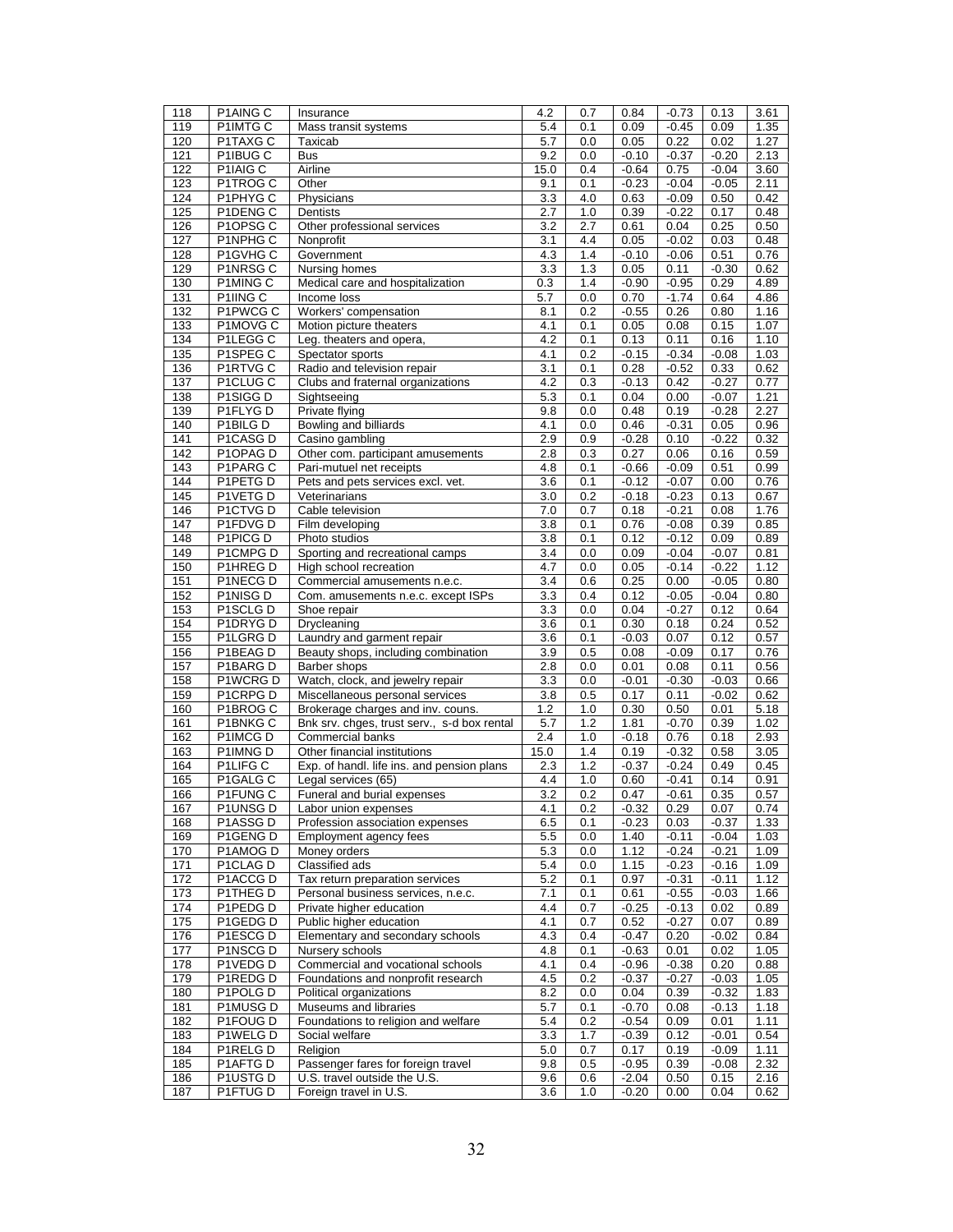# **A.2 State-space representation of the dynamic factor model, the log-likelihood function, and the EM algorithm.**

Let B be an *NxN* diagonal matrix with  $\beta_i$  on the diagonal, let p be the order of the VAR, and let the  $N \times 1$  vector  $y_t = \pi_t - B \pi_{t-1} - c$ . Then, the unobserved-components model in (5)-(7) can be written in state-space form as:

$$
y_t = Hs_t + e_t \tag{A.1}
$$

$$
s_t = Fs_{t-1} + G\varepsilon_t \tag{A.2}
$$

where,  $s_t = (x_t, x_{t-1}, \ldots, x_{t-p+1})'$  with  $x_t = (a_t, R_t')'$  and:

$$
H = \begin{bmatrix} l & \Gamma & -Bl & -B\Gamma & 0_{(N,(p-2)^*(k+1))} \end{bmatrix}, \qquad F = \begin{bmatrix} \Phi_1, ..., \Phi_{p-1} & \Phi_p \\ I_{(p-1)(k+1)} & 0_{(p-1)(k+1),k+1} \end{bmatrix}, \text{ and}
$$

1  $0_{(p-1)(k+1)}$ *k p k I*  $G = \begin{pmatrix} I_{k+1} \\ 0_{(p-1)(k+1)} \end{pmatrix}$  $=$   $\int_{0}^{-k+1}$  . The Gaussian log-likelihood for the unknown parameters conditional on

 ${y<sub>t</sub>}<sub>t=2</sub><sup>T</sup>$  can be computed using the Kalman filter innovations and their variances as described in Hamilton (1993, Chapter 13).

The EM algorithm is a well-known approach (Watson and Engle, 1983, Shumway and Stoffer, 1982) to maximize the Gaussian log-likelihood function for state-space problems. The method is convenient here because it straightforward to compute the expected value of the "complete data"  $({y_t, s_t})$  sufficient statistics conditional on the observed data  $({y_i})$ , and because maximization of the complete data Gaussian likelihood follows from familiar regression formulae. The standard linear regression formulae are modified in two ways to estimate the parameters in  $(A.1)-(A.2)$ . First, Gauss-Seidel/Cochrane-Orcutt iterations are used to estimate B conditional on *c* and Γ, and *c*  and  $\Gamma$  conditional on B. Second,  $\Gamma$  is estimated subject to the constraint  $l\Gamma = 0$  in (11) using the standard restricted least squares formula, in order to impose the normalization that we used.

While there are many parameters to estimate (971 in the benchmark model), there are two features of the model that make estimation feasible. First, while *N* is large, because  $R$  is diagonal, the sufficient statistics for the complete data likelihood can be computed in *O*(*Tm*) calculations, where *m* is the dimension of the state vector *s*. Second,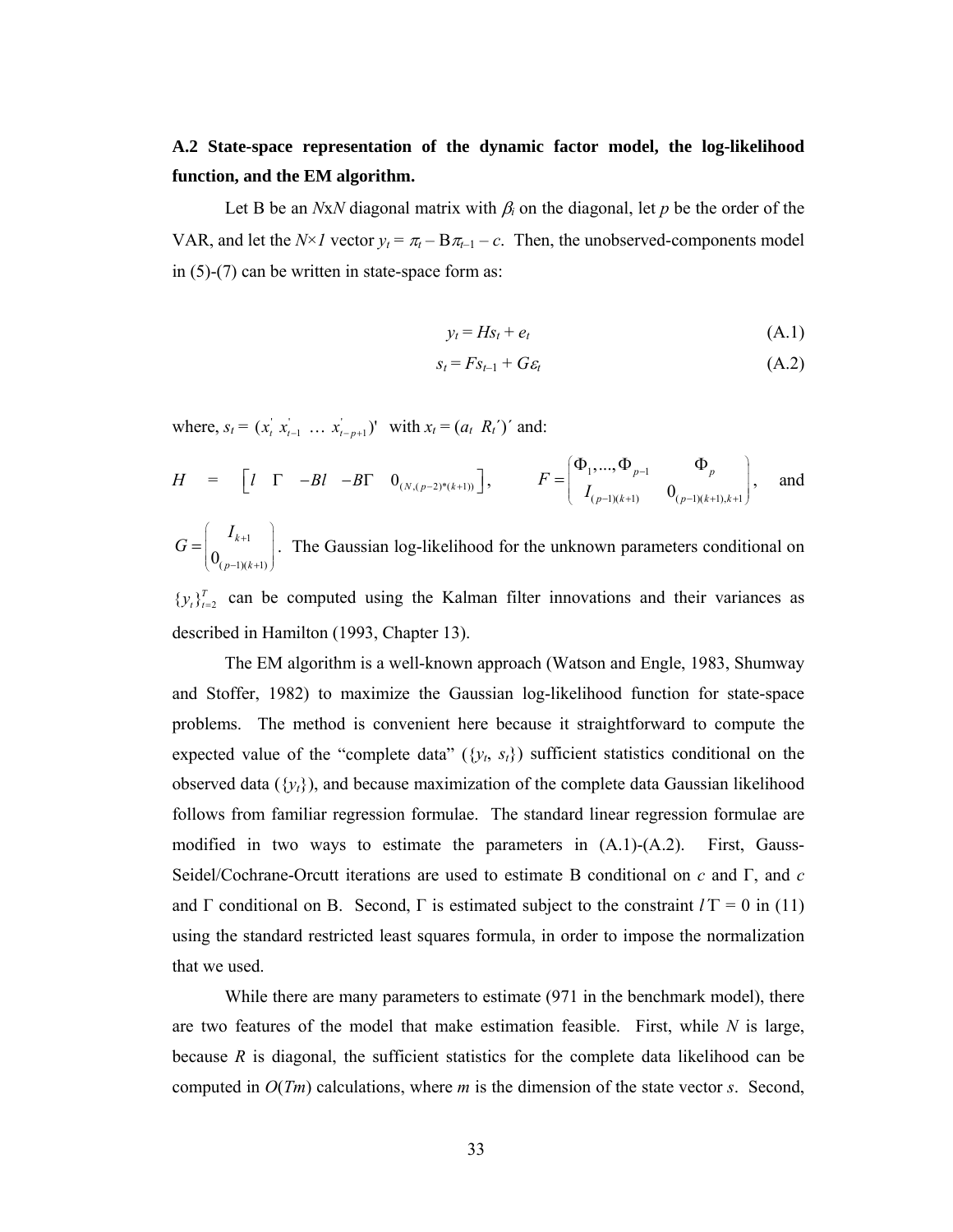because *N* and *T* are large, the principal component estimators of  $(a_t, R_t)$  are reasonably accurate and regression based estimators of the model parameters can be constructed using these estimates of the factors. These principal component based estimates serve as useful initial values for the MLE algorithm. (See Doz, Giannone and Reichlin, 2008, for further discussion.) Results reported in the text are based on 40,000 EM iterations, although results using 5,000 iterations are essentially identical.

#### **A.3 MLEs for the benchmark model**

Table A1 includes the estimates of  $\Gamma$ , B, and  $\sigma$ <sub>e</sub> for the benchmark 3-factor model. The estimated parameters in the VAR(4) state transition equation are

$$
\Phi_1 = \begin{bmatrix} 0.40 & -0.10 & 0.35 \\ 0.44 & 0.63 & -0.01 \\ -0.72 & -0.25 & 1.33 \end{bmatrix}, \Phi_2 = \begin{bmatrix} 0.73 & 0.06 & -0.28 \\ -0.19 & 0.06 & 0.06 \\ 1.14 & 0.21 & -0.71 \end{bmatrix},
$$

$$
\Phi_2 = \begin{bmatrix} 0.00 & -0.13 & -0.05 \\ -0.45 & 0.16 & -0.10 \\ -0.30 & -0.36 & 0.36 \end{bmatrix}
$$

$$
\Phi_4 = \begin{bmatrix} -0.13 & 0.17 & -0.01 \\ 0.20 & 0.15 & 0.12 \\ -0.11 & 0.39 & -0.11 \end{bmatrix}, \text{Var}(\varepsilon) = \begin{bmatrix} 0.40 & -0.16 & 0.45 \\ -0.16 & 1.0 & 0 \\ 0.45 & 0 & 1.0 \end{bmatrix}
$$

#### **A.4 Estimating** *υ<sup>t</sup>*

Recall that  $v_t = a_t - E(a_t | {R_t}_{t=1}^T)$ . The projection  $E(a_t | {R_t}_{t=1}^T)$  is computed from the Kalman smoother from a state space system with state equation given by (A.2) and observation equation given by  $f_t = [0 \, I_k \, 0_{(k, (k+1)p)}]s_t$ . Finally, letting  $q_{t/T} = \hat{E}(q_t)$  $\{\pi_{ir}\}_{i=1,\tau=1}^{N,T}$  for any variable  $q_t$ , the law of iterated expectations implies that  $v_{t/T}$  can be computed from the formula  $v_t = a_t - \hat{E}(a_t | {R_t}_{\tau=1}^T)$  by replacing  $a_t$  by  $a_{t/T}$  and  $R_{\tau}$  by  $R_{\tau/T}$ .

#### **A.5 Solution of the model in section 3**

 The representative agent's satisfies the conditions for Gorman aggregation, so it can be split into two stages. The optimal choice of how much of each variety to consume implies the optimality conditions: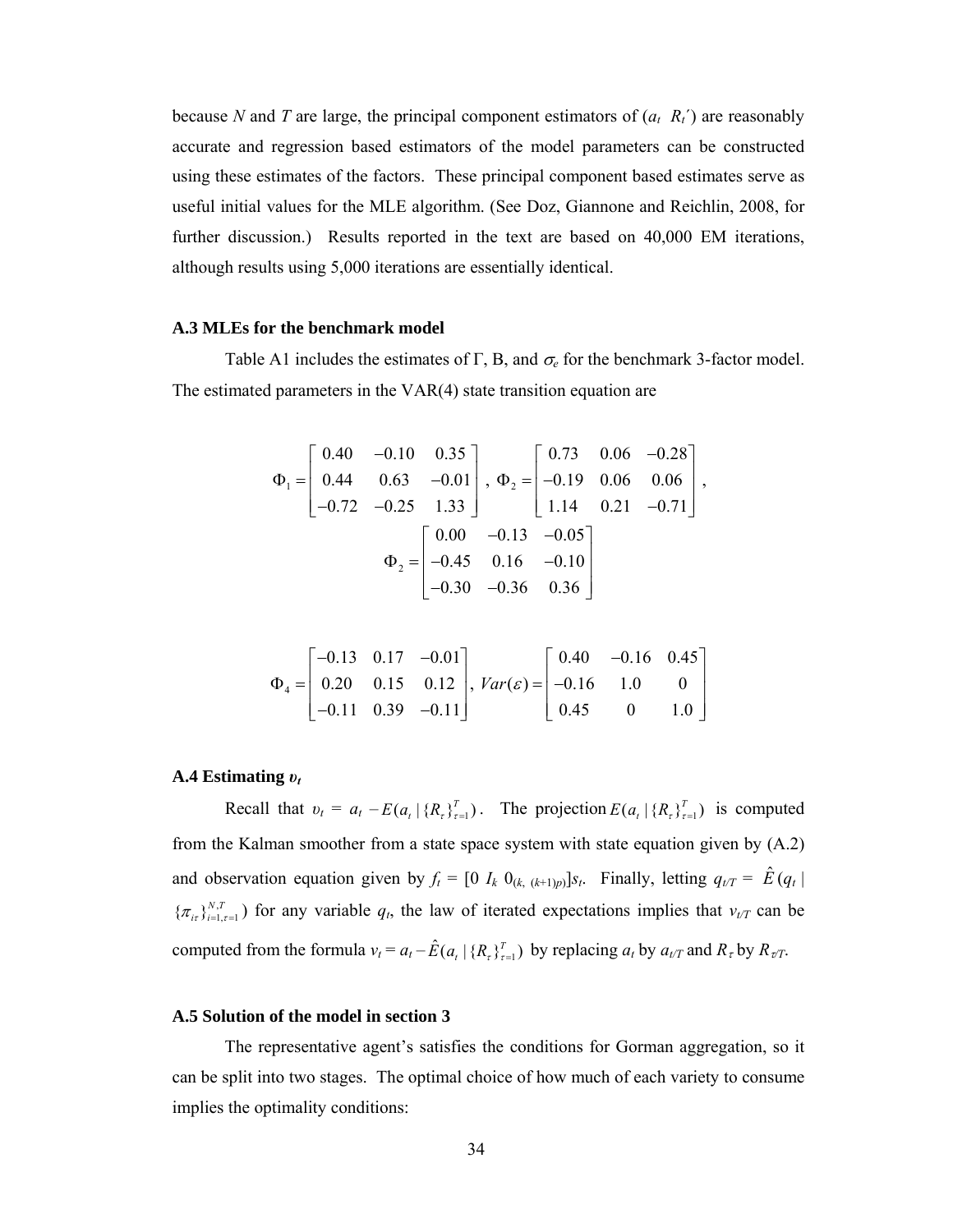$$
C_{ii} = C_{i}(P_{ii} / P_{i})^{-\gamma} \text{ and } C_{ii}(j) = C_{ii}(P_{ii}(j) / P_{ii})^{-\gamma}, \qquad (A.3)
$$

$$
P_{it} = \left(\int_{0}^{1} P_{it}(j)^{1-\gamma} dj\right)^{1/(1-\gamma)} \text{ and } P_{t} = \left(N^{-1} \sum_{i=1}^{N} P_{it}^{1-\gamma}\right)^{1/(1-\gamma)}.
$$
 (A.4)

These imply that  $S_t = P_t C_t$ . Log-linearizing the static cost-of-living price indices around the steady state where all the prices are the same leads to:

$$
p_{t} = N^{-1} \sum_{i=1}^{N} p_{it} \text{ and } p_{it} = \int_{0}^{1} p_{it}(j) dj \qquad (A.5)
$$

The second-stage optimality conditions for the representative consumer are:

$$
\frac{1}{P_{i}C_{t}} = \frac{L_{t}^{w}}{(1 - T_{i})W_{t}} + z_{t}
$$
\n
$$
\frac{L_{t}^{w}}{(1 - T_{i})W_{t}} = \delta E_{t} \left[ \frac{L_{t+1}^{w}}{(1 - T_{t+1})W_{t+1}} + z_{t+1} \right]
$$
\n
$$
z_{t}(M_{t-1} + H_{t} - P_{t}C_{t}) = 0
$$
\n
$$
\lim_{i \to \infty} \delta^{t+i} E_{t} \left( \frac{M_{t+1}L_{t+i}^{w}}{(1 - T_{t+i})W_{t+i}} \right) = 0
$$
\n
$$
(A.6)
$$

where  $z_t$  is the Lagrange multiplier on the cash-in-advance constraint (15). The first condition is the static labor supply condition equating the marginal utility of consumption divided by its price to the marginal disutility of labor divided by its after-tax wage plus  $z_t$ reflecting the tightening of the cash-in-advance constraint that comes with consuming more. The second condition is the standard Euler equation, equating the marginal utility of an extra dollar today from working to its discounted expected value tomorrow, which also includes the relaxation of the budget constraint that comes with holding money as savings. Third, we have the complementary slackness condition associated with the constraint, and fourth the transversality condition.

We conjecture that, in equilibrium, the cash-in-advance constraint holds at all dates and states, so  $z_t > 0$  always. To verify the conjecture, note that it implies that in equilibrium  $P_t C_t = M_t$ . Combining the first two optimality conditions in (A.6), we obtain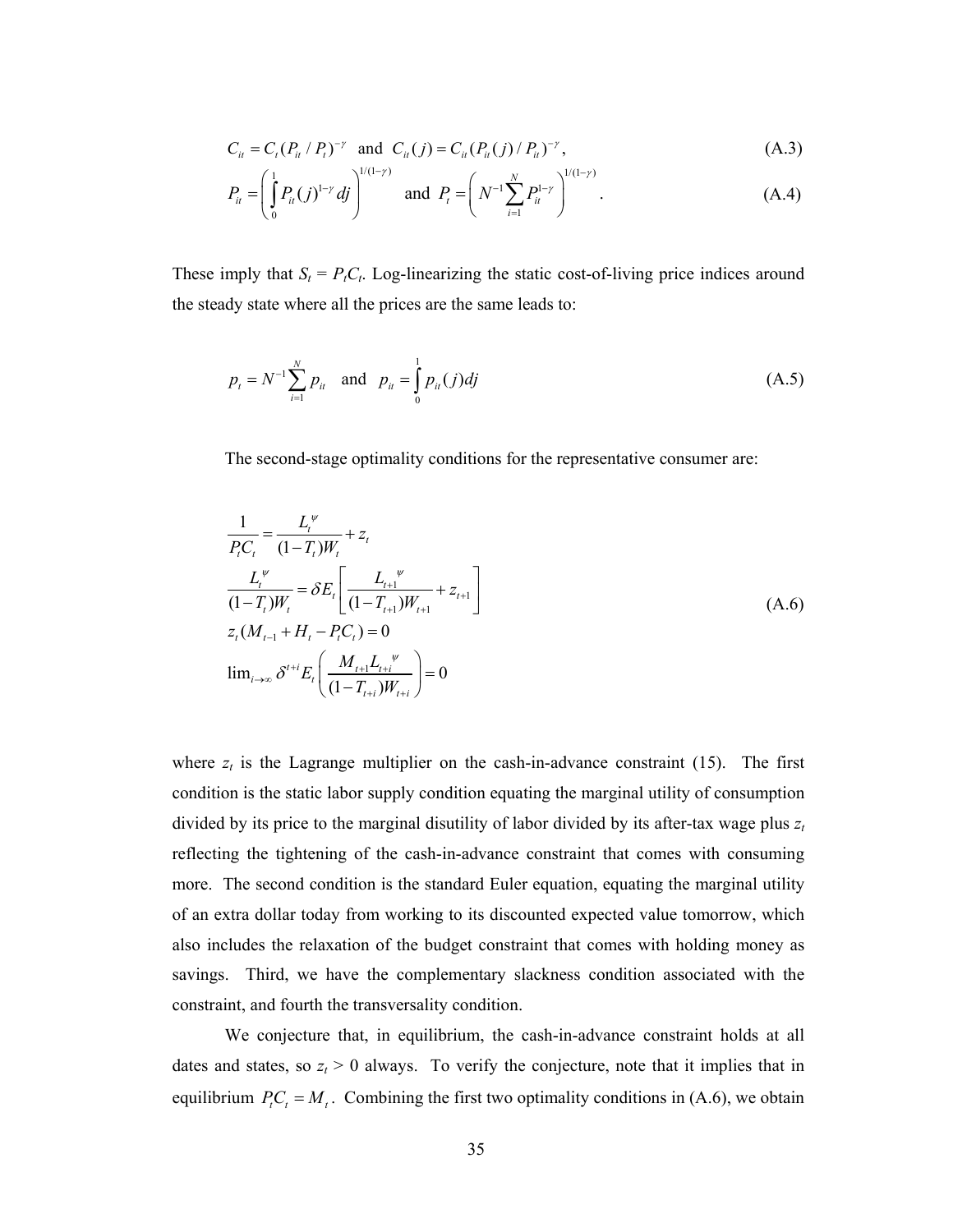an expression for  $z_t = \left[1 - \delta E_t \left(M_t / M_{t+1}\right)\right] / M_t$ , which given the assumption on  $\bar{m}$ verifies the conjecture. Using the result for  $z_t$  on the first optimality condition gives an expression for the real wage, which after taking logs and ignoring constants is:

$$
w_t - p_t = y_t + \psi l_t - \ln(1 - T_t). \tag{A.7}
$$

Turning to the problem of the firm, using the production function to replace out  $L<sub>it</sub>(j)$ , the demand for each variety in  $(A.3)$  to substitute out  $C<sub>it</sub>(j)$ , and the market clearing condition in the goods market to replace  $C_t$  for  $Y_t$ , real profits are:

$$
\left(\frac{P_{ii}(j)}{P_t}\right)^{1-\gamma} Y_t - \left(\frac{P_{ii}(j)}{P_t}\right)^{-\gamma/\eta} \left(\frac{W_t Y_t^{1/\eta}}{P_t X_{it}(j)^{1/\eta}}\right)
$$
\n(A.8)

Maximizing this expression, taking logs and ignoring constants, the price charged by an attentive firm in sector *i* is:

$$
p_{ii}^*(j) = p_t + \left(\frac{1}{\eta + \gamma(1-\eta)}\right) \left[\eta(w_t - p_t) + (1-\eta)y_t - x_{ii}(j)\right]
$$
\n(A.9)

The desired price rises one-to-one with the price index, and increases with marginal costs, which rise with the price of the labor input, rise with output because of diminishing returns to scale, and fall with higher productivity. Only  $\phi_i$  of the firms actually set  $p_{ii}(j) = p_{ii}^*(j)$  with the remaining  $1-\phi_i$  choosing, up to a first-order log-linear approximation, the certainty-equivalent  $p_{ij}(j) = \hat{E}( p_{ij}^*(j) ).$ 

Finally, integrating over *j* the prices set by the firms, using the definition of  $p_{it}$  in (A.5), with the in each sector, and substituting out wages using equation (A.7), we obtain the solution in (20), where the parameters are:  $\kappa^{-1} = \eta + \gamma(1 - \eta)$  and  $\alpha = (1 + \eta \psi)\kappa$ . The cash-in-advance constraint combined with market clearing in the goods market implies equation (22), and the first equation in  $(A.5)$  is (21).

Turning to the solutions for  $\pi_{it}$  and  $y_t$ , start by defining a new variable  $q_t = p_t + q_t$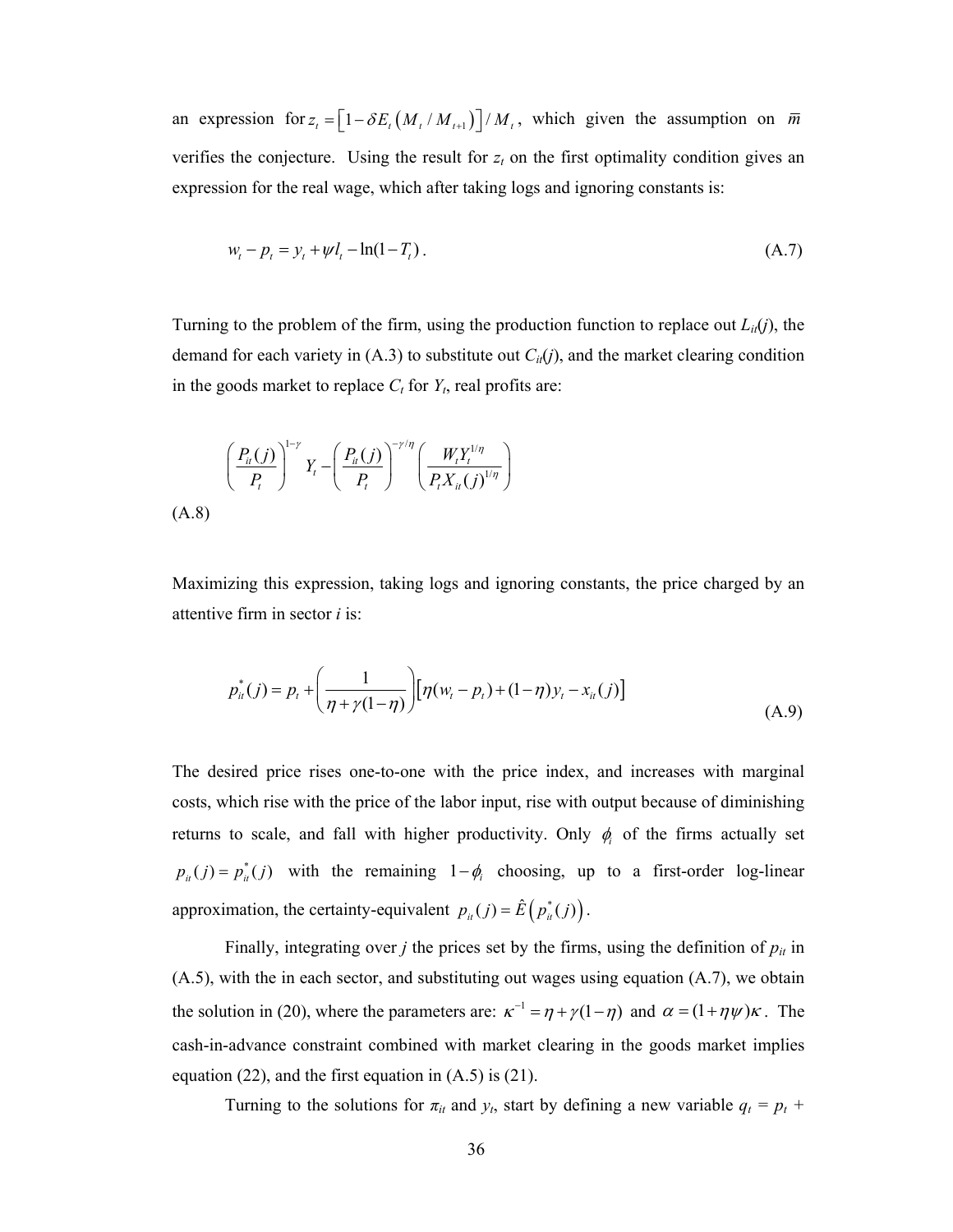$\alpha y_t$ . Taking the  $\hat{E}$ (.) operator over both sides of (A.9) and substituting out for real wages gives:  $\hat{E}(p_{ii}) = \hat{E}[q_i - \alpha x_i + \kappa \eta \tau_i - \kappa (x_i - x_i)]$ . Taking the average over *N*, using the process for  $x_{it}(j)$  in (17), using the price index equation in (21), and ignoring constants:  $\hat{E}( p_t ) = \hat{E}(q_t) + \kappa \eta \tau_t - \alpha \overline{\theta} \zeta_{t-1}$ . Then, using the definition of  $q_t$  and (22),  $q_t = \alpha m_t + (1 - \alpha) \zeta_{t-1}$ .  $\alpha$ ) $p_t$ , so substituting out for  $p_t$  in the previous expression, we find:  $\hat{E}(q_t) = \omega_t + \mu_{t-1} + (1/\alpha - 1)(\kappa \eta \tau_t - \alpha \bar{\theta} \zeta_{t-1})$ . Now, using the quantity theory relation (22), it follows that:  $\hat{E}(y_t) = -(\kappa \eta / \alpha) \tau_t + \overline{\theta} \zeta_{t-1}$ . Moreover, one gets:

$$
\hat{E}(p_{it}) = \omega_t + \mu_{t-1} + \left(\frac{\kappa \eta}{\alpha}\right) \tau_t - \left[\bar{\theta} + \kappa \left(\theta_i - \bar{\theta}\right)\right] \zeta_{t-1} - \kappa \chi_{it-1}
$$
\n(A.10)

By going through the same steps, one solves for the "news" part  $q_t - \hat{E}(q_t)$ , and again taking the same steps find:

$$
p_{ii} - \hat{E}(p_{ii}) = \left(\frac{\alpha \phi_i}{1 - (1 - \alpha)\bar{\phi}}\right) \Delta \mu_t - \phi_i \left(\frac{\alpha \bar{\theta} + \bar{\phi}(1 - \alpha)(1 - \bar{\theta})(\alpha - \kappa)}{1 - (1 - \alpha)\bar{\phi}}\right) \Delta \zeta_i
$$
\n
$$
-\kappa \phi_i (\theta_i - \bar{\theta}) \Delta \zeta_i - \kappa \phi_i \Delta \chi_{ii}
$$
\n
$$
y_i - \hat{E}(y_i) = \left[\frac{1 - \bar{\phi}}{1 - (1 - \alpha)\bar{\phi}}\right] \Delta \mu_t + \bar{\phi} \left[\frac{\alpha + \kappa(\bar{\theta} - 1)}{1 - (1 - \alpha)\bar{\phi}}\right] \Delta \zeta_i.
$$
\n(A.12)

Adding the two parts of each solution, taking first-differences of the solution for prices to obtain  $\pi_{it}$ , and using the definitions of the three components of price changes gives the expressions in (23)-(26).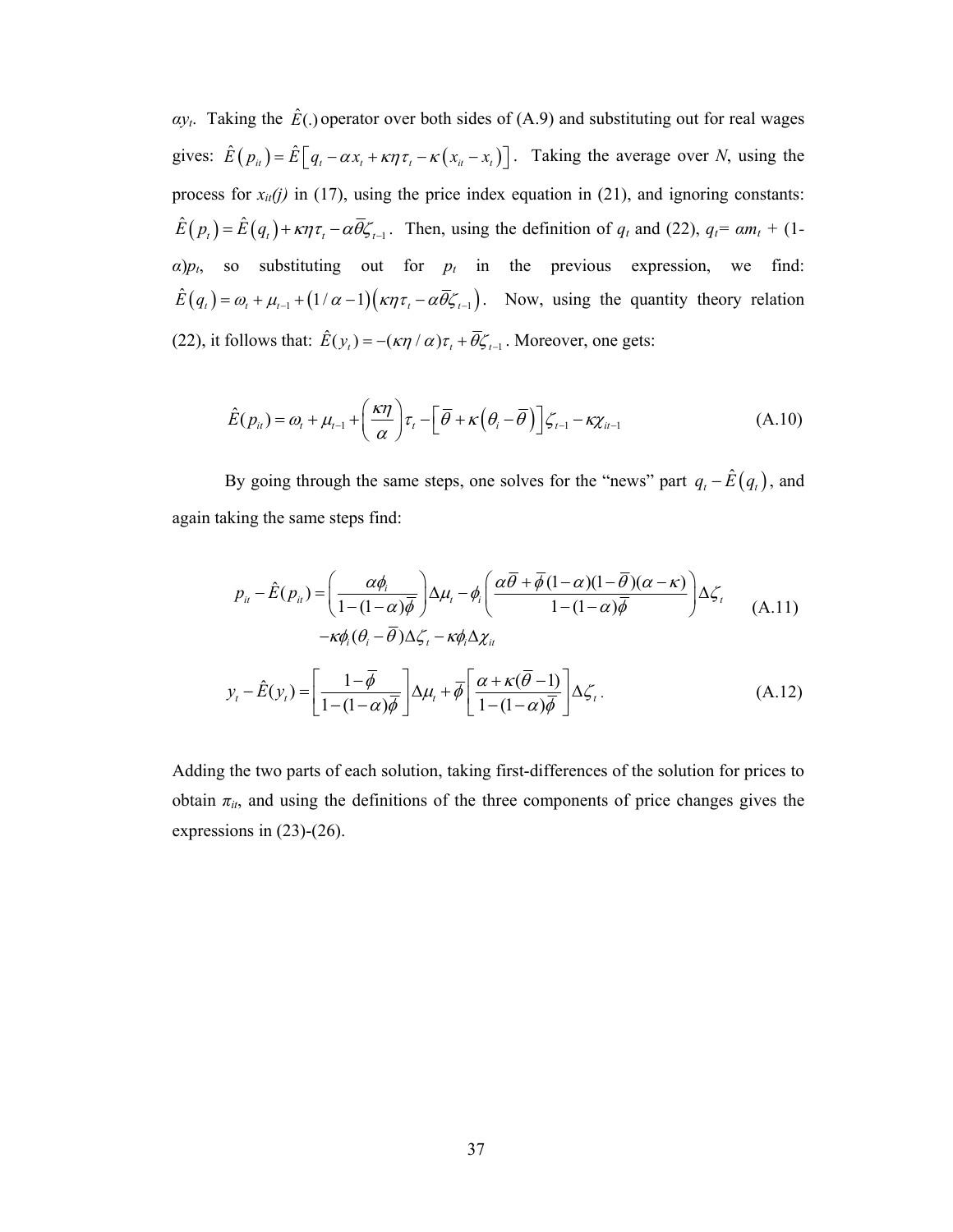| <b>Fundamental shocks</b>        | Inflation component | Phillips correlation? |
|----------------------------------|---------------------|-----------------------|
| Anticipated money $(\omega)$     | $\mathcal V$        | No                    |
| Unanticipated money $(\mu)$      | $\rho$              | Yes                   |
| Aggregate productivity $(\zeta)$ | $\rho$              | Yes                   |
| Sectoral productivity $(\chi)$   | $\boldsymbol{u}$    | No                    |
| Firm-level productivity $(\xi)$  | Ø                   | N <sub>0</sub>        |
| Anticipated tax changes $(\tau)$ | v                   | Yes                   |

**Table 1. Fundamental shocks, inflation components and the Phillips correlation**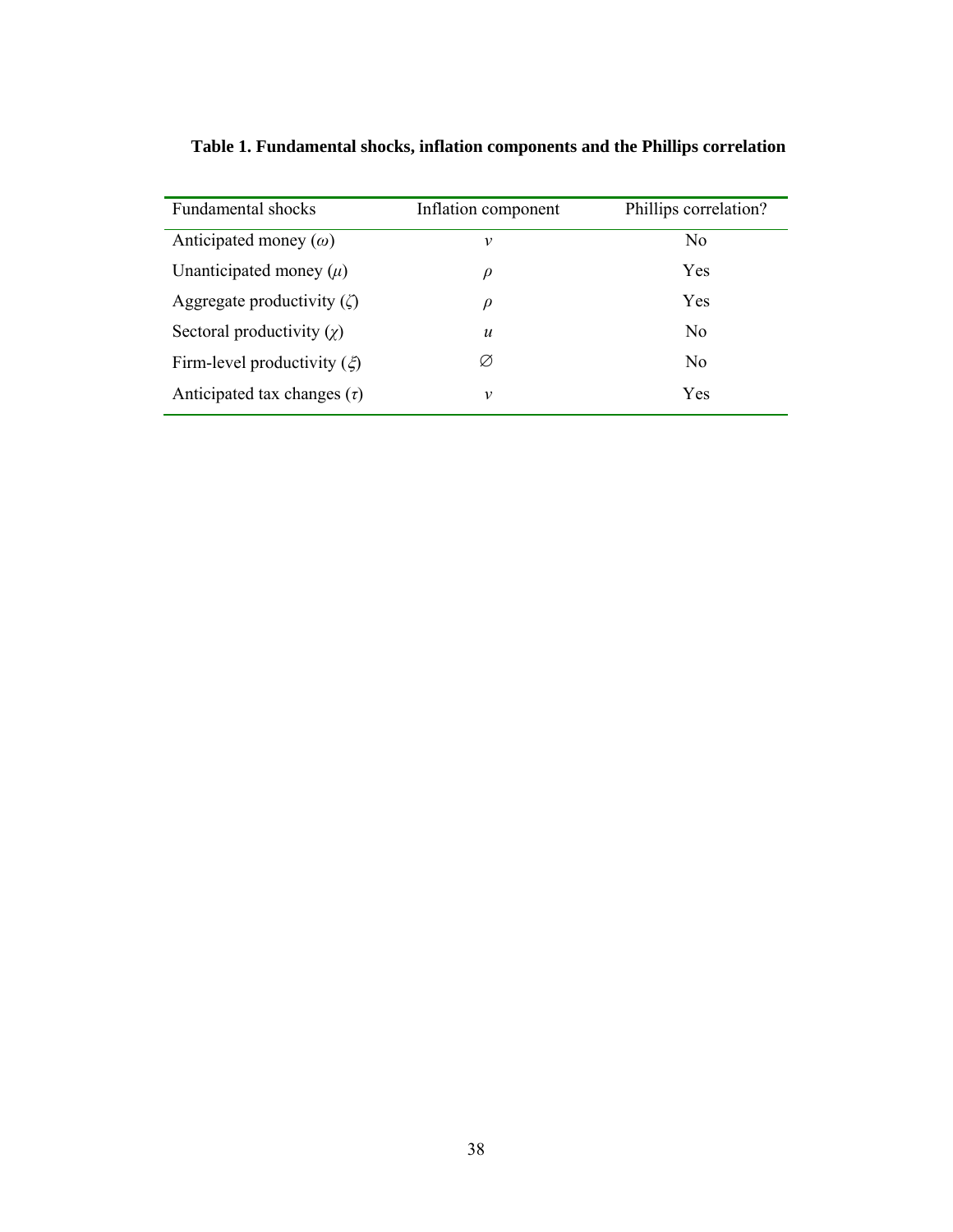### **Table 2. Fraction of Variability of Inflation associated with Aggregate Components**

| Inflation measure                |            | All frequencies | $\pi/32 \leq \omega \leq \pi/6$ |            |  |
|----------------------------------|------------|-----------------|---------------------------------|------------|--|
|                                  | $\rho_t$   | $v_t$           | $\rho_t$                        | $v_t$      |  |
| <b>Aggregate Inflation Rates</b> |            |                 |                                 |            |  |
| Headline PCE                     | 0.51(0.05) | 0.16(0.04)      | 0.76(0.10)                      | 0.15(0.07) |  |
| Headline GDP                     | 0.35(0.06) | 0.21(0.04)      | 0.71(0.11)                      | 0.15(0.07) |  |
| Headline CPI                     | 0.47(0.04) | 0.12(0.03)      | 0.76(0.09)                      | 0.15(0.06) |  |
| Core PCE                         | 0.32(0.05) | 0.24(0.05)      | 0.69(0.11)                      | 0.21(0.09) |  |
| Median CPI                       | 0.39(0.08) | 0.14(0.04)      | 0.64(0.13)                      | 0.18(0.08) |  |
| 187 Sectoral Inflation Rates     |            |                 |                                 |            |  |
| $25th$ Percentile                | 0.13       | 0.03            | 0.15                            | 0.02       |  |
| Median                           | 0.19       | 0.05            | 0.25                            | 0.05       |  |
| $75th$ Percentile                | 0.25       | 0.07            | 0.42                            | 0.08       |  |

Average squared coherence over frequencies (standard errors in parentheses)

Notes: PCE is the Personal Consumption Expenditures deflator, GDP is the Gross Domestic Product deflator, and CPI is the Consumer Price Index. Median CPI inflation is from the Federal Reserve Bank of Cleveland and these data are available for  $t \ge 1967$ :2. For the last three rows, we computed the fraction of variability explained by pure inflation for each of the 187 goods' series, and report the 25%, 50%, and 75% values.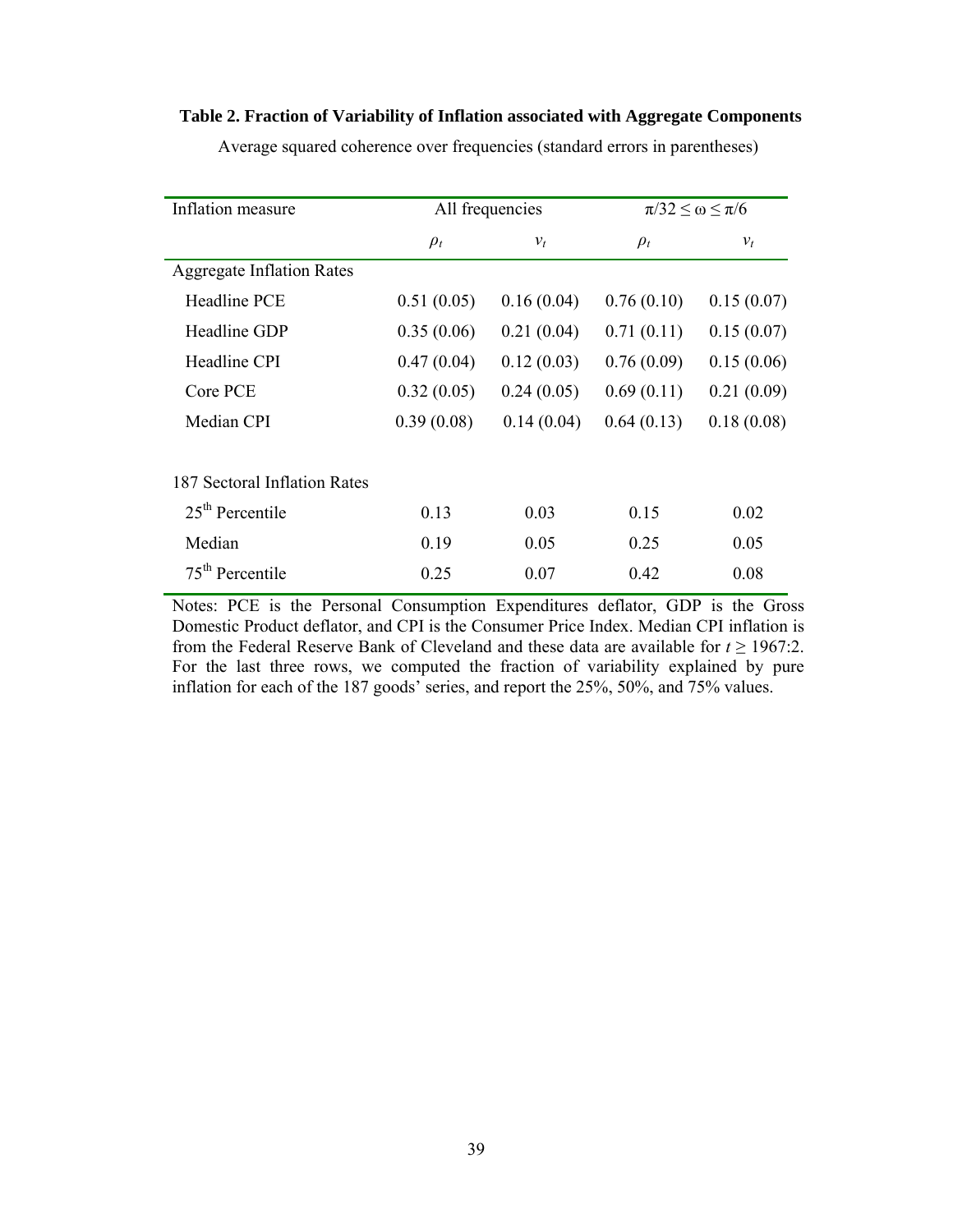| Frequencies                                  |                                 |  |  |  |  |
|----------------------------------------------|---------------------------------|--|--|--|--|
| All                                          | $\pi/32 \leq \omega \leq \pi/6$ |  |  |  |  |
| Relative-Price Index $\rho_t$<br>$a_{\cdot}$ |                                 |  |  |  |  |
| 0.42(0.06)                                   | 0.58(0.09)                      |  |  |  |  |
| 0.47(0.05)                                   | 0.72(0.09)                      |  |  |  |  |
| 0.48(0.05)                                   | 0.75(0.08)                      |  |  |  |  |
| 0.20(0.05)                                   | 0.55(0.14)                      |  |  |  |  |
| 0.30(0.05)                                   | 0.37(0.11)                      |  |  |  |  |
| $0.53(0.04)$ $0.06(0.03)$                    | $0.78(0.08)$ $0.10(0.08)$       |  |  |  |  |
| $0.62(0.04)$ 0.25 (0.04)                     | $0.87(0.05)$ 0.42 (0.10)        |  |  |  |  |
| b. Pure Inflation $v_t$                      |                                 |  |  |  |  |
| 0.04(0.02)                                   | 0.01(0.02)                      |  |  |  |  |
| 0.06(0.03)                                   | 0.01(0.02)                      |  |  |  |  |
| 0.03(0.02)                                   | 0.01(0.02)                      |  |  |  |  |
| 0.11(0.04)                                   | 0.27(0.10)                      |  |  |  |  |
| 0.12(0.03)                                   | 0.27(0.12)                      |  |  |  |  |
|                                              |                                 |  |  |  |  |

# **Table 3. The Components of Inflation and Other Observables**  Average squared canonical coherence over frequencies (standard errors in parenthesis)

40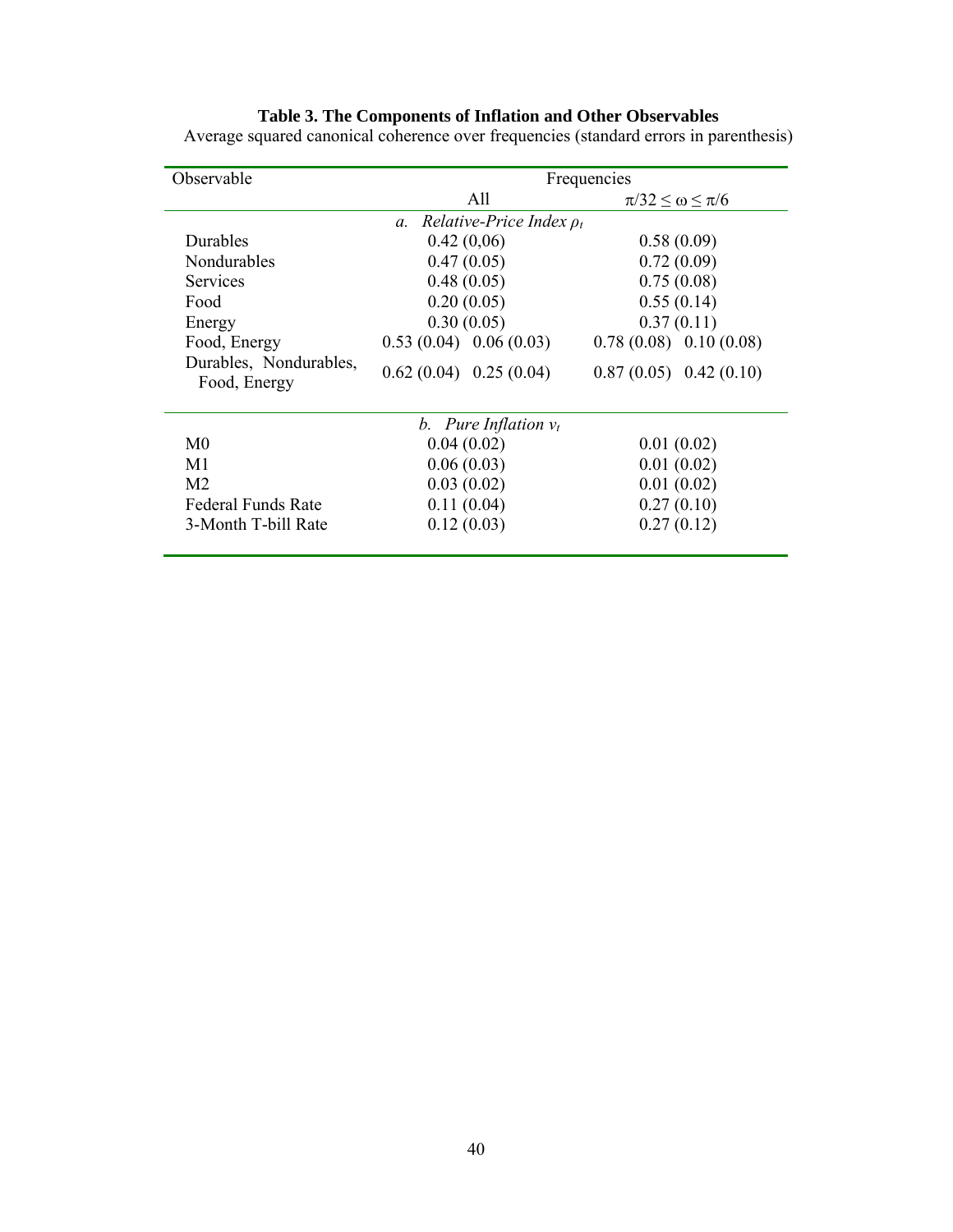| Real Variable                                                                      | Frequencies                                              |                                 |  |  |  |  |  |  |
|------------------------------------------------------------------------------------|----------------------------------------------------------|---------------------------------|--|--|--|--|--|--|
|                                                                                    | All                                                      | $\pi/32 \leq \omega \leq \pi/6$ |  |  |  |  |  |  |
|                                                                                    | a. No Controls                                           |                                 |  |  |  |  |  |  |
| <b>GDP</b>                                                                         | 0.11(0.05)                                               | 0.28(0.12)                      |  |  |  |  |  |  |
| <b>Industrial Production</b>                                                       | 0.13(0.06)                                               | 0.27(0.14)                      |  |  |  |  |  |  |
| Consumption                                                                        | 0.15(0.06)                                               | 0.28(0.13)                      |  |  |  |  |  |  |
| Employment                                                                         | 0.19(0.06)                                               | 0.32(0.12)                      |  |  |  |  |  |  |
| <b>Unemployment Rate</b>                                                           | 0.22(0.07)                                               | 0.34(0.15)                      |  |  |  |  |  |  |
|                                                                                    |                                                          |                                 |  |  |  |  |  |  |
| b. Controls: Interest Rates, Stock Returns, Wages                                  |                                                          |                                 |  |  |  |  |  |  |
| <b>GDP</b>                                                                         | 0.09(0.05)                                               | 0.14(0.07)                      |  |  |  |  |  |  |
| <b>Industrial Production</b>                                                       | 0.13(0.05)                                               | 0.12(0.05)                      |  |  |  |  |  |  |
| Consumption                                                                        | 0.07(0.04)                                               | 0.12(0.06)                      |  |  |  |  |  |  |
| Employment                                                                         | 0.15(0.04)                                               | 0.24(0.09)                      |  |  |  |  |  |  |
| <b>Unemployment Rate</b>                                                           | 0.14(0.04)                                               | 0.18(0.07)                      |  |  |  |  |  |  |
|                                                                                    |                                                          |                                 |  |  |  |  |  |  |
| c. Controls: Interest Rates, Stock Returns, Wages, Exchange Rates ( $t \ge 1973$ ) |                                                          |                                 |  |  |  |  |  |  |
| <b>GDP</b>                                                                         | 0.14(0.05)                                               | 0.17(0.08)                      |  |  |  |  |  |  |
| <b>Industrial Production</b>                                                       | 0.15(0.05)                                               | 0.14(0.06)                      |  |  |  |  |  |  |
| Consumption                                                                        | 0.10(0.05)                                               | 0.18(0.08)                      |  |  |  |  |  |  |
| Employment                                                                         | 0.12(0.04)                                               | 0.24(0.10)                      |  |  |  |  |  |  |
| <b>Unemployment Rate</b>                                                           | 0.13(0.04)                                               | 0.20(0.08)                      |  |  |  |  |  |  |
|                                                                                    | d. Controls: Relative Inflation Rates of Food and Energy |                                 |  |  |  |  |  |  |
| <b>GDP</b>                                                                         | 0.03(0.02)                                               | 0.05(0.04)                      |  |  |  |  |  |  |
| <b>Industrial Production</b>                                                       | 0.07(0.03)                                               | 0.08(0.05)                      |  |  |  |  |  |  |
| Consumption                                                                        | 0.07(0.03)                                               | 0.04(0.04)                      |  |  |  |  |  |  |
| Employment                                                                         | 0.12(0.04)                                               | 0.10(0.06)                      |  |  |  |  |  |  |
| <b>Unemployment Rate</b>                                                           | 0.10(0.04)                                               | 0.12(0.06)                      |  |  |  |  |  |  |
|                                                                                    |                                                          |                                 |  |  |  |  |  |  |
| e. Controls: Relative Inflation Rates of Durable, Non-durables, Food and Energy    |                                                          |                                 |  |  |  |  |  |  |
| <b>GDP</b>                                                                         | 0.02(0.02)                                               | 0.03(0.03)                      |  |  |  |  |  |  |
| <b>Industrial Production</b>                                                       | 0.04(0.02)                                               | 0.04(0.04)                      |  |  |  |  |  |  |
| Consumption                                                                        | 0.05(0.02)                                               | 0.03(0.03)                      |  |  |  |  |  |  |
| Employment                                                                         | 0.09(0.03)                                               | 0.06(0.04)                      |  |  |  |  |  |  |
| <b>Unemployment Rate</b>                                                           | 0.07(0.03)                                               | 0.08(0.05)                      |  |  |  |  |  |  |
|                                                                                    |                                                          |                                 |  |  |  |  |  |  |
| <b>GDP</b>                                                                         | f. Controls: Relative-Price Index $\rho_t$<br>0.02(0.02) | 0.01(0.02)                      |  |  |  |  |  |  |
| <b>Industrial Production</b>                                                       |                                                          |                                 |  |  |  |  |  |  |
|                                                                                    | 0.03(0.02)                                               | 0.01(0.02)                      |  |  |  |  |  |  |
| Consumption                                                                        | 0.06(0.03)                                               | 0.03(0.02)                      |  |  |  |  |  |  |
| Employment                                                                         | 0.08(0.03)                                               | 0.03(0.03)                      |  |  |  |  |  |  |
| <b>Unemployment Rate</b>                                                           | 0.08(0.03)                                               | 0.03(0.03)                      |  |  |  |  |  |  |

## **Table 4. Fraction of Variability of Real Variables associated with PCE Inflation**  Average squared coherence over frequencies (standard errors in parenthesis)

Notes: The results in panel (c) use only data only from 1973 onwards because of data availability for the weighted U.S. real exchange rate series.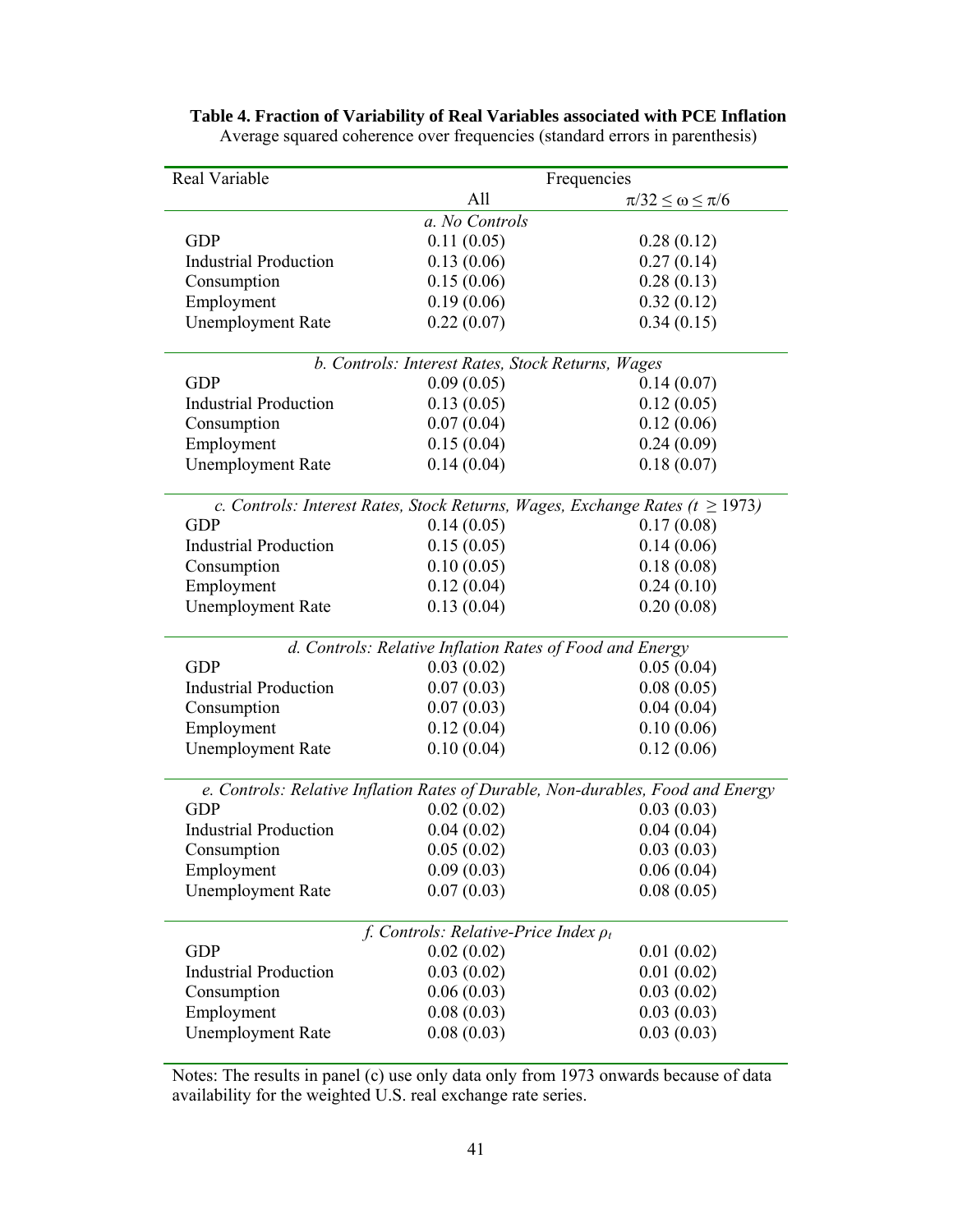## **Table 5. Fraction of Variability of Real Variables associated with Inflation Components**

| Real Variable                | Frequencies                                           |                                                                                                     |  |  |
|------------------------------|-------------------------------------------------------|-----------------------------------------------------------------------------------------------------|--|--|
|                              | All                                                   | $\pi/32 \leq \omega \leq \pi/6$                                                                     |  |  |
|                              | a. Aggregate Inflation Components, $v_t$ and $\rho_t$ |                                                                                                     |  |  |
| <b>GDP</b>                   | 0.26(0.05)                                            | 0.60(0.10)                                                                                          |  |  |
| <b>Industrial Production</b> | 0.28(0.06)                                            | 0.59(0.12)                                                                                          |  |  |
| Consumption                  | 0.28(0.06)                                            | 0.62(0.11)                                                                                          |  |  |
| Employment                   | 0.35(0.05)                                            | 0.65(0.10)                                                                                          |  |  |
| <b>Unemployment Rate</b>     | 0.42(0.06)                                            | 0.70(0.11)                                                                                          |  |  |
|                              | b. Pure Inflation $v_t$                               |                                                                                                     |  |  |
| <b>GDP</b>                   | 0.05(0.02)                                            | 0.09(0.05)                                                                                          |  |  |
| <b>Industrial Production</b> | 0.06(0.02)                                            | 0.09(0.06)                                                                                          |  |  |
| Consumption                  | 0.08(0.03)                                            | 0.08(0.04)                                                                                          |  |  |
| Employment                   | 0.07(0.02)                                            | 0.12(0.06)                                                                                          |  |  |
| <b>Unemployment Rate</b>     | 0.12(0.03)                                            | 0.14(0.07)                                                                                          |  |  |
|                              |                                                       | c. Pure inflation $v_t$ , control for Interest Rates, Stock Returns, Wages                          |  |  |
| <b>GDP</b>                   | 0.04(0.02)                                            | 0.05(0.03)                                                                                          |  |  |
| <b>Industrial Production</b> | 0.05(0.02)                                            | 0.04(0.02)                                                                                          |  |  |
| Consumption                  | 0.05(0.02)                                            | 0.06(0.03)                                                                                          |  |  |
| Employment                   | 0.06(0.02)                                            | 0.10(0.04)                                                                                          |  |  |
| <b>Unemployment Rate</b>     | 0.12(0.03)                                            | 0.07(0.03)                                                                                          |  |  |
|                              |                                                       | d. Pure inflation v <sub>t</sub> , control for Interest Rates, Stock Returns, Wages, Exchange Rates |  |  |
|                              | $(t \ge 1973)$                                        |                                                                                                     |  |  |
| <b>GDP</b>                   | 0.03(0.02)                                            | 0.07(0.04)                                                                                          |  |  |
| <b>Industrial Production</b> | 0.04(0.02)                                            | 0.04(0.03)                                                                                          |  |  |
| Consumption                  | 0.04(0.02)                                            | 0.06(0.04)                                                                                          |  |  |
| Employment                   | 0.06(0.02)                                            | 0.16(0.07)                                                                                          |  |  |
| <b>Unemployment Rate</b>     | 0.10(0.02)                                            | 0.09(0.05)                                                                                          |  |  |

Average squared coherence over frequencies (standard errors in parenthesis)

Notes: The results in panel (d) use only data only from 1973 onwards because of data availability for the weighted U.S. real exchange rate series.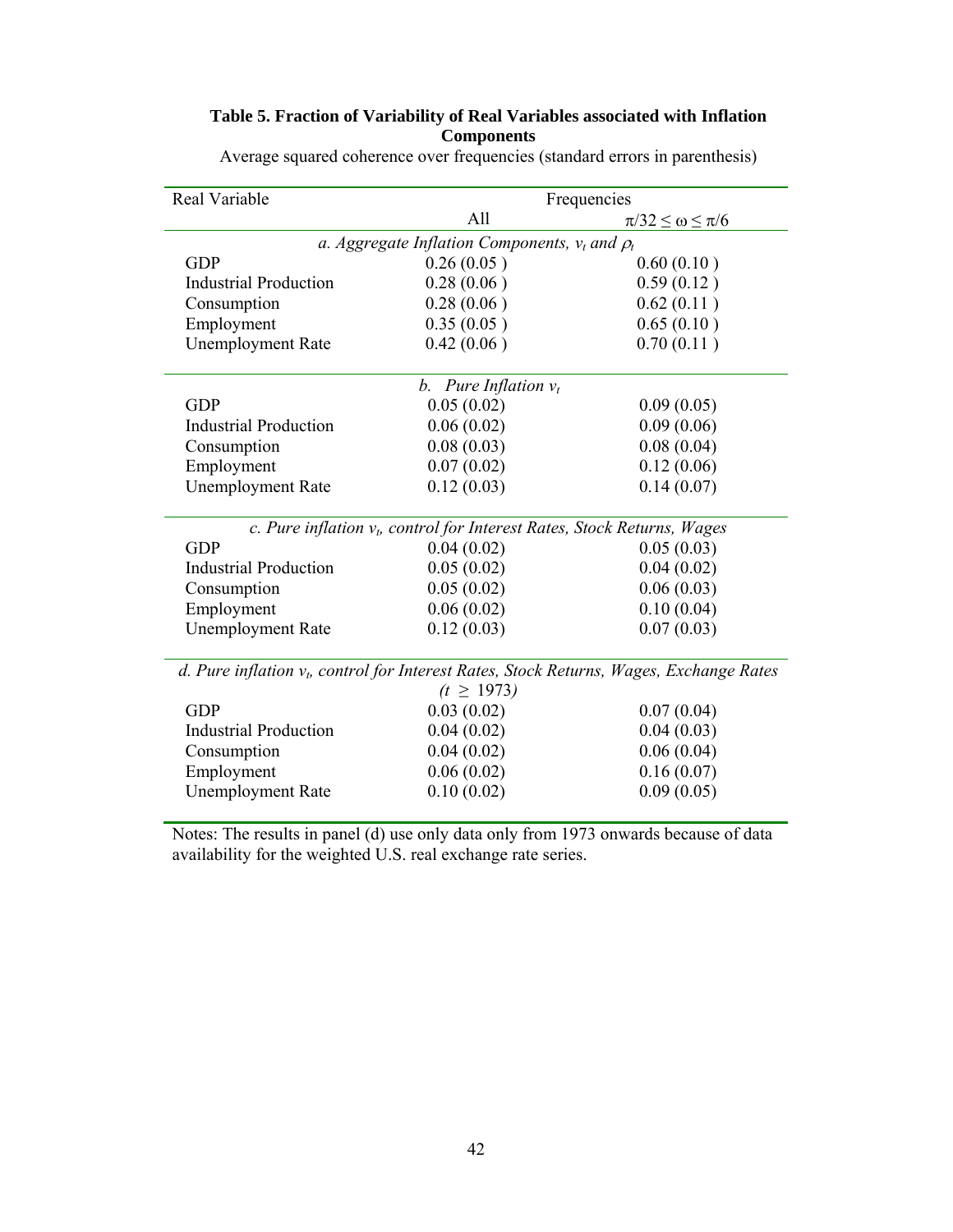#### **Table 6: The Robustness of the Conclusions**

Average squared coherences over business cycle frequencies (standard errors in parenthesis)

| Factor<br><b>Estimates</b> | <b>VAR</b> | (1)                        | (2)                                               | (3)        | (4)        | (5)        | (6)        | (7)        |  |
|----------------------------|------------|----------------------------|---------------------------------------------------|------------|------------|------------|------------|------------|--|
| <b>Benchmark Model</b>     |            |                            |                                                   |            |            |            |            |            |  |
| (1,1,0)                    | D,4        | $0.76(0.10)$ $0.15(0.07)$  | 0.87(0.05)<br>0.42(0.10)                          | 0.01(0.02) | 0.27(0.12) | 0.01(0.02) | 0.60(0.10) | 0.09(0.05) |  |
|                            |            |                            | Alternative Parametric Factor Estimates           |            |            |            |            |            |  |
| (1,1,0)                    | D,6        | $0.85(0.06)$ 0.11 (0.04)   | $0.90(0.04)$ $0.37(0.12)$                         | 0.06(0.07) | 0.20(0.09) | 0.07(0.05) | 0.67(0.08) | 0.11(0.06) |  |
| (0,0,0)                    | D,4        | $0.74(0.10)$ $0.16(0.08)$  | $0.87(0.04)$ 0.42 (0.10)                          | 0.01(0.02) | 0.30(0.11) | 0.02(0.02) | 0.61(0.10) | 0.09(0.06) |  |
| (0,0,0)                    | D,6        | $0.84(0.06)$ $0.12(0.05)$  | $0.90(0.04)$ $0.36(0.12)$                         | 0.05(0.07) | 0.20(0.09) | 0.06(0.04) | 0.68(0.08) | 0.11(0.06) |  |
| (1,1,0,0)                  | D,4        | $0.80(0.08)$ 0.12 (0.06)   | $0.89(0.04)$ $0.56(0.08)$ $0.14(0.07)$            | 0.01(0.01) | 0.21(0.10) | 0.01(0.01) | 0.62(0.10) | 0.08(0.05) |  |
| (1,1,0,0)                  | D,6        | $0.87(0.05)$ 0.09 $(0.03)$ | $0.92(0.03)$ $0.50(0.12)$ $0.13(0.09)$            | 0.05(0.06) | 0.15(0.09) | 0.06(0.04) | 0.70(0.08) | 0.12(0.06) |  |
| (1,1,0)                    | L,4        | $0.80(0.08)$ $0.11(0.05)$  | $0.87(0.05)$ $0.53(0.11)$                         | 0.02(0.03) | 0.20(0.11) | 0.01(0.01) | 0.62(0.10) | 0.12(0.07) |  |
| (1,1,0)                    | L,6        | $0.86(0.05)$ $0.09(0.04)$  | 0.90(0.05) 0.50(0.12)                             | 0.03(0.05) | 0.20(0.11) | 0.05(0.04) | 0.71(0.09) | 0.17(0.08) |  |
| (0,0,0)                    | L,4        | $0.79(0.08)$ $0.11(0.05)$  | $0.88(0.05)$ $0.52(0.12)$                         | 0.02(0.03) | 0.19(0.11) | 0.00(0.01) | 0.62(0.10) | 0.12(0.07) |  |
| (0,0,0)                    | L,6        | $0.85(0.05)$ $0.09(0.04)$  | $0.90(0.04)$ $0.49(0.12)$                         | 0.03(0.05) | 0.19(0.11) | 0.05(0.04) | 0.72(0.08) | 0.16(0.08) |  |
| (1,1,0,0)                  | L,4        | $0.82(0.07)$ 0.10 (0.05)   | 0.90(0.04) 0.61(0.09) 0.15(0.07)                  | 0.02(0.03) | 0.24(0.10) | 0.01(0.01) | 0.64(0.09) | 0.11(0.06) |  |
| (1,1,0,0)                  | L,6        | $0.87(0.05)$ $0.08(0.04)$  | $0.92(0.03)$ $0.56(0.11)$ $0.16(0.09)$            | 0.03(0.04) | 0.22(0.10) | 0.05(0.04) | 0.72(0.08) | 0.16(0.07) |  |
|                            |            |                            | <b>Using Principal Component Factor Estimates</b> |            |            |            |            |            |  |
| $PC-3$                     | D,4        | 0.70(0.11) 0.19(0.08)      | $0.82(0.07)$ 0.37 (0.11)                          | 0.00(0.01) | 0.30(0.12) | 0.01(0.01) | 0.53(0.11) | 0.05(0.04) |  |
| $PC-3$                     | D,6        | $0.80(0.07)$ $0.15(0.06)$  | $0.86(0.05)$ $0.40(0.11)$                         | 0.06(0.06) | 0.28(0.10) | 0.04(0.03) | 0.64(0.10) | 0.06(0.05) |  |
| $PC-4$                     | D,4        | 0.71(0.10) 0.19(0.08)      | $0.85(0.05)$ $0.50(0.09)$ $0.10(0.06)$            | 0.01(0.02) | 0.36(0.10) | 0.01(0.02) | 0.55(0.11) | 0.05(0.04) |  |
| $PC-4$                     | D,6        | $0.80(0.07)$ 0.14 (0.05)   | $0.87(0.04)$ 0.46 $(0.11)$ 0.09 $(0.07)$          | 0.08(0.06) | 0.33(0.09) | 0.04(0.03) | 0.68(0.08) | 0.08(0.04) |  |
| $PC-2$                     | D,4        | $0.69(0.11)$ $0.17(0.07)$  | 0.57(0.13)                                        | 0.00(0.01) | 0.30(0.13) | 0.01(0.01) | 0.40(0.12) | 0.03(0.03) |  |
| $PC-2$                     | D,6        | $0.81(0.07)$ 0.13 (0.05)   | 0.74(0.09)                                        | 0.06(0.06) | 0.29(0.10) | 0.05(0.05) | 0.49(0.12) | 0.07(0.06) |  |
| $PC-3$                     | L, 4       | $0.81(0.07)$ $0.07(0.04)$  | $0.86(0.06)$ $0.50(0.11)$                         | 0.01(0.01) | 0.15(0.09) | 0.00(0.00) | 0.56(0.11) | 0.04(0.04) |  |
| $PC-3$                     | L,6        | $0.87(0.05)$ 0.06 (0.03)   | $0.89(0.05)$ 0.44 (0.11)                          | 0.05(0.07) | 0.16(0.09) | 0.04(0.04) | 0.65(0.10) | 0.07(0.04) |  |
| $PC-4$                     | L, 4       | $0.82(0.07)$ 0.08 (0.04)   | $0.89(0.04)$ $0.58(0.10)$ $0.11(0.06)$            | 0.00(0.01) | 0.26(0.10) | 0.00(0.00) | 0.61(0.10) | 0.05(0.04) |  |
| $PC-4$                     | L,6        | $0.87(0.04)$ 0.06 (0.03)   | $0.90(0.04)$ 0.47 (0.11) 0.09 (0.06)              | 0.07(0.07) | 0.24(0.10) | 0.02(0.02) | 0.71(0.09) | 0.09(0.05) |  |
| $PC-2$                     | L, 4       | 0.78(0.08) 0.07(0.04)      | 0.78(0.08)                                        | 0.02(0.04) | 0.18(0.10) | 0.01(0.01) | 0.40(0.13) | 0.02(0.03) |  |
| $PC-2$                     | L,6        | $0.85(0.06)$ $0.07(0.03)$  | 0.81(0.08)                                        | 0.04(0.06) | 0.21(0.11) | 0.04(0.05) | 0.50(0.12) | 0.08(0.06) |  |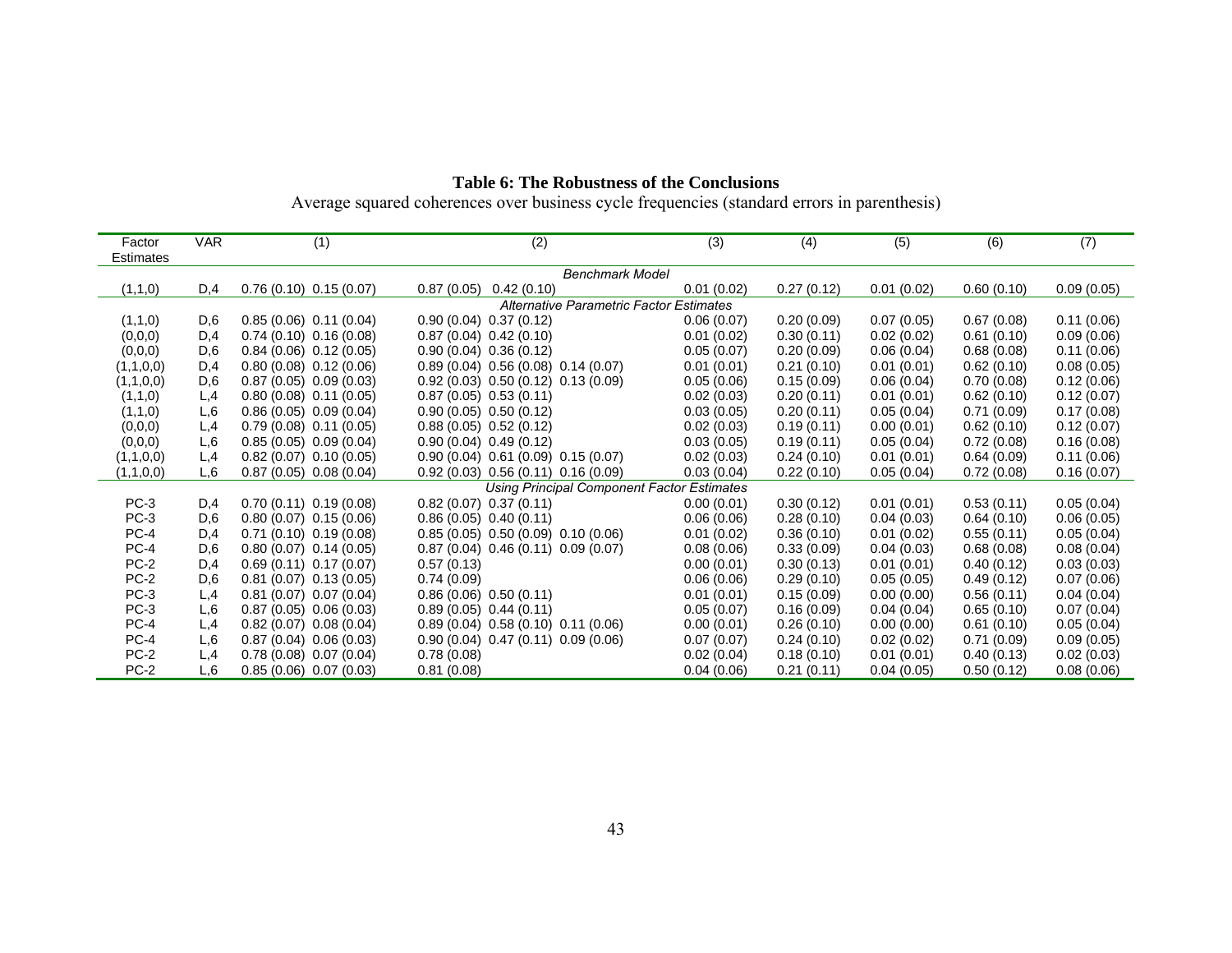Notes: The first column describes the factor estimates, where the parametric estimates are based on signal extraction applied to (5)-(7) with parameters estimated by Gaussian MLE, and the numbers in parenthesis indicate the number of factors and whether the relevant factor is modeled as an  $I(1)$  or  $I(0)$  process. For example, " $(1,1,0)$ " is a three factor model modeled as  $I(1)$ ,  $I(1)$ , and  $I(0)$  processes. PC-k denotes a *k*-factor model estimated by principal components. The column labeled VAR shows the specification of the VAR used to compute the VAR-spectral estimates, where "D" and "L" denote first differences and levels specifications and the numbers 4 and 6 denote the number of lags in the VAR. Results shown in the column (1) are the average squared coherences between Headline PC and  $\rho_t$  and  $v_t$ (benchmark model results from Table 2 first row); (2) canonical coherences between the relative prices of (Durables, Nondurables, Food, Energy) and  $R_t$  (benchmark model results from Table 3 row 7); (3) coherence between M2 and *v* (Table 3 row 10); (4) coherence between Federal Funds Rate and  $v_t$  (Table 3 row 11); (5) coherence between PCE Inflation and GDP controlling for  $R_t$  (Table 4, panel f, row 1); (6) coherence between  $v_t + \Omega \rho_t$  and GDP (Table 5, panel a, row 1), and (7) between  $v_t$  and GDP (Table 5, panel b, row 1).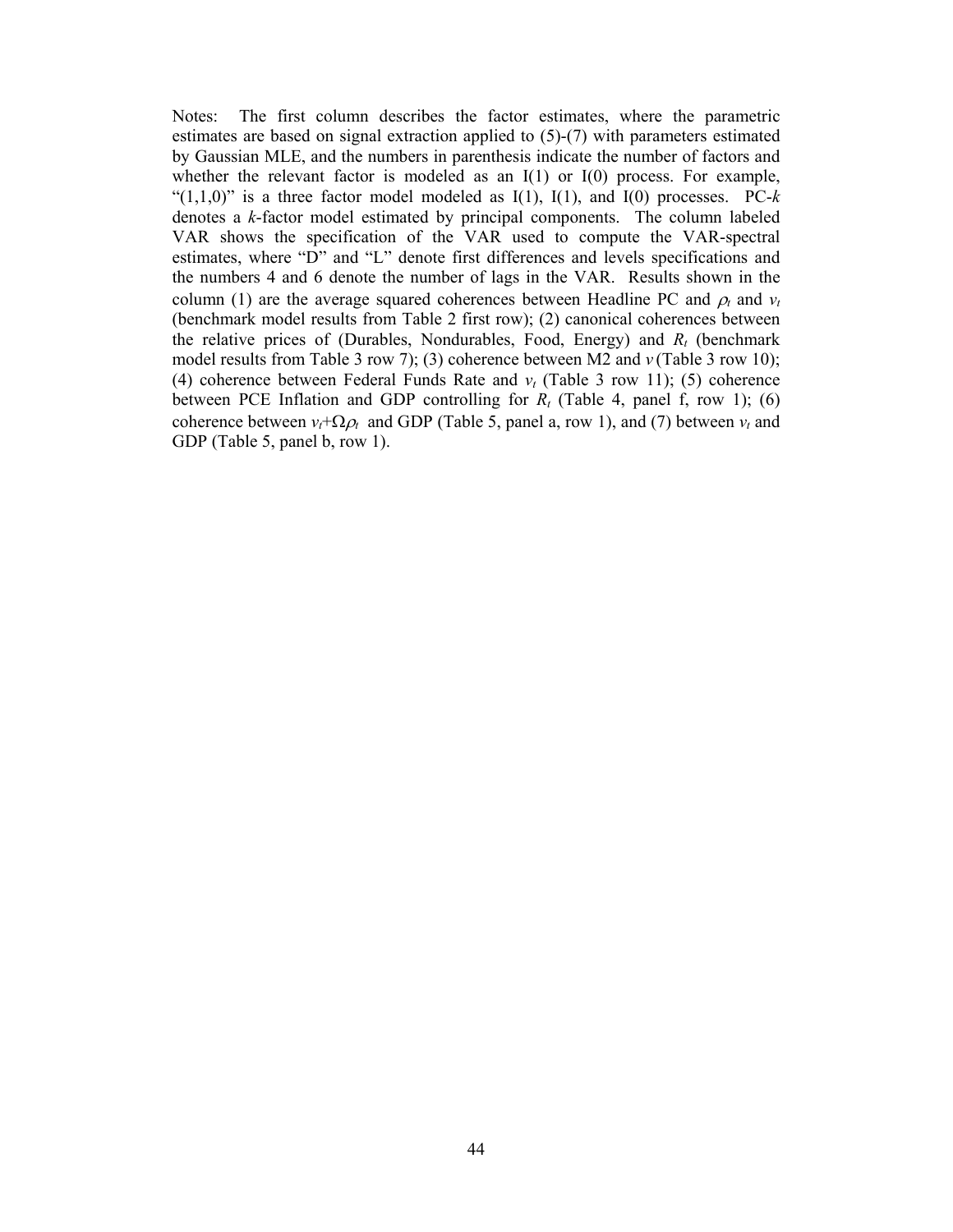## **Figure 1. Choosing the number of factors**



Panel a) Eigenvalues of the correlation matrix

Notes: Panel a) shows the eigenvalues of the N×N sample correlation matrix of inflation rates. Panel b) shows the fraction of sample variance of inflation explained by k factors, where k varies from k=1 to k=4.

 $\overline{=}\mathbf{k} = 1$   $\overline{\mathbf{k}} = 2$   $\overline{\mathbf{N}}\mathbf{k} = 3$   $\overline{\mathbf{N}}\mathbf{k} = 4$ 

0

0.1

0.2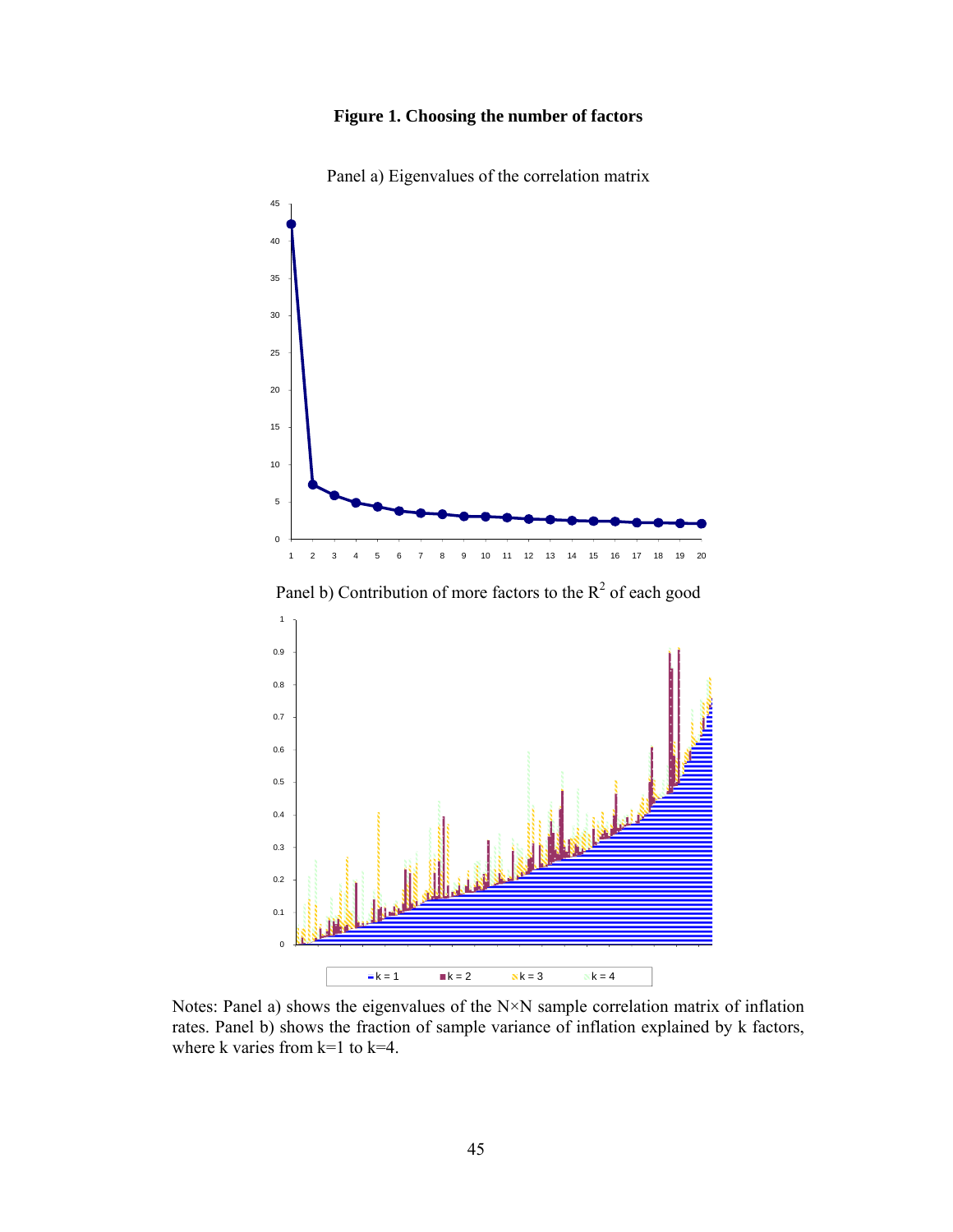## **Figure 2. Comparison with unrestricted factor model**



Panel a) Increase in  $R^2$  from moving to unrestricted model

Panel b) Estimates of  $\varsigma_i$ , the coefficient on the absolute-price component



Notes: The horizontal axis in each panel goes from  $i = 1$  to  $i = 187$ . In each panel, the goods are organized in increasing order.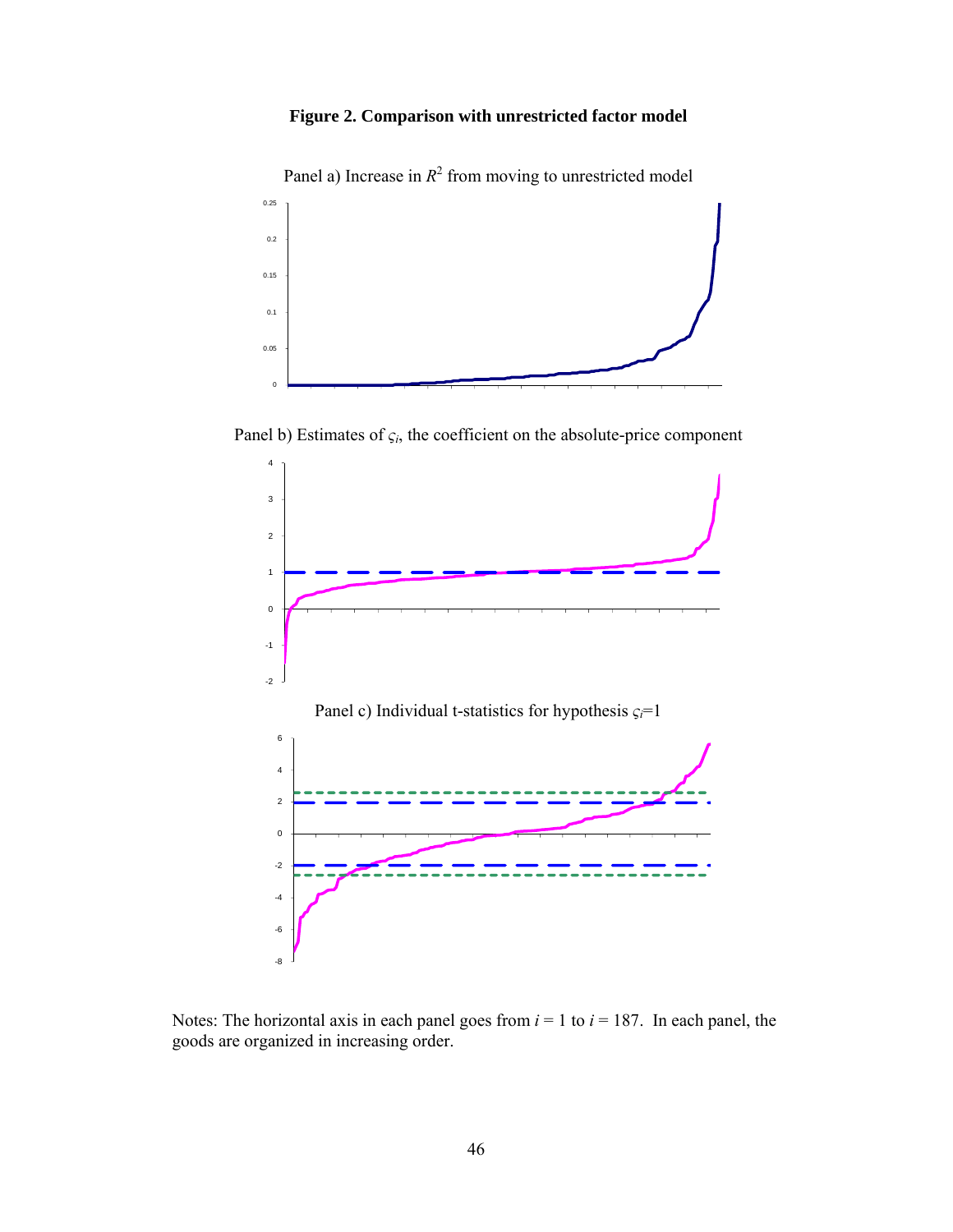



Panel a) Headline PCE inflation

Panel b) Major household appliances inflation